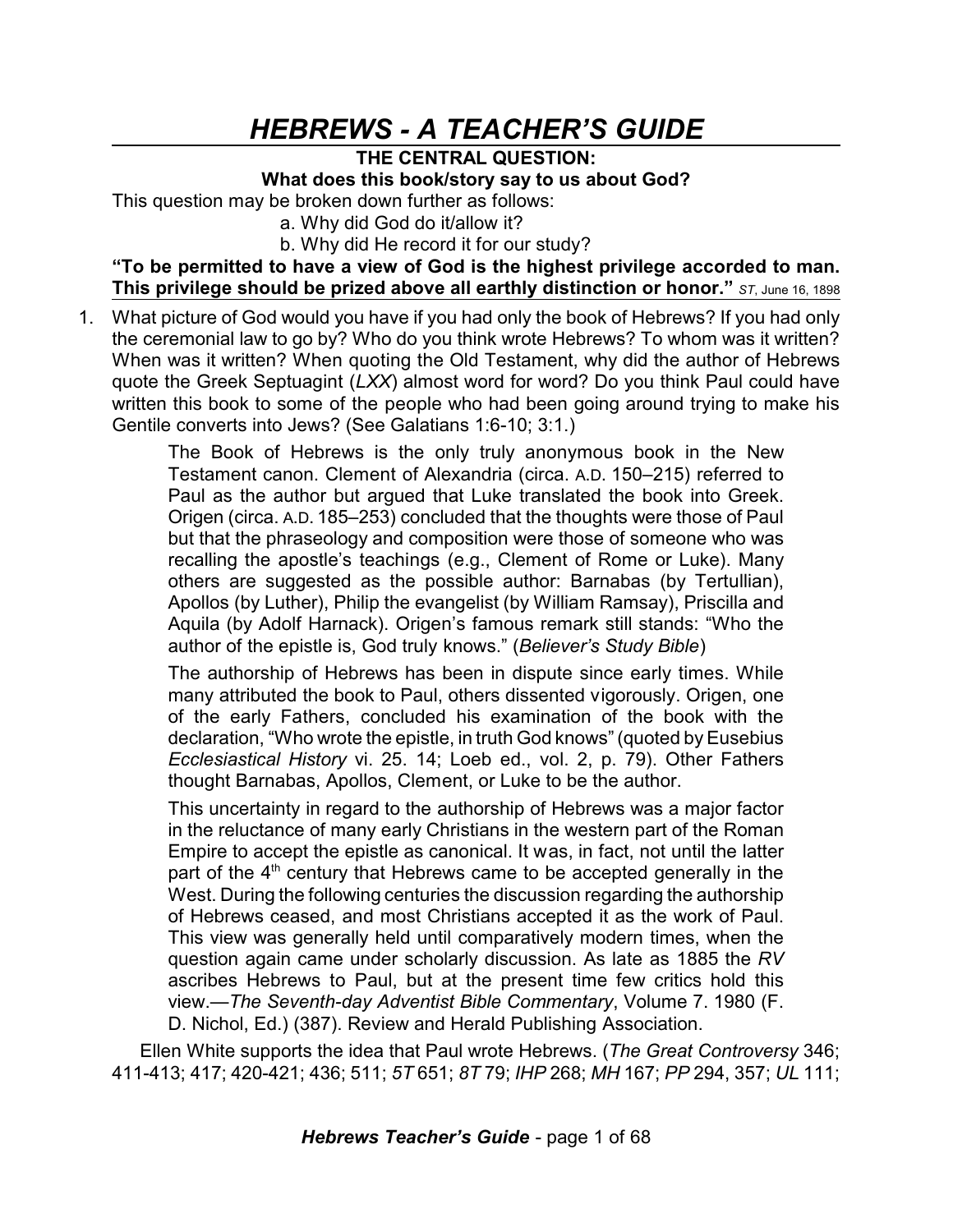*53RH* 10/18/81; 3/7/12; *SW* 3/1/04; *PH069* p. 11; *11MR* 232; *12MR* 12; *1888* p 307; *SpM* 292)

From a broader standpoint, the general literary style of Hebrews is notably different from that of any of the epistles that bear the name of Paul. The style of the latter is marked indelibly by effervescent yet fervent passages that reveal the surging torrent of the author's thoughts at the expense of polished literary style. Hebrews, on the other hand, presents a thoroughly organized argument, and maintains the highest rhetorical level of any NT book. This marked difference in style was noted by writers of the early church, for whom *Koine* Greek was the native language. Clement of Alexandria (died c. A.D. 215; cited by Eusebius *Ecclesiastical History* vi. 14.2–3) suggests that Paul wrote Hebrews in Hebrew, and that Luke translated it into Greek. Although such an explanation is ruled out by the fact that Hebrews contains a number of plays on Greek words that could not have been translated from another language, yet Clement's statement is significant in that it implies the recognition that the Greek of Hebrews does not appear to be the Greek of Paul. Origen (died c. A.D. 254), one of the prominent scholars of the early church, likewise recognized the difficulty of harmonizing the style of Hebrews with that of Paul. His solution was "that the thoughts are the apostle's, but that the style and composition belong to one who called to mind the apostle's teachings and, as it were, made short notes of what his master said" (quoted by Eusebius *Ecclesiastical History* vi. 25. 13; Loeb ed. vol. 2, pp. 77, 79).—*The Seventh-day Adventist Bible Commentary*, Volume 7. 1980 (F. D. Nichol, Ed.) (388). Review and Herald Publishing Association.

It is thought that Hebrews 13:24 suggests that the book was written from Italy (Rome).

Clement of Rome was acquainted with the letter about A.D. 95, for in writing to the Corinthians at that time he quoted Hebrews 1:3-14 (Clement *First Epistle to the Corinthians* 36). This proves not only that the letter was known in Rome before the end of the 1st century, but also that its origin must be sought in the apostolic era.—*The Seventh-day Adventist Bible Commentary*, Volume 6. 1980 (F. D. Nichol, Ed.) (106). Review and Herald Publishing Association.

**It is unlikely that a book written all about the Hebrew's religious services would not mention the destruction of Jerusalem if that event had already occurred. Thus, the book was most likely written before A.D. 70.** Based on these considerations, the book was probably written near the end of Paul's first imprisonment in Rome, about the year A.D. 63. Since much of the vocabulary is similar to other books written by Luke, it is possible that Paul provided the ideas and Luke did the writing. Since they were almost inseparable near the end of Paul's life, this seems quite likely. It would help to explain the very careful quotations from the Greek Septuagint (*LXX*) as opposed to the more free translations from the Hebrew sometimes found in Paul's other writings.

It is possible that Paul had some idea–perhaps even based on Matthew 24, Mark 13, and Luke 21–that Jerusalem was soon to be destroyed. He wanted to turn the thoughts of Jewish Christians (his "relatives" by birth; see Romans 9-11) away from the mere earthly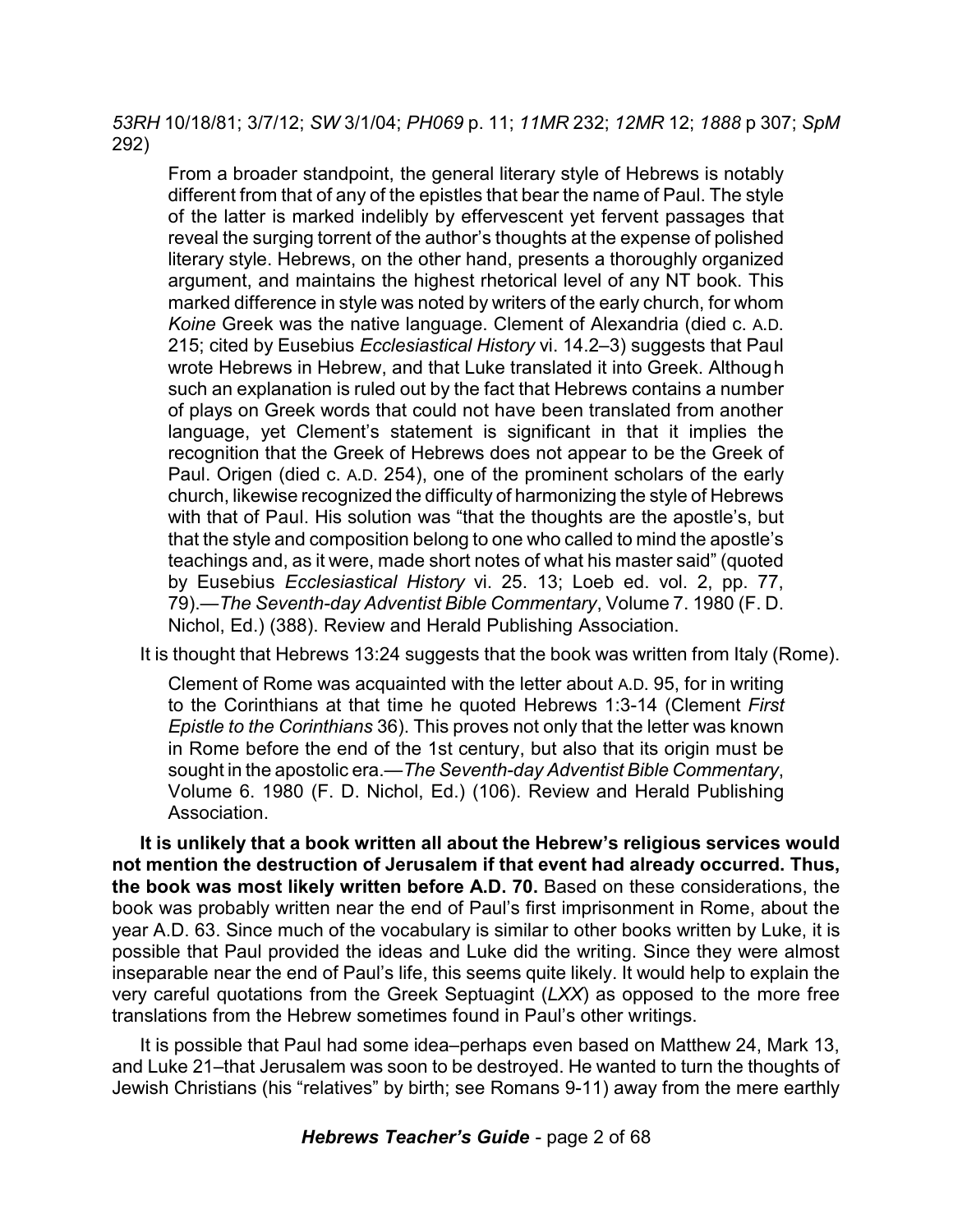sanctuary and temple to a higher vision of the heavenly. This would help to sustain their faith through the trying times ahead when Jerusalem would be totally destroyed.

**The book of Hebrews deals to a great extent with the meaning and significance of the Old Testament ceremonial system. There is no other issue in New Testament times that produced more opposition and difference of opinion.** Paul seemed to have recognized that the ceremonial law had served its purpose (See Colossians 2:16-17.) and was no longer binding while most of the Jewish Christians thought that it was still necessary, at least for Jewish believers. (Acts 21:20-25)

**The theme of the book of Hebrews seems to be a comparison between the Old Testament symbols by which God had previously presented the plan of salvation to His people and the New Testament reality of the ministry, life, and death of Jesus Christ.**

**The Letter to the Hebrews was written to a group of Christians who, faced with increasing opposition, were in danger of abandoning the Christian faith.** The writer encourages them in their faith primarily by showing that Jesus Christ is the true and final revelation of God. In doing this he emphasizes three truths: 1) Jesus is the eternal Son of God, who learned true obedience to the Father through the suffering that he endured. As the Son of God, Jesus is superior to the prophets of the Old Testament, to the angels, and to Moses himself. 2) Jesus has been declared by God to be an eternal priest, superior to the priests of the Old Testament. 3) Through Jesus the believer is saved from sin, fear, and death; and Jesus, as High Priest, provides the true salvation, which was only foreshadowed by the rituals and animal sacrifices of the Hebrew religion.

By citing the example of the faith of some famous persons in Israel's history (Hebrews 11), the writer appeals to his readers to remain faithful, and in Hebrews 12 he urges his readers to continue faithful to the end, with eyes fixed on Jesus, and to endure whatever suffering and persecution may come to them. The book closes with words of advice and warning. (Introduction to Hebrews - *Good News Bible*) [Bold type is added.]

#### **Hebrews**

It seems odd to have to say so, but too much religion is a bad thing. We can't get too much of God, can't get too much faith and obedience, can't get too much love and worship. But *religion*—the well-intentioned efforts we make to "get it all together" for God—can very well get in the way of what God is doing for us. The main and central action is everywhere and always *what God has done, is doing, and will do for us*. Jesus is the revelation of that action. Our main and central task is to live in responsive obedience to God's action revealed in Jesus. Our part in the action is the act of faith.

But more often than not we become impatiently self-important along the way and decide to improve matters with our two cents' worth. We add on, we supplement, we embellish. But instead of improving on the purity and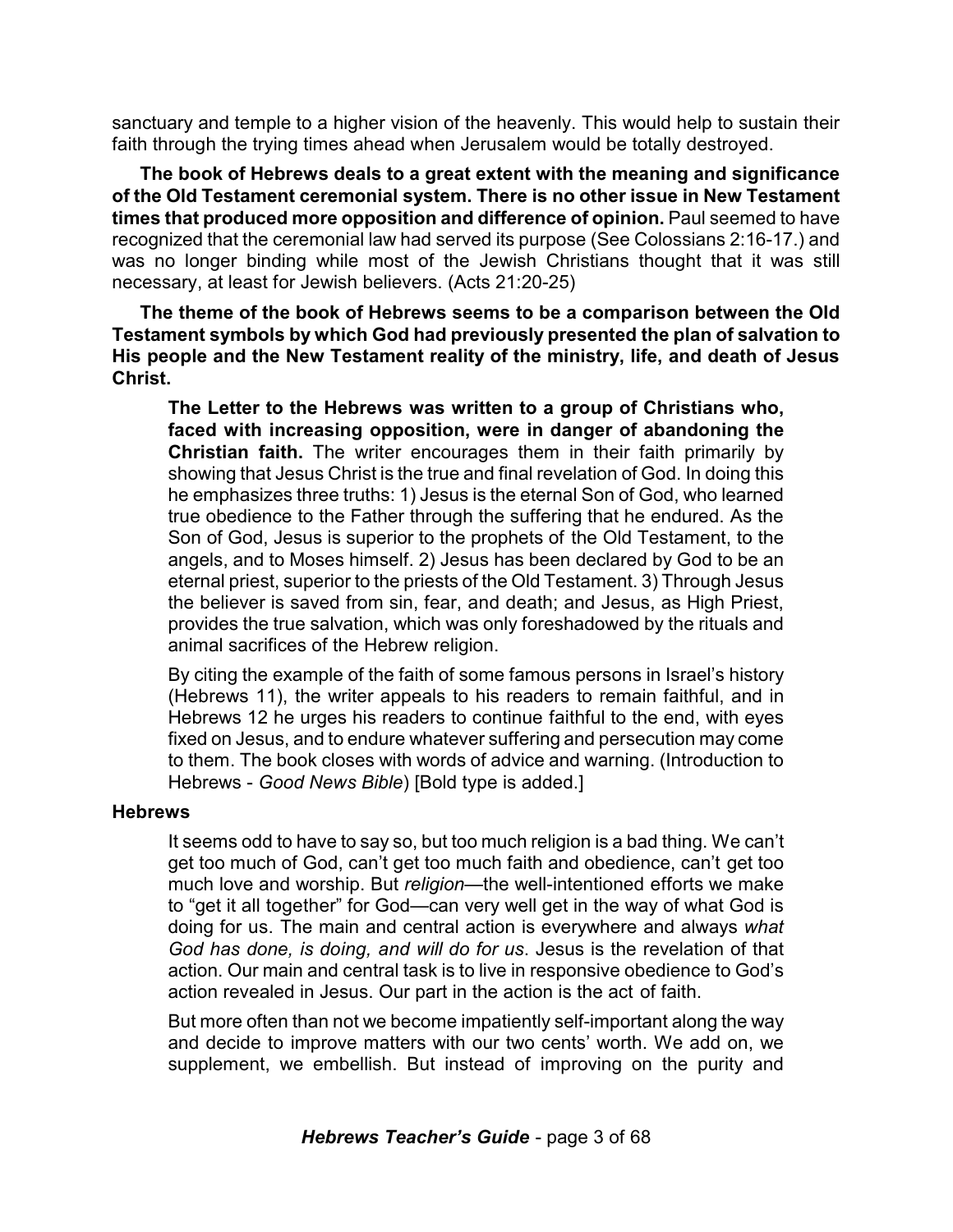simplicity of Jesus, we dilute the purity, clutter the simplicity. We become fussily religious, or anxiously religious. We get in the way.

That's when it's time to read and pray our way through the letter to the Hebrews again, written for "too religious" Christians, for "Jesus-and" Christians. In the letter, it is Jesus-and-angels, or Jesus-and-Moses, or Jesus-and-priesthood. In our time it is more likely to be Jesus-and-politics, or Jesus-and-education, or even Jesus-and-Buddha. This letter deletes the hyphens, the add-ons. The focus becomes clear and sharp again: God's action in Jesus. And we are free once more for the act of faith, the one human action in which we don't get *in* the way but *on* the Way. (Introduction to Hebrews - *The Message*)

2. Read Hebrews 1:1-2. The author of Hebrews (the available evidence suggests that it was Paul working with Luke) wasted no time in making it clear that **the purpose of this book was to compare Jesus with all of the Hebrew "saints" whose actions were delineated in the Old Testament and even to the "system" of the Old Testament. How would you compare Jesus to the Old Testament?**

This is a thought question. **First of all, we need to recognize that the God of the Old Testament was Jesus. (1 Corinthians 10:1-4; Luke 24:44; John 5:39-40)** Many of the Old Testament "heroes" lived in very difficult times. There were times when God found it necessary to put to sleep thousands and perhaps even millions of His children. (Genesis 6-8; Exodus 12:29-36; 2 Kings 19:35) These occasions were usually following a time when there was a direct challenge to God's authority. **At the time of the flood, God needed to take action because He was losing contact with the human race.**

**By contrast, when Jesus came to this earth, He lived among us as a Human Being. He came to represent the Father. (John 14:7-12; 17:21) One of His main tasks was to show us how loving and caring God really is. Small children sat on His lap and reached up to kiss His face. (***3T* **422.1;** *GW92* **261.3)** It was not His job to wipe out sin or conquer nations. The circumstances made the difference in how He acted. But, we must always remember that the God/Jesus of the Old Testament is the same Person as the Jesus of the New Testament; when deciding what kind of Person God is and how He would act in a given situation, we must consider both testaments. What does that tell us about God and how He wants to relate to us as human beings?

3. How did Jesus "achieve forgiveness for the sins of mankind" and "do away with sin"? (Hebrews 1:3; Romans 8:3)

It was clearly recognized by even the Pharisees that only God has the right to forgive sins. (Mark 2:7; Luke 5:21) Jesus did not argue with them but proceeded to heal the paralyzed victim, proving that He was God and that He could forgive sins! (Mark 2:8-12; Luke 5:22-26) And that was before He had died on the cross! He also forgave those who were crucifying Him even though they did not ask for forgiveness! (Luke 23:34) We must assume that Christ as God had forgiven these soldiers Himself, or He could not have asked the Father to do so! This would suggest that it was not just by His death that He brought forgiveness to mankind.

This passage should be compared with Romans 8:3 where it is suggested that:

## *Hebrews Teacher's Guide* - page 4 of 68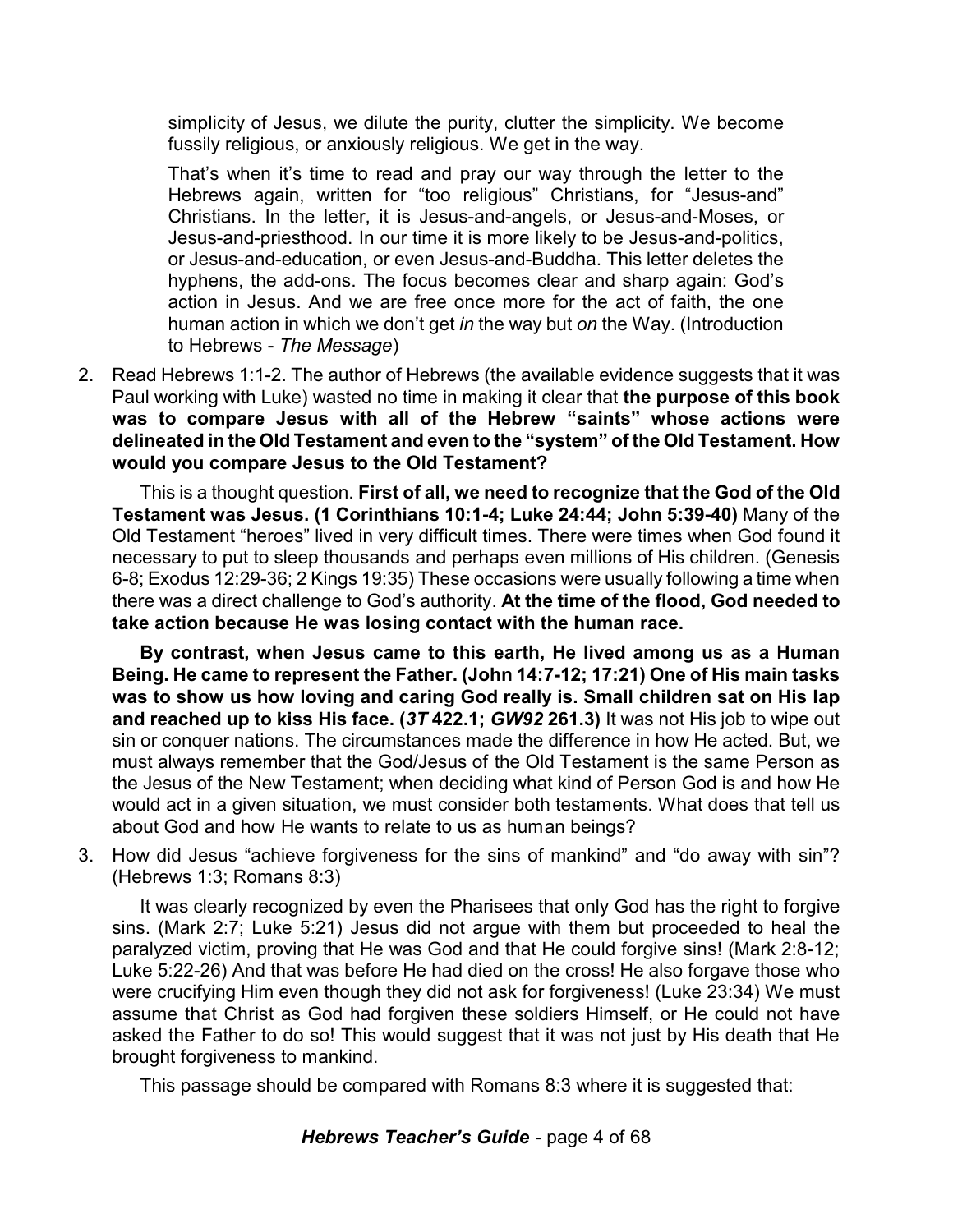What the law could not do, because human nature was weak, God did. He condemned sin in human nature by sending his own Son, who came with a nature like our sinful nature, **to do away with sin**. (Romans 8:3, *GNB*) [Bold type is added.]

No one has to plead with God to get Him to forgive us of our sins. (John 16:25-27) By demonstrating the truth about God, the life and death of Jesus makes us want to be His friends. Thus, God deals with sin. He does that not by some legal maneuver but by actually changing people and then recognizing that we have been changed. He will ignore our past sins if we are willing to live a new life with Him. (2 Corinthians 5:16-21; Hebrews 10:18)

4. Hebrews 1:1-13; John 1:1-4; Philippians 2:5-11; and Colossians 1:15-20 are the four most important texts in the entire Bible on the nature of Christ. What do they tell us about Jesus? (See *Philippians - A Teacher's Guide*, #7) Was there ever a time when Jesus did not exist? (See John 1:1) What event or time period is being referred to in Hebrews 1:5 and Hebrews 5:5 saying, "You are my Son, today I have become your Father"? (Compare Psalms 2:7; 2 Samuel 7:14; 1 Chronicles 17:13; Acts 13:33.) Was there ever a time when Jesus was "born" as suggested in Hebrews 1:6? What does *first-born* mean in this verse? If worshiping a creature (a created being) is a serious sin, (Romans 1:25) would God tell the angels to worship His Son if He were only a created being? (Hebrews 1:6)

This passage–quoted from Psalms 2:7–has been interpreted in various ways. Some think it refers to Christ's resurrection. In that understanding, it suggests that Christ entered a new relationship at the time of His resurrection, confirming His "Sonship" to God the Father. Others think this passage refers to the entire mission of Christ to this earth. Others believe that the passage refers specifically to the birth (incarnation) of Jesus or to His baptism and the beginning of His ministry. This last fits with the prophecy in Daniel 9:24-27.

The Greek word in Hebrews 1:6 and Colossians 1:18 translated as "first-born Son" is *prototokos* which is found also in Matthew 1:25 (a variant reading in some manuscripts); Luke 2:7; Romans 8:29; Colossians 1:15,18; and Revelation 1:5. The emphasis in this expression is that Christ stands as an "Elder Brother," or prototype, the Inheritor of the "birthright" among the family of the saved. This emphasizes the fact that the ultimate purpose of the entire plan is to restore peace and harmony in God's family. Incredible as it may seem, Jesus Christ has lived through the human experience as our Example and now wants us to call Him our Brother. (See Hebrews 2:11.)

There is no suggestion in this passage that Christ was "born" in the sense that a creature is born. There never was a time when He was not. The word simply means that He is pre-eminent in the family as the "eldest Son."

5. What is implied by Hebrews 2:14-15? Who is afraid of death?

Jesus fully entered into the human experience. He even allowed Himself as a human being to die. (Philippians 2:5-11) Thus, He entered into Satan's domain, the domain of death. Satan is the father of death since he was the originator of sin and since sin leads to death. (Romans 6:23) Jesus entered that domain and then broke free from death when He rose from the grave on Sunday morning. Thus, He proved that as God He has power over death. And He took with Him many who arose from their graves at the same time. (Matthew 27:52-53) Thus, He destroyed Satan and his kingdom and assured resurrection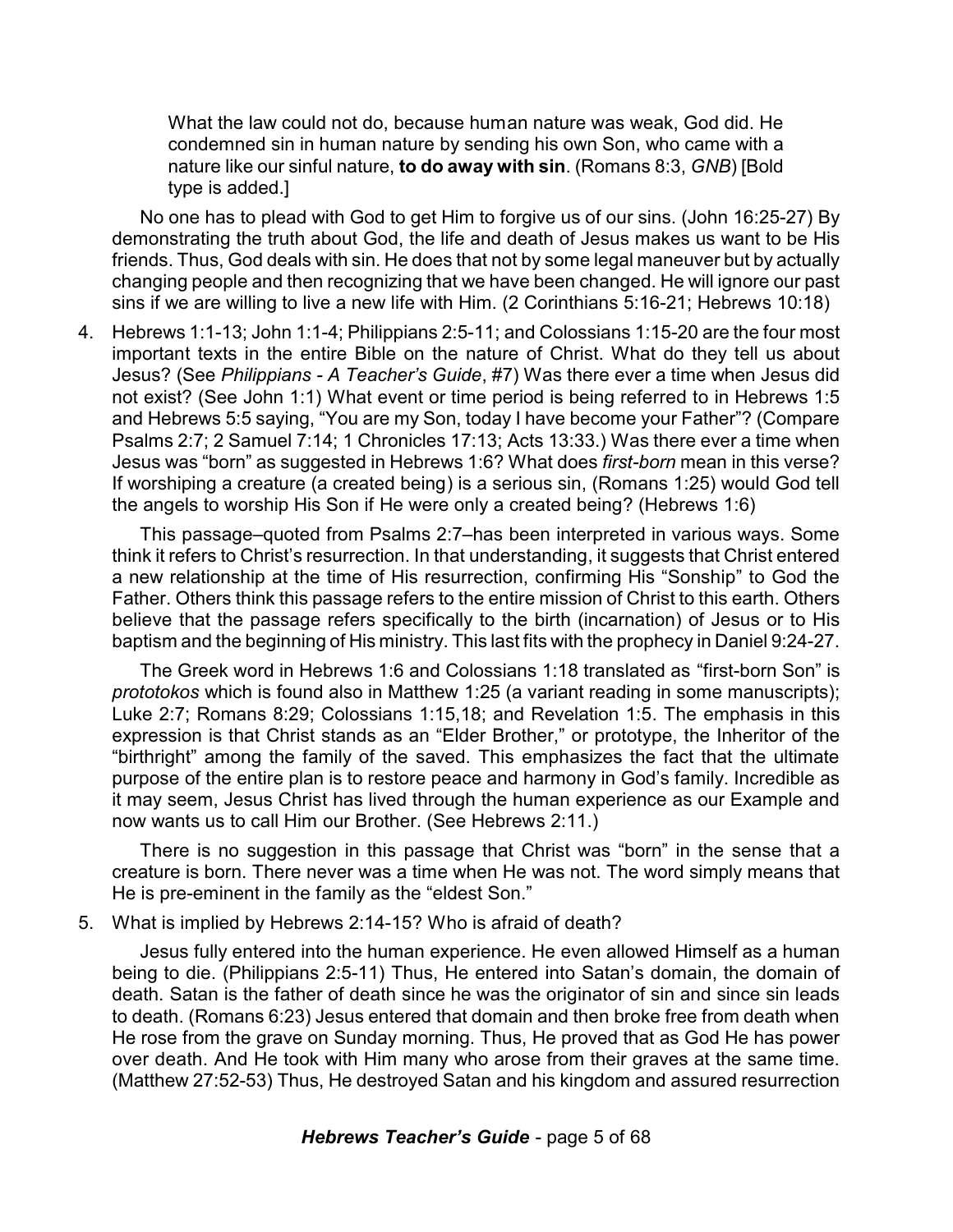to the faithful. (1 Corinthians 15:20-22,51-57) Thus, Satan himself will ultimately be destroyed. (Revelation 20:10)

Christ was the one who entered the strong man's house (Mark 3:27), bound the enemy, and took away his prisoners. Christ entered the realm of death–Satan's stronghold–and wrested from Satan his prey. When he thought he had Christ in his power, when the tomb was sealed and Christ locked in, Satan exulted. [*EW* 182.2; *DA* 782.4] But Christ burst the bonds of death and walked forth from the grave, for "it was not possible that he should be holden of it" (Acts 2:24). Not only did Christ Himself rise, but "the graves were opened; and many bodies of the saints which slept arose, and came out of the graves after his resurrection" (Matt. 27:52,53). And so, though the "strong man armed keepeth his palace, … a stronger than he shall come upon him, and overcome him" (Luke 11:21,22). The stronger man, Christ, entered the realm of death, and in death overcame him who had the power of death, took away his captives, and spoiled his house (Matt. 12:29); "and having spoiled principalities and powers, he made a shew of them openly, triumphing over them in it" (Col. 2:15). Henceforth, death for the believers is but a sleep; they rest in peace until God calls them. For many it will even be a blessed sleep (Rev. 14:13). Christ "hath abolished death" (2 Tim. 1:10). He has "the keys of hell and of death." (Rev. 1:18; cf. 1 Cor. 15:51–57)—*The Seventh-day Adventist Bible Commentary*, Volume 7. 1980 (F. D. Nichol, Ed.) (406). Review and Herald PublishingAssociation. [Content in brackets is added.]

6. **In the light of Hebrews 2:17-18 and Hebrews 4:14-15, should we believe that there are some things about humans that Jesus understands better than the Father or the Holy Spirit, and that this is why Christ has been chosen as our High Priest? Does Christ need to plead with the Father to get Him to accept us humans into heaven? (See John 16:25-27.)**

If there are some things that the Son as a result of His human experience understands better than the Father, then God (the Father) cannot be considered omniscient. (Psalm 139:1-18; Hebrews 4:12-13) Neither would it be correct to say that the Father and the Son are One. (John 12:45; 14:9; 17:11,21) The point in these passages is that Christ came to help us realize that **God understands our situation**. We can realize that Christ fully experienced and understands our every trial and temptation. The Father completely and fully understands and sympathizes with us as well. But, we may not think that we can relate to Him in the same way as we can to the Son who lived among us. We must realize that if the Father had come instead of the Son, nothing would have been different. We must never create in our minds a barrier or separation or difference between the Members of the Godhead.

**Had God the Father come to our world and dwelt among us, humbling Himself, veiling His glory, that humanity might look upon Him, the history that we have of the life of Christ would not have been changed...In every act of Jesus, in every lesson of His instruction, we are to see and hear and recognize God. In sight, in hearing, in effect, it**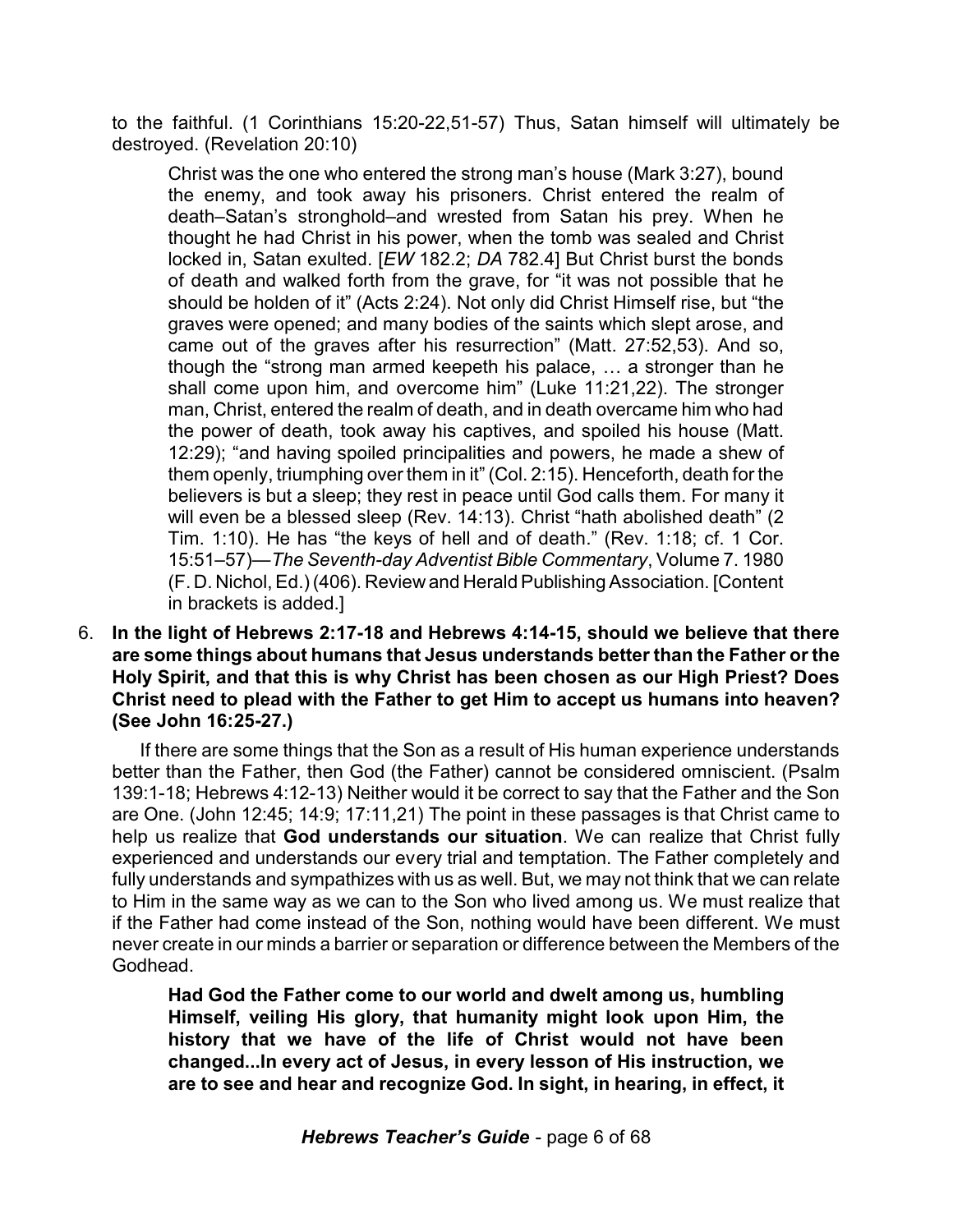#### **is the voice and movements of the Father.**—Ellen G. White, *Letter 83* **(1895);** *That I May Know Him* **338;** *21MR* **393.** [Bold type is added.]

Christ became human not so that God could understand us better. Instead, Christ became human so that we could understand Him better. It is hard for us to relate to Someone or something that we cannot see, feel, touch, smell, or hear. (1 John 1:1-4) So, God came in human form so we could come to know what He is like. (John 1; 14:9; 16:25- 27; Philippians 2; Colossians 1; Hebrews 1) Through Christ, God provides evidence to prove His claims. He would never ask us to believe without providing adequate evidence. (*SC* 105)

7. Read Hebrews 3:1-6. What is the relationship between Jesus the Leader of the New Testament Christian church and Moses the founder of the Hebrew nation and original writer of the Old Testament?

After comparing Jesus to the angels and showing His superiority to them, the author turns to Moses the founder of the Jewish nation. Moses had predicted that a "Prophet" would come that would be like himself. (Deuteronomy 18:15,18-19) But, Jesus created all of us, and that includes Moses as well. So, just as Jesus is superior to angels, He is superior to Moses and all that he accomplished. In fact, Jesus was the God who led Moses and the people out of Egypt as Paul had already pointed out in 1 Corinthians 10:1-4. (Compare Luke 24:44; John 5:39-40,45-46.) Clearly then, this new Prophet will lead a new group of people into a new relationship with Himself. Our picture of Jesus must include the fact that He is the God of the Old Testament as well as the Savior of the New Testament.

8. What are we supposed to learn from the story of Moses and the children of Israel who came out of Egypt? (Hebrews 3) Could we be guilty of the same stubbornness that they exhibited and, therefore, died in the desert?

The people of Israel left Egypt with great hope. With a great leader like Moses and God (Jesus) leading them, it seemed that they could not fail. But, within a very short time and even after that magnificent display on Mount Sinai, they rebelled and turned back to worshiping a golden calf. (Exodus 32) Why did they do that? In fact, every time they were asked to exercise a little faith, they failed. (Numbers 13; 14; 16; 20:1-13; 21:4-9; 25) That whole generation died in the wilderness. And their children were really no better. But, God could not wait any longer to get them into the land that He had promised to them; so, He led them into that land under the guidance of Joshua. And the rest of the Old Testament is the story of the roller coaster ride of the ups and downs of their relationship with God. (See for example Judges 2 and 3.)

David realized all of this and commented on it in Psalm 95:7-11. (Compare Psalm 81:5- 16.) The author of Hebrews quotes those verses in support of his claim that the people of Israel, despite entering the land of Canaan, never really experienced that rest that God wanted to give them and would have given them if they had faithfully followed His instructions. David called for the people in his day to enter that rest; for a while under the rule of David and the early years of Solomon, they did a fair job of it.

But, the rest of the story of the Old Testament is a very sad commentary of deterioration and rebellion. The good news for us is that the "rest" which God promised is still available today under the same conditions. Whenever people turn away from God, He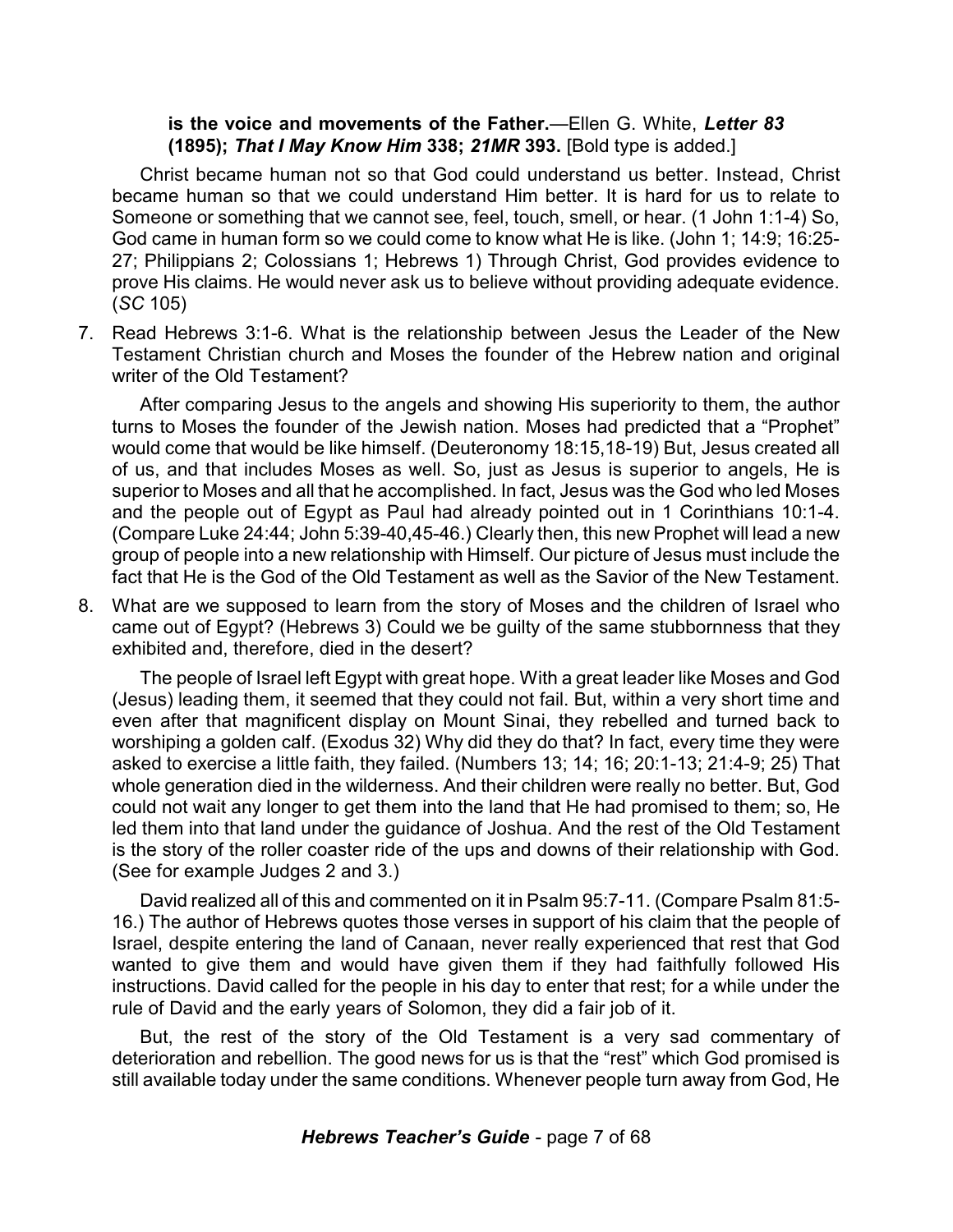faithfully pursues them until He sees that there is no longer any chance that they will come back to Him. Only then does He allow them to reap the consequences of their rebellion. That sequence is what the Bible describes as "God's wrath." So, how will we respond to God's appeals in our day? Will we respond in faith? Or, will we too experience God's wrath?

9. **What is the Sabbath-like rest that the Hebrews failed to enter into but which is still available to us? (Hebrews 4:8-10)** What barrier exists between God and man that is most likely to prevent rest and peace? Is there anything you know about God, or that He knows about you that makes you uneasy?

God's original promise to Israel included at least the following: 1) Permanent settlement in Canaan; 2) A change in character that would make them truly representatives of God's character and principles; and 3) The opportunity and responsibility to be God's chosen instruments and representatives for the salvation of the world. The first generation to whom those promises were made died in the wilderness. The next generation clearly failed to enter into the spiritual relationship with God that was intended. The promise was repeated in the days of David. (Psalm 95:7-11; Hebrews 4:7) But, the outcome was the same. The promise is still open to those who will meet the requirements.

God still appeals to us to enter into the kind of relationship of "rest" that will result in a ceasing from all our struggles on this earth. God is asking us to enter not just into the Sabbath-day's rest that was well recognized by the Hebrews to whom Paul was writing, but also to accept God's full promise and enter into the final and complete "Sabbath-like rest" (*sabbatismos*) that comes from becoming fully His. (Psalms 119:165)

Where did Paul get this idea of rest? One of the most dramatic places is in the book of Isaiah which Paul had certainly studied and perhaps had memorized in the original Hebrew. In Isaiah 30, look at this illustration of rest, what makes that rest possible, and how it can be lost.

J. B. Phillips did a marvelous translation into modern English of this passage in Isaiah. What do you think of this understanding of God's rest?

**Isaiah 30:1-3** (*Phillips*): Alas for you, you rebellious children says the Lord who carry out a plan which is none of mine who weave an alliance without My blessing and so add sin to sin. Who set out to go to Egypt without seeking any word from Me, to seek the protection of Pharaoh and shelter in the shadow of Egypt. For the protection shall prove a humiliation. And sheltering in the shadow of Egypt shall prove your undoing.

And that translation goes on to describe what a serious mistake it would be to make an alliance with Egypt, thinking that it would give security, safety, and rest.

But, in verse 8, the prophet goes on.

**Isaiah 30:8** (*Phillips*): Now, go in and inscribe this on a tablet and write it on a scroll to serve as a lasting witness in all the days to come for they are a rebellious people. **Sons who dishonor their Father, children who refuse to hear the teaching of the Lord. Who say to the seers, see nothing, and to the prophets, never tell us what is right. Speak to us pleasant words.**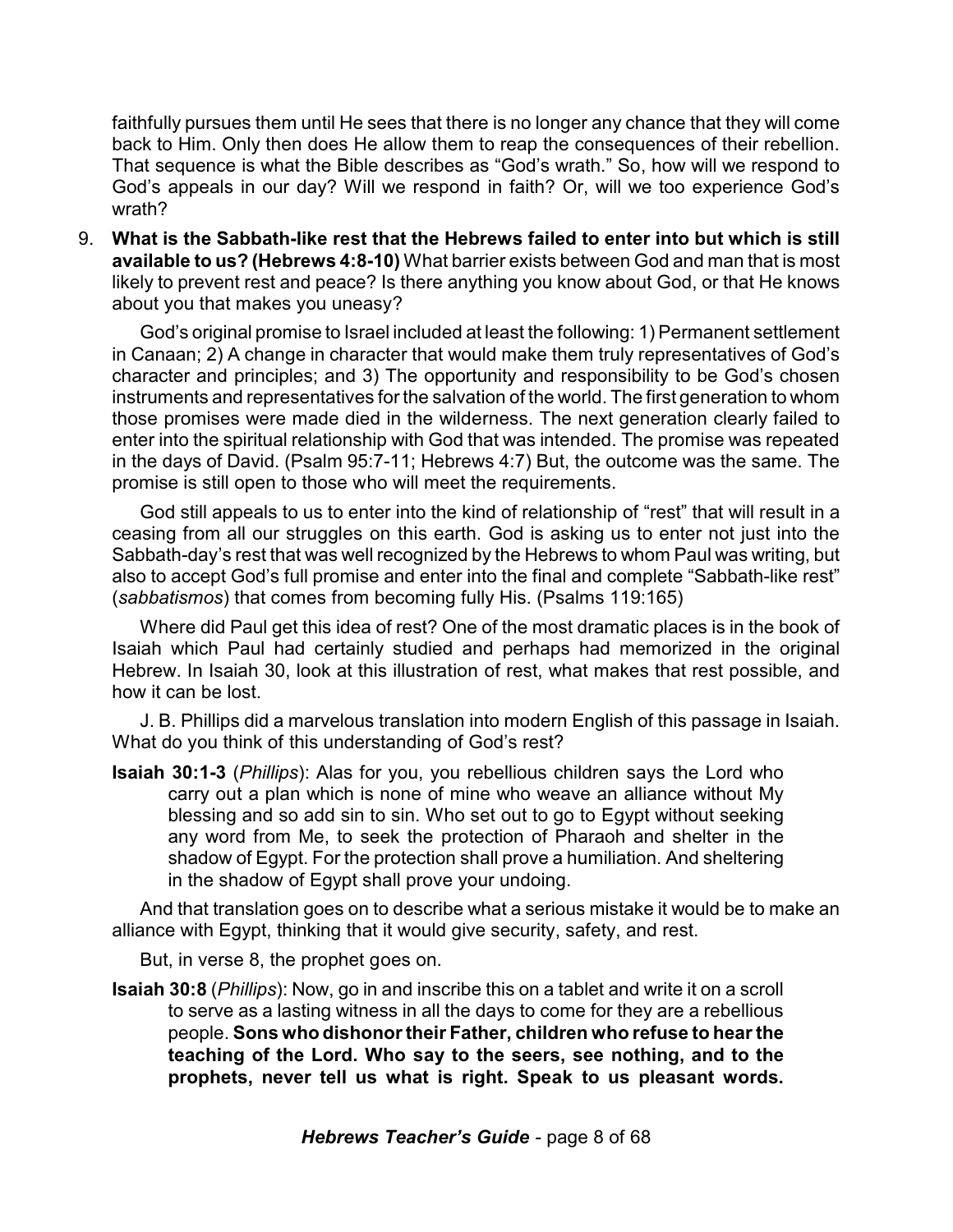**Prophecy illusions, get out of our way. Leave our path clear. Let us hear no more of the holy one of Israel.** [Bold type is added.]

They did not want to hear the truth at all.

**Isaiah 30:12 (***Phillips***)**: **Therefore the holy one of Israel says this. Because you have spurned this warning and put your faith in force and intrigue and have come to rely on them, this guilt of yours will be like the crack which runs down the bulge of a collapsing wall, whose crash comes suddenly in an instant. Like an earthen pot which is smashed beyond repair. So that among the fragments not a single piece can be found big enough to carry fire from the hearth or to scoop water from the well.**

**For the Lord God, the Holy One of Israel has said, In returning and in rest shall you be saved.**

In quietness and confidence shall be your strength. But you would not agree. Instead you answered, no, we must have horses to ride.

Very well, you shall ride, in full retreat. We must have swift horses you say. Your pursuers will be swifter still. A thousand shall flee at the threat of one man and ten thousand at the threat of five til you are left like a flagstaff on top of a mountain or a beacon high on a hill.

But the Lord is waiting to deal kindly with you. His mercy is not yet shown for the Lord is a God of justice. Happy are those who wait patiently for Him. [Bold type is added.]

That is the setting for *rest* in Isaiah 30. In Isaiah 28, he spoke of rest in a similar setting. And always the rest is associated with trusting God because we have found Him so worthy of our trust.

## **So, to see God as He really is, is the basis of that rest into which Israel never entered. They never really trusted Him. They never were convinced that He was the kind of Person many of us believe Him to be.**

Don't you agree with Isaiah and Paul that this is the kind of rest into which we all need to enter? But, if we are involved in the great controversy, how can that be called a rest? This rest is not the kind of experience that one might have on a vacation! This rest means that our trust and faith are fully and completely in God; nothing the Devil or his angels can do is able to shake us. (*4SDABC* 1181.6) When we become fully and irreversibly on God's side, we may even become martyrs–as were many of the early disciples and apostles–but our firm trust is in our God who will raise us to life again when He comes. Even death no longer scares us. (Hebrews 2:15; Acts 4:8-22) Recognizing all this, what would happen if we put forth the kind of effort that Paul did to prepare ourselves and others for our future "retirement" in heaven. Do we work as hard for that retirement as we do for our earthly retirement? What would happen if we did?

10. Read Hebrews 4:12-13. What was the author trying to tell us in this apparently sudden switch in his discussion? What does God's ability to judge say to us about entering into God's rest?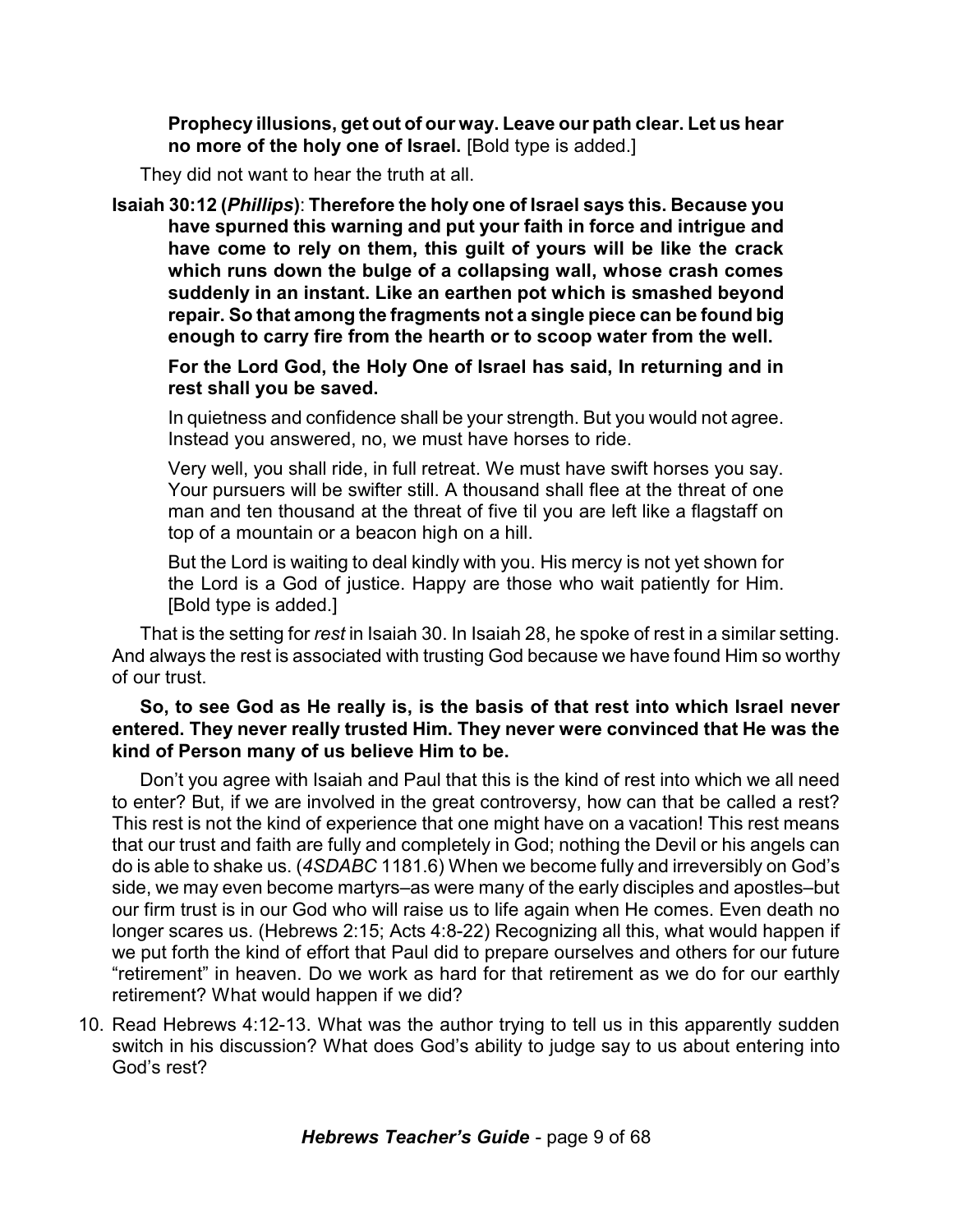Hebrews warns us not to rely on a superficial obedience to God and His Word; we are not to follow the example of the people in the Old Testament. God's judgment will be precise and accurate, taking into account even our motives, our desires, and our thoughts. Nothing can be hidden from God. He is omniscient. (1 Samuel 16:7; 1 Chronicles 28:9; Ecclesiastes 12:13-14; Revelation 20:12-13; Psalms 7:9; 26:2; 33:13-15; 44:21; 139:2; Proverbs 15:11; Jeremiah 11:20) And God's judgment is based on His Word. (John 3:17- 21; 12:48; 1 Corinthians 14:24-25)

This is an expansion on the new covenant idea expressed in Jeremiah 31:31-34 and repeated twice later in the book of Hebrews (Hebrews 8:7-13; 10:15-18) that what God really wants and needs from us is a new heart in which is written God's law. People who have God's law written in their hearts will accomplish that by getting to know Him personally and intimately. (John 17) When we have that kind of a relationship with God–recognizing that everything He has asked us to do is for our best good–and we are willing to do our utmost to incorporate God's ideals into every act of life, we can have confidence to approach God's throne. (Hebrews 4:16) Our faithful High Priest is none other than Jesus Himself. And He showed us the kind of life that we should seek to copy. While that may seem like a lot of work to some, it is the only way to enter into the peace and security that God has promised.

#### 11. **Was Melchizedek (Hebrews 5:6-7:22. Compare Genesis 14:17-24; Psalms 110:4.) an ordinary man? Then how could he have served as a priest to Abraham, the "father of the faithful"? And if so, why does Hebrews say what it does about him? Where do you suppose this "man" came from?**

The author of Hebrews–we believe it was Paul–turned to comparing Jesus, the Christ/Messiah, to the Old Testament priestly system set up after the people begged for an intercessor between themselves and God. (Exodus 20:18-20) To be a priest in the Jewish system required a very distinct lineage and a call from God. But, the author was claiming that Jesus is the great High Priest of the new covenant/New Testament system. So, he needed to deal with the fact that Jesus came from the tribe of Judah which was supposed to produce Hebrew kings, not priests. (Hebrews 7:13-14) The tribe of Levi was the tribe of priests. How could there be a priest coming from the tribe of Judah? Look at the very powerful and convincing argument given in Hebrews.

Melchizedek is mentioned only in Genesis 14:18-20; Psalms 110:4; and here in the book of Hebrews 5:6; 6:20; 7:17,21. People have suggested that he might have been Christ or the Holy Spirit. Some have thought that perhaps he was Shem, or even someone from another world. Based on all the evidence that we can objectively look at, he was apparently a king of a small principality or kingdom in Abraham's time. He was referred to as the "King of Righteousness" (That is what *Melchizedek* means.) and the King of Peace (Salem). (Hebrews 7:2) Many of the things that are said about him are also said about the Messiah.

Read Psalms 110:4. Why did David, who lived in a time when there was a careful lineage of priests functioning in the sanctuary, talk about God making "my Lord" a priest forever? Who was he talking about? The whole argument in Hebrews 5-7 is based on that one verse in Psalms. Therefore, we need to make sure we understand it. And how could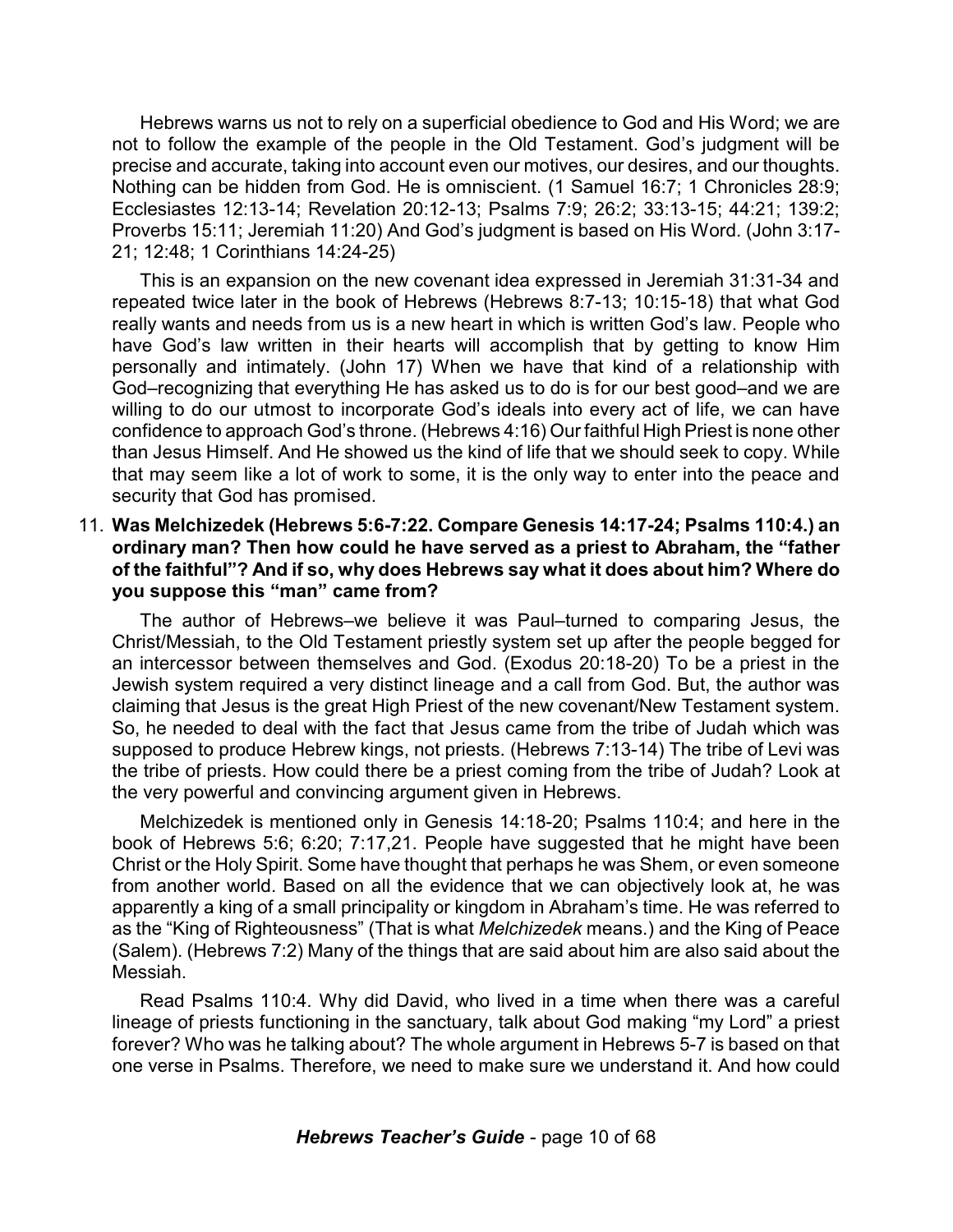that Priest serve forever? Even in the days of Jesus, was it clear to the Jews who David was talking about? (Matthew 22:41-46; Mark 12:35-37; Luke 20:41-44)

The statements that Melchizedek had no father or mother and no descendants simply mean that we have no record of those individuals. He is described as being "without genealogy." (Hebrews 7:3) In order to be a Levitical priest in Israel, one had to have proof of unbroken descent from Levi or Aaron. Otherwise, he could not be a priest. But, Melchizedek preceded both Levi and Aaron, and their father gave offerings to him!

Bible commentators have speculated much about the person of Melchizedek, a priest-king who appears suddenly in the Biblical narrative only to disappear again into the impenetrable obscurity of ancient history. Such speculation is almost entirely without value. **"Melchizedek was not Christ" (EGW,** *RH***, Feb. 18, 1890), but his work prefigured that of Christ (Psalms 110:4; Hebrews 6:20-7:21;** *DA* **578).** His unexpected appearance makes him in a certain sense a timeless figure, and his priesthood a type of the priesthood of Jesus Christ.—Comment on Genesis 14:18*. The Seventh-day Adventist Bible Commentary*, Volume 1. 1980 (F. D. Nichol, Ed.) (406). Review and Herald Publishing Association. [Bold type is added.]

Before the author of Hebrews could move on into a discussion of the whole Old Testament sacrificial system and its meaning, he had to establish the fact that Jesus Christ our High Priest can even be allowed to function as a High Priest. That is the reason for this argument.

12. **Why does the Bible say that Jesus was "made perfect" and "learned obedience"? (Hebrews 5:8-10) Is there anything that God needed to learn? What does it mean to be "made perfect through suffering"? (Hebrews 2:10)** How did Jesus develop the "perfection" that He had? Was it not through communing with the Father, and through the study of the Scriptures, etc.?

The word *perfect* in these passages means to "be mature," "finish a task," "reach a predetermined goal." Thus, through the things which He suffered–especially through His death on the cross–He accomplished what He had set out to do. Of course, Jesus was perfect in the usual sense before leaving heaven. He was "perfectly divine" and "perfectly human" here on earth. Nevertheless:

## **Luke 2:52:**

- "Καὶ 'Ιησοῦς προέκοπτεν [ἐν τῆ] σοφία καὶ ἡλικία καὶ χάριτι παρὰ θεῷ καὶ íèñþðïéò." (*Nestle-Aland Greek New Testament*) [Brackets and content in brackets are present in the original.]
- "And Jesus increased in wisdom and stature, and in favour with God and man." (*KJV*)
- "...grew both in body and in wisdom, gaining favor with God and people." (*GNB*)
- "...grew both tall and wise, and was loved by God and man." (*TLB*)
- "...continued to develop physically, to increase in wisdom and to grow in His relationships with both God and man." (*The Clear Word*)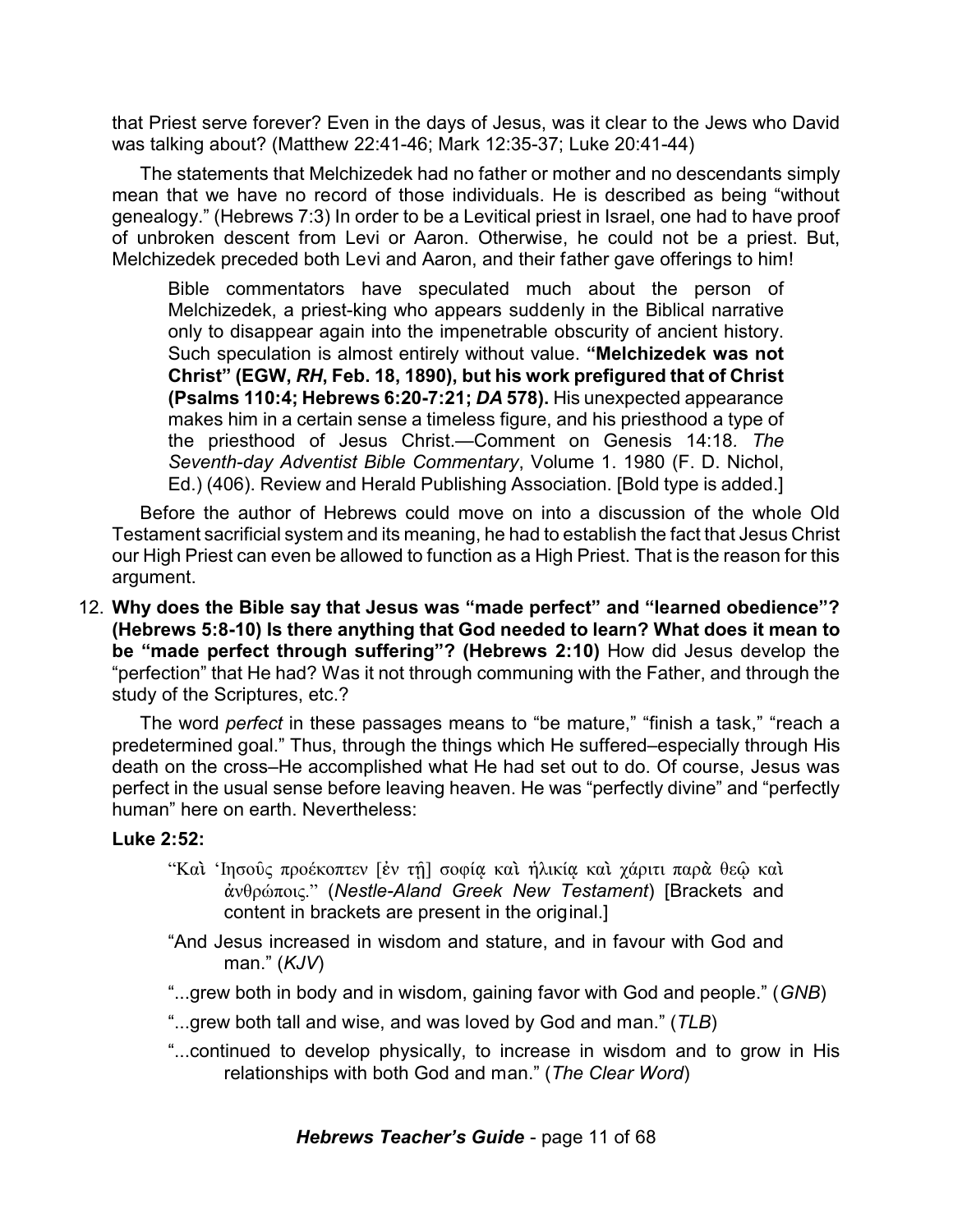"...matured, growing up in both body and spirit, blessed by both God and people." (*The Message)*

It should be noted that it was not necessary for God to learn anything. But, we needed to realize that God understands all our trials. It was necessary for us to see Jesus go through all of this so that *we* realize that there is no type of temptation that we face that Jesus did not face. Jesus survived His human experiences even as a child by continual communion with His Father through prayer and Bible study. In the case of Jesus, He may not have had access to all of the scrolls that would be needed to cover even the Old Testament. However, He learned at the synagogue, at His mother's knee, and even from angels who were sent to instruct Him.

Had Christ come to this world and spent His allotted time in peace and contentment, guarded by heavenly angels and protected from the hazards and temptations common to man, He would not have been perfected for His office. He would have had no opportunity to demonstrate what He would do under pressure. Had He not been tempted in all points, men would have wondered what He would do if He were really hungry, tired out, sick; what He would do if men should revile Him, curse Him, spit upon Him, scourge Him, and at last hang Him on a cross. Would He still retain His composure and pray for His enemies? If those whom He trusted should forsake Him, deny Him, betray Him, and desert Him in His supreme hour, would He, undiscouraged, commit Himself to God? If, as a climax, God Himself should appear to forsake Him and the horror of darkness envelop Him and nearly crush Him, would He still drink the cup or would He draw back? Such questions men would ask if He had been shielded from temptations and suffering.—*The Seventh-day Adventist Bible Commentary, Volume 7*. 1980 (F. D. Nichol, Ed.) (405). Review and Herald Publishing Association.

Notice these quotations about the childhood training of Jesus.

With deep earnestness the mother of Jesus watched the unfolding of His powers, and beheld the impress of perfection upon His character. With delight she sought to encourage that bright, receptive mind. **Through the Holy Spirit she received wisdom to co-operate with the heavenly agencies in the development of this child, who could claim only God as His Father.**—Ellen G. White, *Desire of Ages* p. 69.1. (1898).

The child Jesus did not receive instruction in the synagogue schools. His mother was His first human teacher. From her lips and from the scrolls of the prophets, He learned of heavenly things. **The verywords which He Himself had spoken to Moses for Israel He was now taught at His mother's knee**. As He advanced from childhood to youth, He did not seek the schools of the rabbis. He needed not the education to be obtained from such sources; for God was His instructor.—Ellen G. White, *Desire of Ages* p. 70.1 (1898); *My Life Today* 298.

Thus to Jesus the significance of the word and the works of God was unfolded, as He was trying to understand the reason of things. **Heavenly**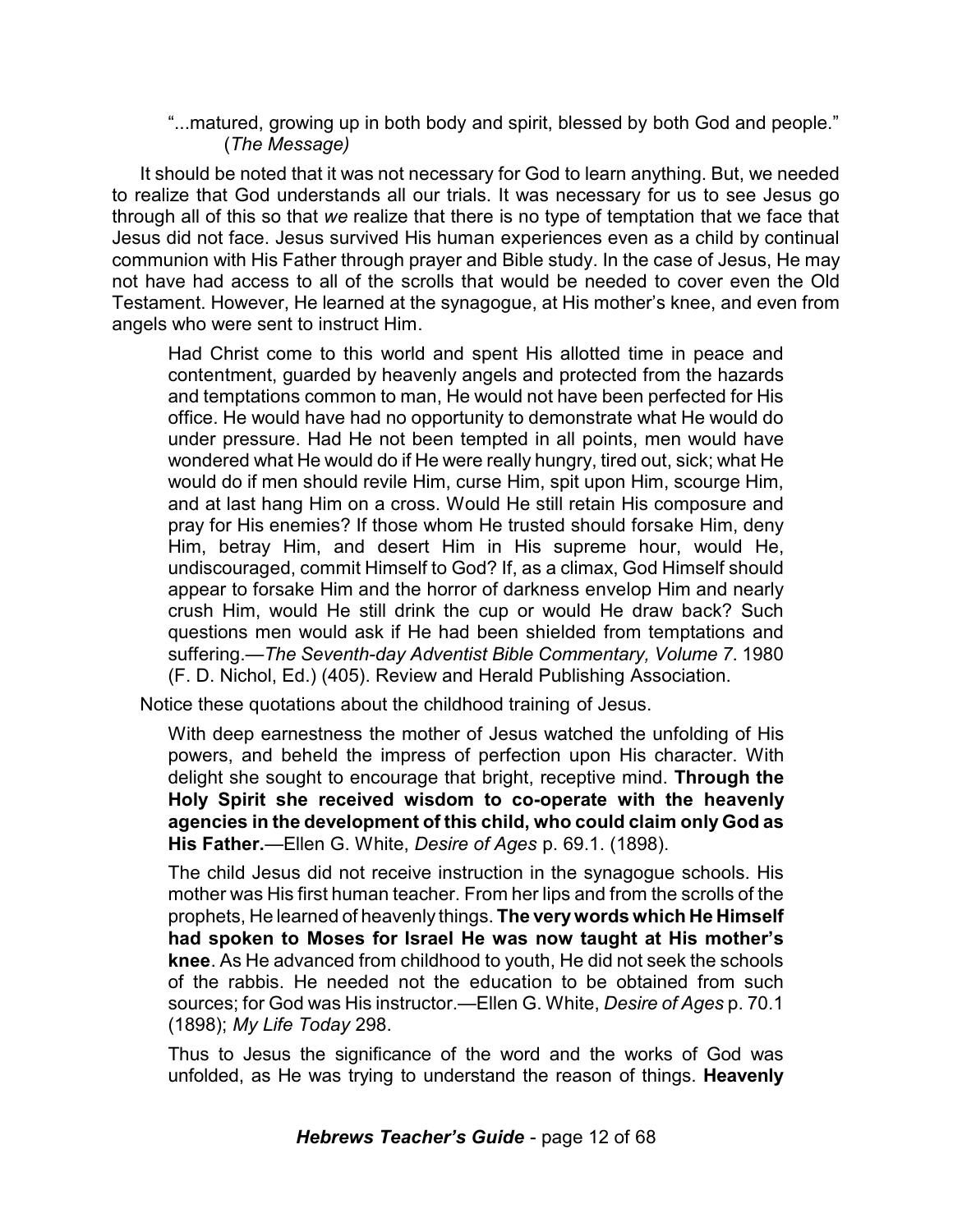**beings were His attendants, and the culture of holy thoughts and communings was His. From the first dawning of intelligence He was constantly growing in spiritual grace and knowledge of truth.**—Ellen G. White, *Desire of Ages* p. 70.3.

Every child may gain knowledge as Jesus did,–from the works of nature and the pages of God's holy Word. As we seek to become acquainted with our heavenly Father through His Word, holy angels will come near, our minds will be strengthened, our character will be elevated and refined, and we shall become more like our Saviour. And as we behold the beautiful and grand in nature, our affections will go out after God, while the spirit is awed, the soul is invigorated, by coming in contact with the Infinite through His works.—Ellen G. White, *Signs of the Times*, March 14, 1900 par. 17. Compare *The Desire of Ages* 70.4; *FE* 443.1*; CG* 51.2; *CSW* 40.1.

Joseph and Mary hoped that He might be led to reverence the learned rabbis, and give more diligent heed to their requirements. **But Jesus in the temple had been taught by God. That which He had received, He began at once to impart.**—Ellen G. White, *The Desire of Ages* 78.3.

**In childhood, youth, and manhood, Jesus studied the Scriptures. As a little child He was daily at His mother's knee taught from the scrolls of the prophets.** In His youth the early morning and the evening twilight often found Him alone on the mountainside or among the trees of the forest, spending a quiet hour in prayer and the study of God's word. **During His ministry His intimate acquaintance with the Scriptures testifies to His diligence in their study. And since He gained knowledge as we may gain it, His wonderful power, both mental and spiritual, is a testimony to the value of the Bible as a means of education.**—Ellen G. White, *Education* 185 (1903); *The Signs of the Times*, Sept. 19, 1906. [Bold type is added.]

13. **In light of the comments in Hebrews 5:11-6:3 and Hebrews 12:3-11 (Compare Ephesians 4:14-15.), what does God want us to do in our Christian lives? Does this seem to fit with Jesus's statement, "I assure you that unless you change and become like children, you will never enter the kingdom of heaven"? (Matthew 18:2-4,** *GNB***)** In what sense are we supposed to be like little children? In what ways are we supposed to grow up? What does Christian maturity or perfection actually mean? (Matthew 5:48) Which would be more serious: To fail to grow physically? Socially? Mentally? Or, spiritually?

The most important characteristic of a child is his capacity to grow. If a child stops growing in any way, we become very concerned. What Jesus was speaking about in Matthew 18:2-4 is this characteristic of children. They are not pompous, or unwilling to learn. They want to grow mentally, physically, and intellectually; and most important of all, they need to grow spiritually as well. It is God's intention that we constantly have that childlike attitude toward Him so that we are willing to learn and grow.

This was the problem with the Hebrews mentioned in Hebrews 5:11-6:3. They had come to think that they had the truth and were assured of salvation because of their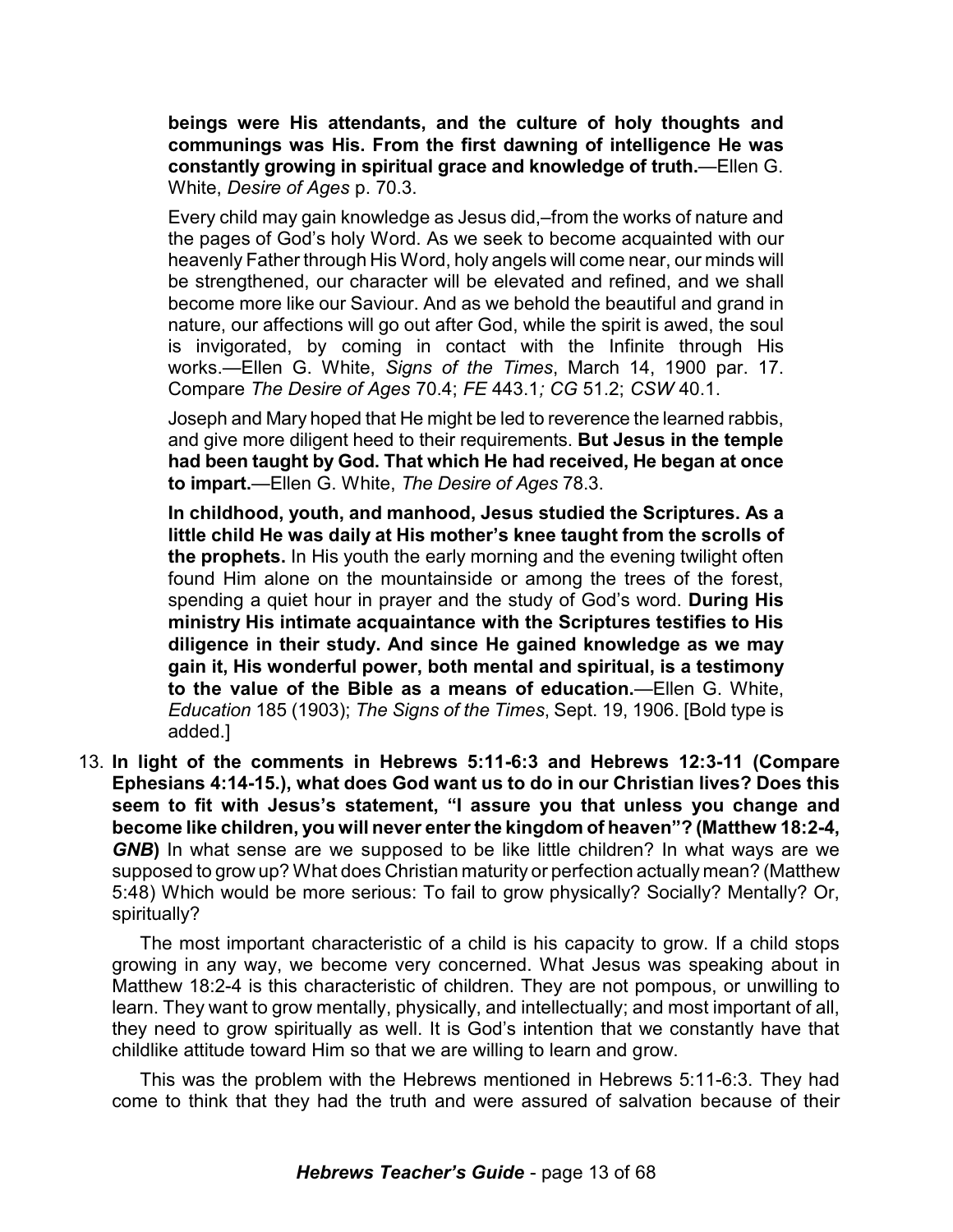connection with Abraham. Paul called them little children, retarded in their growth, still needing milk!

In this setting, the word *perfection* simply means maturity. It is even used to describe a "ripe" fruit. This is not some unattainable, impossible goal; it is a condition of being "perfect" at each stage of our growth. This was Jesus's point in telling the story of the growing corn. (Mark 4:26-28)

Why is it so important for us to continue to grow up spiritually? One of these days soon, the Devil himself will appear pretending to be Christ. If possible, he will deceive the very elect, and the whole world will follow him. (Matthew 24:24; Revelation 13:3-4,7-8) Only those who know God very well will be able to stand firm during that time. (*GC* 593.2; *4SDABC* 1161.6) God is waiting for a group of people who are spiritually mature and able to stand through such a crisis before He can come back. (2 Peter 3:8-12)

14. Does Hebrews 6:4-6 suggest that once a person has been converted and then apostatizes, it is impossible to come back? (See also Hebrews 10:26; 1 John 3:9-10; Matthew 12:43- 45.)

It is significant to notice that this passage comes immediately after the passage which speaks of "growing up." Why did the author put it there? Is this a passage describing people who refuse to take God at His word and thus grow up?

When Jesus at the age of twelve went to the temple for His *Bar Mitzveh*, He apparently began to realize for the first time a deeper understanding of His mission to earth. (*DA* 77.2- 80.3) This led to His asking a lot of questions about the ceremonial system and the sacrifices. However, the Jewish leaders were not prepared for such questions. Soon, they were asking Him questions! Jesus was asking the "why" questions that they should have been asking all along! He wanted to know the meaning of everything they were doing. But, they only wanted to talk about all the details of what the rabbis had taught.

15. **And what about us? By age twelve, we should be asking what these things mean. Shouldn't an intelligent individual, as he grows older and older, find it less and less satisfactory to live with a lot of beliefs and symbols and phrases and cliches and illustrations for which he has never found the meaning and for which he might even have been discouraged from inquiring as to the meaning?**

You think of the rules we are willing to accept when we are little. Daddy or Mommy says, "Do it," and you do it. And you may not have the reason. In fact, your parents may not have given you a reason. But, as a little child, we start out that way. And we are told things that we believe very readily even without any reasons when we are children.

But then, as we grow up and we become historians and linguists and scientists and all the rest, we advance in every other area of knowledge, and we learn reasons for everything. That is the intelligent way to go. An intelligent, free person will find out for himself what these things mean. **But, religion has consistently encouraged people just to go on believing things as a little child does–without asking for the meaning.**

Any intelligent person who tries to live with that–tries faithfully to submit to that–will come to the place where it no longer satisfies his need to grow up. But, he may just go on believing it out of sheer faithfulness.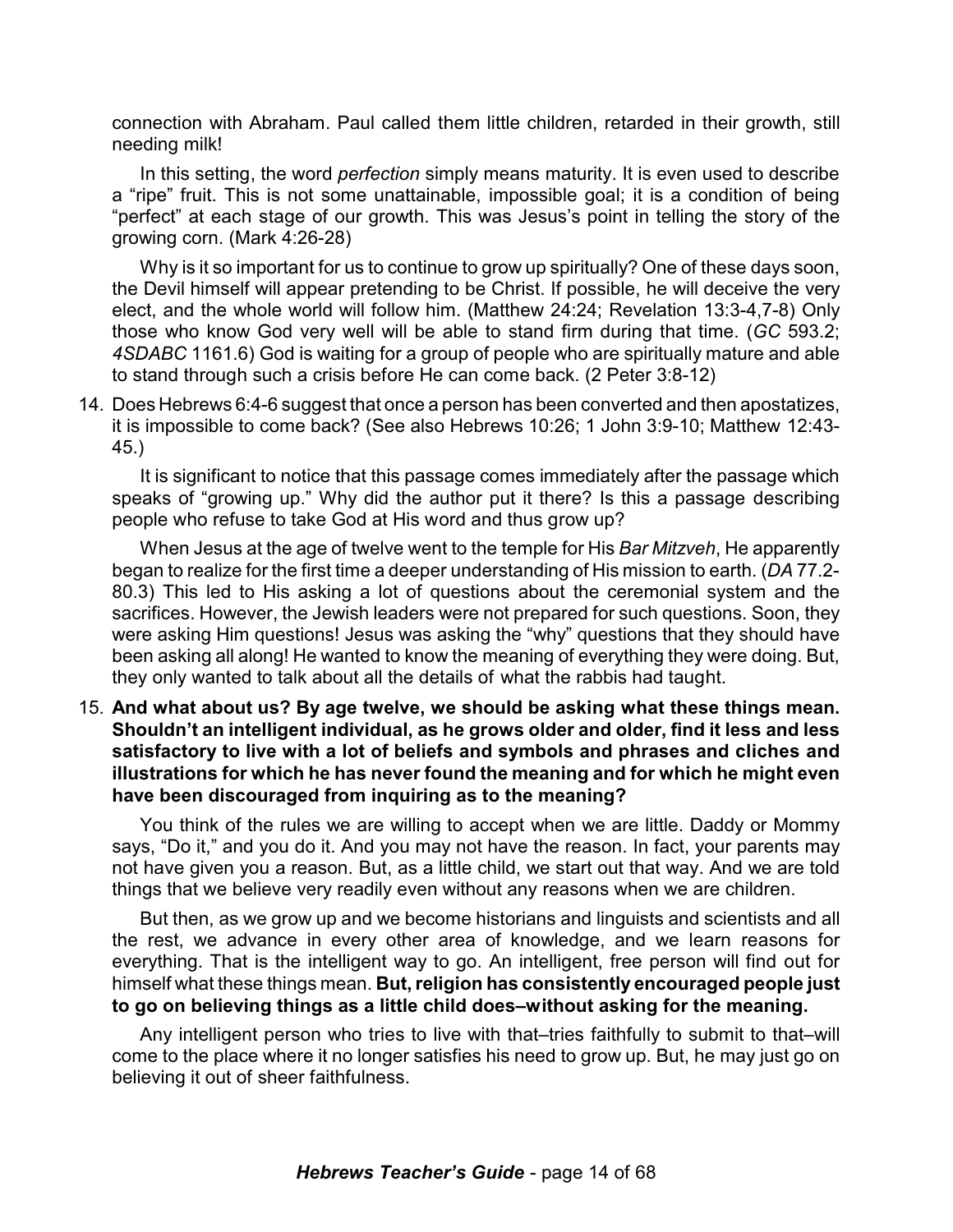And Jesus came along and said, "Let me tell you the truth about all these things, and it will set you free." (See John 8:32.) That infuriated them. And they killed Him rather than accept His explanation. How perverse to want to remain as little children.

16. **Do you know any faithful Adventist friends who have never asked for the meaning of the provisions of the plan of salvation? And why Jesus had to die? And what Christ is doing now in the heavenly sanctuary?** They can repeat the phrases most faithfully, but they have never asked for the meaning. They have not thought it was right to inquire for the meaning. But, they are going to stick by those beliefs and those phrases, come what may. And that leads to the kind of relationship with God that He does not want.

And it might explain why some very faithful people do not have a very warm relationship with God–because He has not made sense to them. But, to whom else shall they go? And they are going to go on doing these things. That could have a very deadly effect on them.

**A sullen submission to the will of the Father will develop the character of a rebel. By such a one service is looked upon as drudgery. It is not rendered cheerfully, and in the love of God. It is a mere mechanical performance. [If he dared, such a one would disobey. His rebellion is smothered, ready to break out at any time in bitter murmurings and complaints.] Such service brings no peace or quietude to the soul.**—Ellen G. White, *Manuscript* 20, 1897 (*MR* # 970); *The Signs of the Times,* July 22, 1897 par. 11 - section in [...] omitted in *That I May Know Him* p. 120; *12Manuscript Releases* 236. [Bold type is added.]

Isn't it true that to go on believing and doing things for which we have no reason will develop within us maybe a faithful willingness to do what we are told; but, at the same time, it will develop a sullen submission?

17. **We really do not like doing things that do not make sense. But, religion has even placed a premium upon doing things just because we are told to–believe it because you are told to.**

Hebrews 6:4-6 is a very serious passage. However, not for the reasons some have supposed. Although many commentators believe that this passage refers to the unpardonable sin, the context and the original Greek text of the passage suggest a less radical solution.

The idea that repentance was impossible under certain circumstances was current among the Jews. They taught, for example, that such was the case of the man who sinned wantonly, trusting in future repentance: "If one says: I shall sin and repent, sin and repent, no opportunity will be given to him to repent. [If one says]: I shall sin and the Day of Atonement will procure atonement for me, the Day of Atonement procures for him no atonement" (*Mishnah Yoma* 8. 9, Soncino ed. of the *Talmud*, p. 423). They taught also that repentance was impossible for the man who led the multitude into sin: "Whoever causes the many to be righteous, sin occurs not through him; and whoever causes the many to sin, they do not afford him the faculty to repent" (*Mishnah Aboth* 5. 18, Soncino ed. of the *Talmud*, p. 71). Of interest also is a passage from the Book of Sirach: "Say not, 'I have sinned, but what happened unto me?' For Jahveh is longsuffering. Count not upon forgiveness, That thou shouldst add sin to sin. And say not, 'His mercies are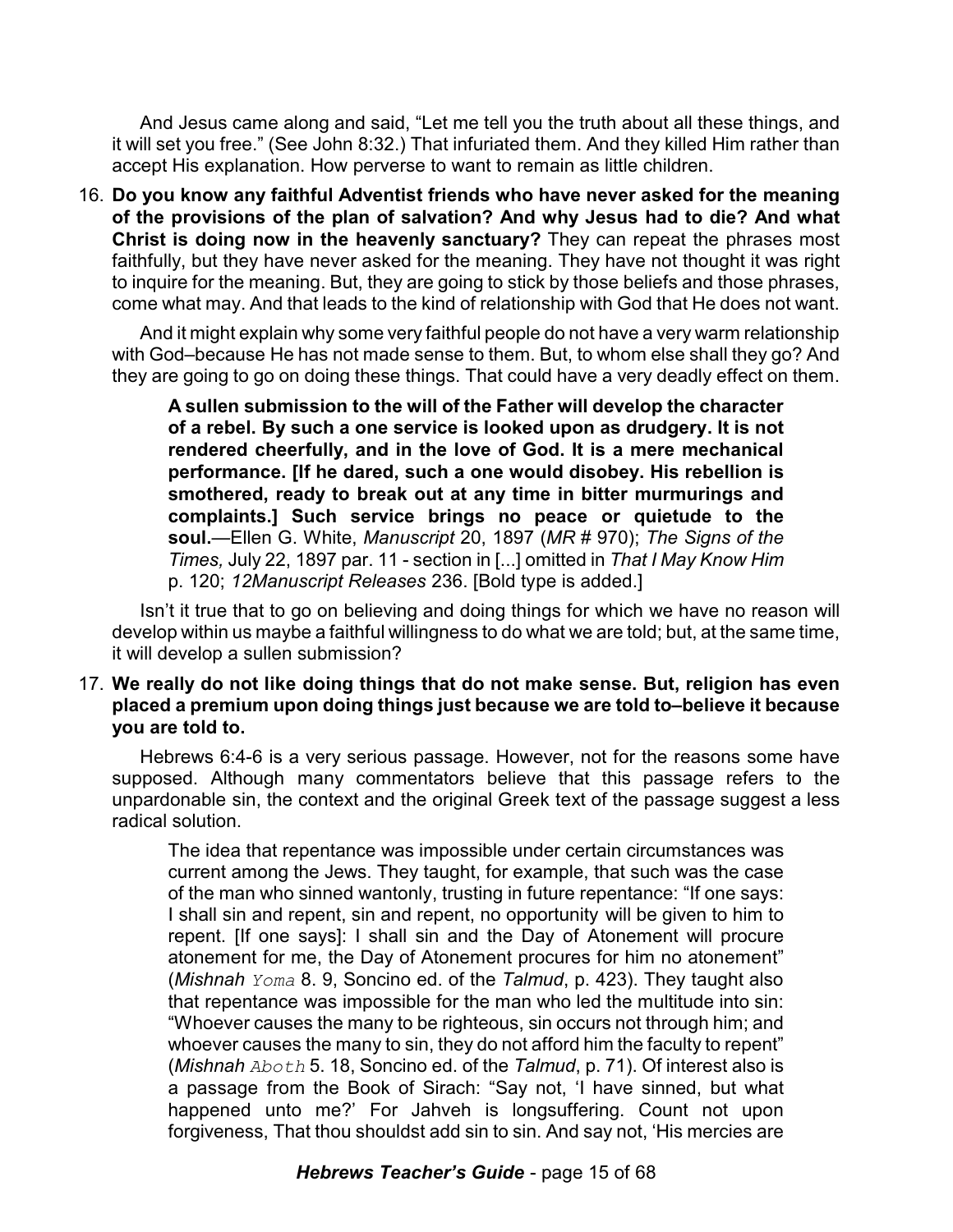great, He will forgive the multitude of mine iniquities'; For mercy and wrath are with Him, And His indignation abideth upon the ungodly. Delay not to turn unto Him, And put (it) not off from day to day; For suddenly doth His wrath come forth, And in the time of vengeance thou shalt perish" (ch. 5:4-7; R. H. Charles, *The Apocrypha and Pseudepigrapha of the Old Testament*, vol. 1, p. 332).—*The Seventh-day Adventist Bible Commentary*, Volume 7. 1980 (F. D. Nichol, Ed.) (434). Review and Herald Publishing Association. [Brackets and content in brackets are present in the original.]

Unfortunately, because we are so surrounded by sin, it is easy to lose our sense of how evil sin is and how serious are its consequences. (Genesis 2:17; Numbers 15:30-36; Romans 6:23) It has always been God's intention that we learn to *love* Him and to *fear* sin and its consequences. But, the Devil has so deceived the human race that it is much more common for humans to fear God and to love sin!

Some Christians who believe that a person is saved once and can never be lost, view this passage as only hypothetical. By contrast, the condition of those who turn back and leave their former Christian beliefs seems to be quite serious in the book of Hebrews. (See Hebrews 6:4-6; 10:29-31.)

18. If we are to believe that God is forgiveness personified, (Luke 23:34) what do we do with passages like Hebrews 6:4-6? Are they talking about the "unpardonable sin"? The only "unpardonable sin" in God's eyes is when we refuse to listen to His pleas for so long that we eventually become so hardened that we are unable to even respond to God.

> **Sin not only shuts us away from God, but destroys in the human soul both the desire and the capacity for knowing Him.**—Ellen G. White, *Education* 29; *1MCP* 13; *PK* 233; *RC* 106; *TSB* 253; compare *1SM* 235. [Bold type is added.]

If by persisting in sin so long we lose even the capacity to respond to God, then we have indeed "crucified Christ again" by making it impossible for Him to save us.

Put with that Hebrews 10:26-27.

Hebrews 10:26-27 (*RSV*): <sup>26</sup> For if we sin deliberately after receiving the knowledge of the truth, there no longer remains a sacrifice for sins,  $27$  but a fearful prospect of judgment, and a fury of fire which will consume the adversaries.

And remember, later in Hebrews we are told:

**Hebrews 12:29 (***RSV***):** ... for our God is a consuming fire.

Is there any good news in that? Is that very reassuring? Does it mean rest and peace to know that our God is a consuming fire?

And we need to ask ourselves why sin is so dangerous?

**1 John 3:9 (***RSV***)**: No one born of God commits sin; for God's nature abides in him, and he cannot sin because he is born of God.

Have we managed to go without sinning for even a week? Do we clearly understand what sin is? And how to avoid it?

**1 John 3:4 (***RSV***):** <sup>4</sup> Every one who commits sin is guilty of lawlessness; sin is lawlessness.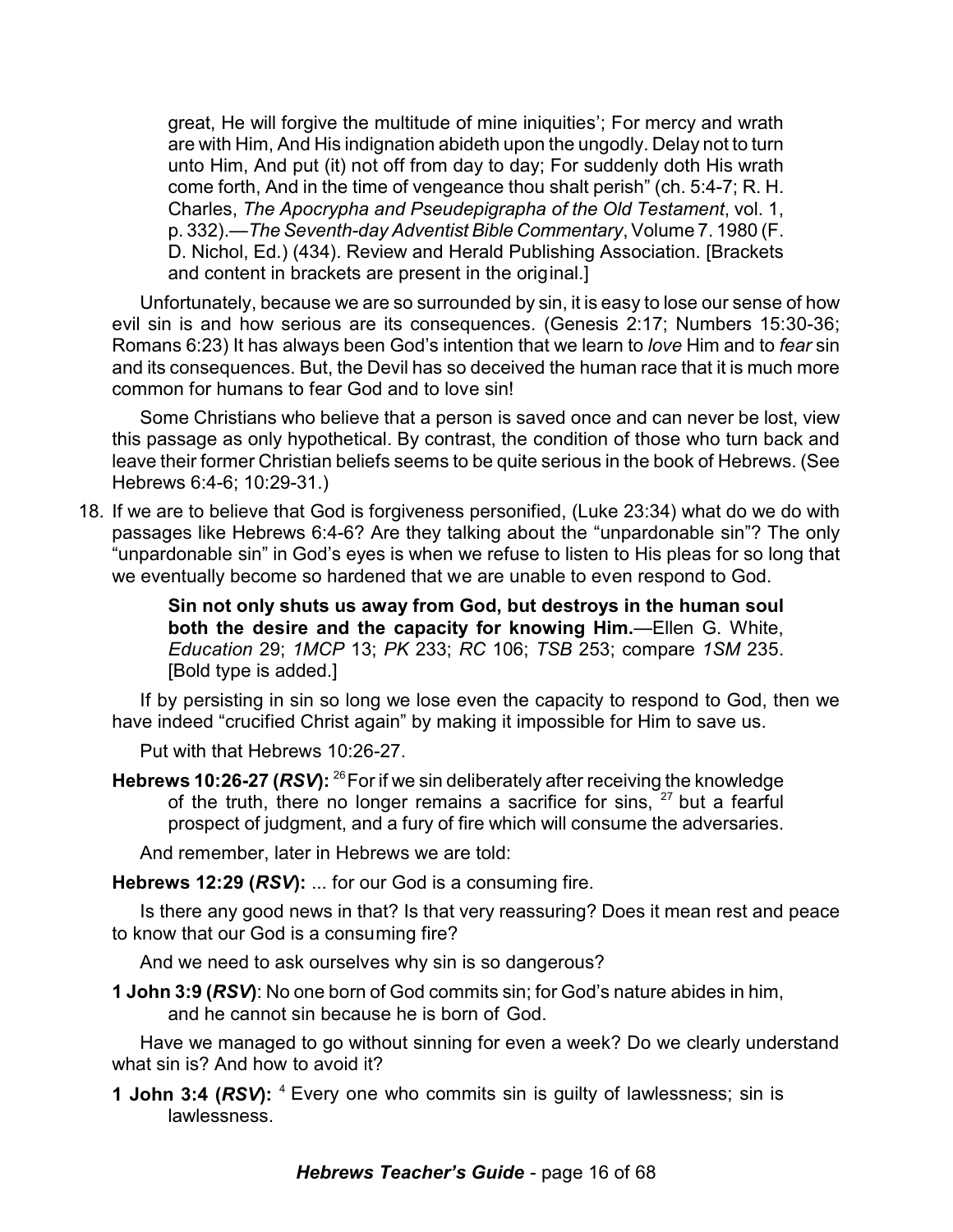Lawlessness and rebelliousness are just the opposite of truth and righteousness.

19. If this seems very forbidding, we need to remember the story that Jesus told about the prodigal son and the gracious father. (Luke 15:11-32) Was Jesus trying to correctly represent the Father when He told this story?

> Through **persistently** cherishing evil, willfully disregarding the pleadings of divine love, **the sinner loses the love for good, the desire for God, the very capacity to receive the light of heaven.** The invitation of mercy is still full of love, the light is shining as brightly as when it first dawned upon his soul; but the voice falls on deaf ears, the light on blinded eyes.—Ellen G. White, *Thoughts from the Mount of Blessing* 92.3.

> No soul is ever finally deserted of God, given up to his own ways, so long as there is any hope of his salvation. "Man turns from God, not God from him." Our heavenly Father follows us with appeals and warnings and assurances of compassion, until further opportunities and privileges would be wholly in vain. The responsibility rests with the sinner. **By resisting the Spirit of God today, he prepares the way for a second resistance of light when it comes with mightier power. Thus he passes on from one stage of resistance to another, until at last the light will fail to impress, and he will cease to respond in any measure to the Spirit of God. Then even "the light that is in thee" has become darkness. The very truth we do know has become so perverted as to increase the blindness of the soul**.—*Ibid*. 93.1. [Bold type is added.]

Elsewhere, Ellen White said:

Every act of transgression, every neglect or rejection of the grace of Christ, is reacting upon yourself; it is hardening the heart, depraving the will, benumbing the understanding, and not only making you less inclined to yield, but less capable of yielding, to the tender pleading of God's Holy Spirit.

Many are quieting a troubled conscience with the thought that they can change a course of evil when they choose; that they can trifle with the invitations of mercy, and yet be again and again impressed. They think that after doing despite to the Spirit of grace, after casting their influence on the side of Satan, in a moment of terrible extremity they can change their course. But this is not so easily done. The experience, [34] the education, of a lifetime, has so thoroughly molded the character that few then desire to receive the image of Jesus.

**Even one wrong trait of character, one sinful desire, persistently cherished, will eventually neutralize all the power of the gospel. Every sinful indulgence strengthens the soul's aversion to God.** The man who manifests an infidel hardihood, or a stolid indifference to divine truth, is but reaping the harvest of that which he has himself sown. **In all the Bible there is not a more fearful warning against trifling with evil than the words of the wise man that the sinner "shall be holden with the cords of his sins."** Proverbs 5:22.—Ellen G. White, *Steps to Christ* 33.2-34.1. [Bold type is added.]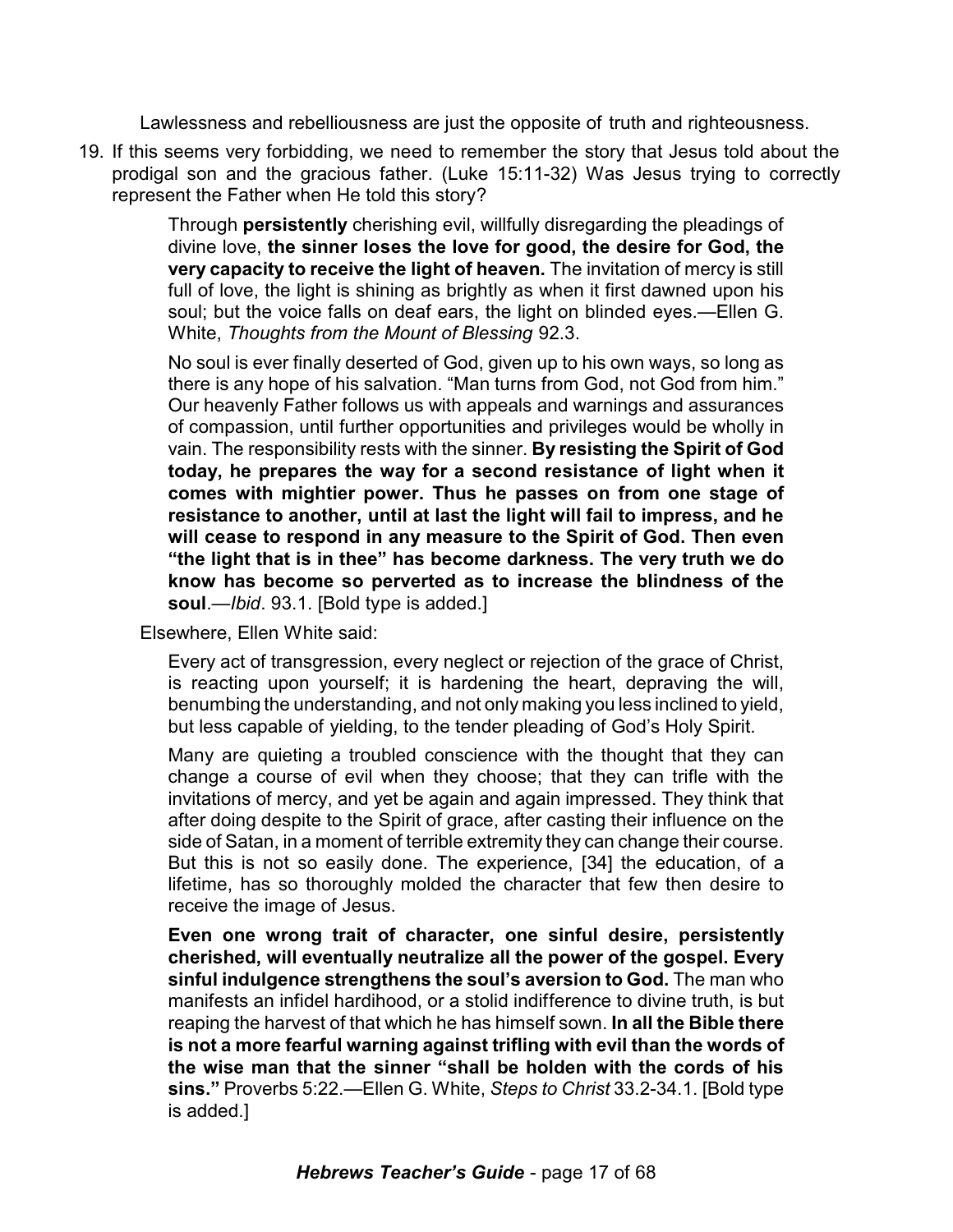There are consequences to sin even in this life and certainly for the life to come.

I call upon you who minister in sacred things to be converted men before you go forth to act any part in the cause of my Master. Now is your time to seek a preparation and readiness for the fearful test which is before us–that holiness without which no man shall see God. Let none say, My way is hid from the Lord; God taketh no knowledge of my ways. Now it may be it is not too late. Now it may be you can repent. **But even if pardon is written against your names, you will sustain terrible loss; for the scars you have made upon your souls will remain.**—Ellen G. White, *Testimonies to Ministers and Gospel Workers* 447.1.

The same law obtains in the spiritual as in the natural world. **He who abides in darkness will at last lose the power of vision. He is shut in by a deeper than midnight blackness; and to him the brightest noontide can bring no light.** He "walketh in darkness, and knoweth not whither he goeth, because that darkness hath blinded his eyes." 1 John 2:11. **Through persistently cherishing evil, willfully disregarding the pleadings of divine love, the sinner loses the love for good, the desire for God, the very capacity to receive the light of heaven. The invitation of mercy is still full of love, the light is shining as brightly as when it first dawned upon his soul; but the voice falls on deaf ears, the light on blinded eyes.**—Ellen G. White, *Thoughts from the Mount of Blessing* 92.3.

There are great laws that govern the world of nature, and spiritual things are controlled by principles equally certain.—Ellen G. White, *Testimonies,* vol. 9, 221.3. [Bold type is added.]

20. But, supposing God were to reveal His grace to us and pour out His Spirit without limit. Wouldn't that win us over? He is omnipotent, isn't He? Wouldn't that win us?

> Our will is not to be forced into co-operation with divine agencies, but it must be voluntarily submitted. **Were it possible to force upon you with a hundredfold greater intensity the influence of the Spirit of God, it would not make you a Christian, a fit subject for heaven.** The stronghold of Satan would not be broken.—Ellen G. White, *Thoughts from the Mount of Blessing* 142.1. [Bold type is added.]

God will not take away your desire to be a rebel. You have submitted, but you did not really want to; you were overwhelmed. **That is why the still small voice is God's favorite method.** But, when we respond to that, we do so in the highest sense of freedom.

**In the work of redemption there is no compulsion. No external force is employed. Under the influence of the Spirit of God, man is left free to choose whom he will serve. In the change that takes place when the soul surrenders to Christ, there is the highest sense of freedom. The expulsion of sin is the act of the soul itself.** True, we have no power to free ourselves from Satan's control; but when we desire to be set free from sin, and in our great need cry out for a power out of and above ourselves, the powers of the soul are imbued with the divine energy of the Holy Spirit, and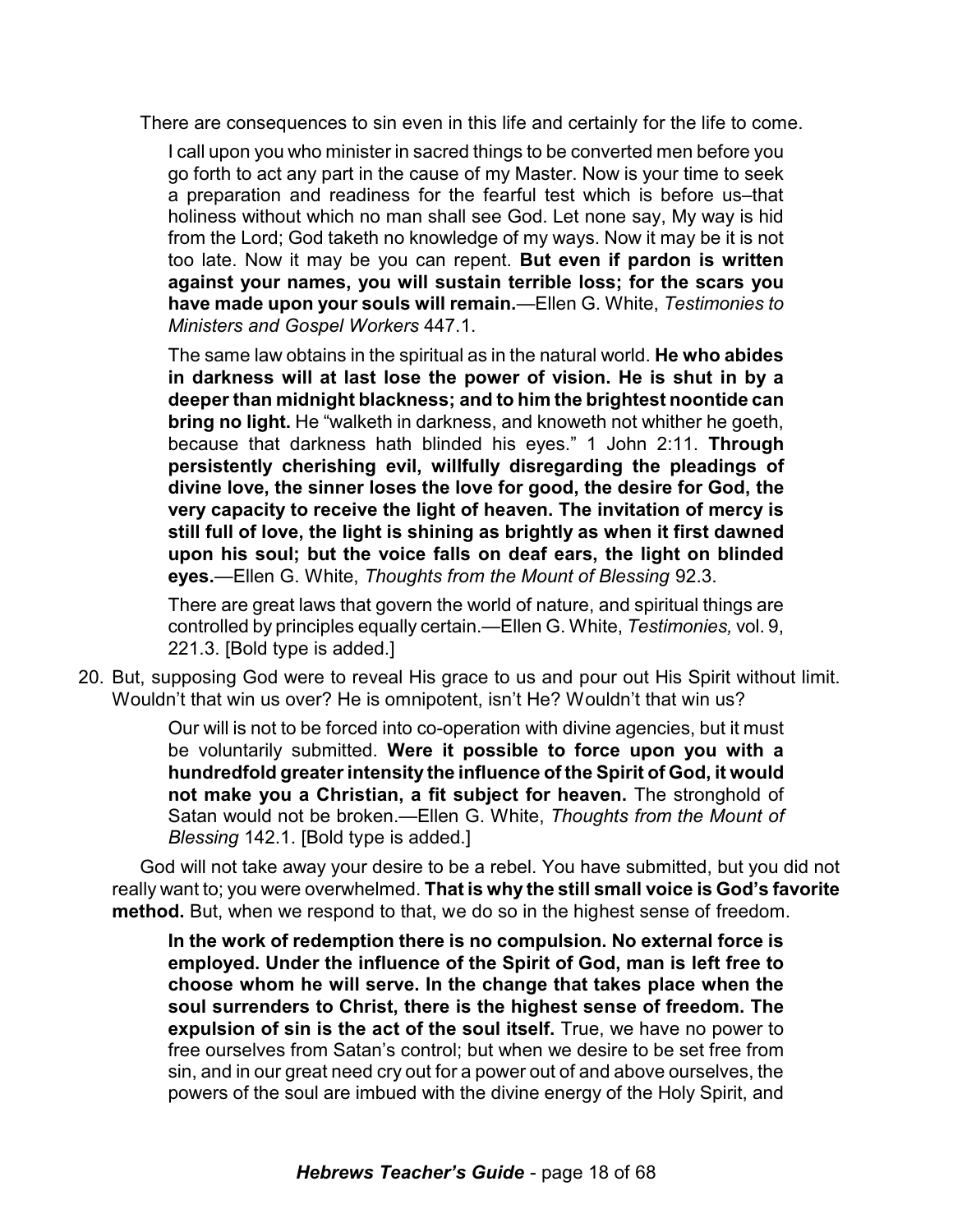they obey the dictates of the will in fulfilling the will of God.—Ellen G. White, *The Desire of Ages* 466.4 (1898); *2MCP* 571.3.

The only condition upon which the freedom of man is possible is that of becoming one with Christ. "The truth shall make you free;" and Christ is the truth. **Sin can triumph only by enfeebling the mind, and destroying the liberty of the soul.** Subjection to God is restoration to one's self,–to the true glory and dignity of man. The divine law, to which we are brought into subjection, is "the law of liberty." James 2:12.—Ellen G. White, *The Desire of Ages* 466.5. [Bold type is added.]

**But God can and will save and heal all who trust Him.** That is what the term *salvation by faith* means. There is no reason for any Christian to fear these words from God so long as we understand that it refers to those who are *persistently* refusing Christ's and the Holy Spirit's wooing and are running as fast as they can go in the opposite direction. Our only safety is in growing up spiritually as we grow in other ways and, thus, asking the most important questions as suggested by the great controversy. Then, we may come to know God and learn to trust Him just as Jesus did. That is the basis for salvation.

21. **What is the meaning of the** *new covenant***?** What does it mean to have the law written not on the wall or on the tables of stone but in our hearts and in our minds? (Jeremiah 31:31-34; Hebrews 8:8-13; Hebrews 10:16-17) Does Hebrews 10:1-25 give us some hints? See also Micah 6:6-8; Isaiah 1:11-20; 29:13-14; Matthew 15:7-9; Amos 5:21-24. Revelation 14:1 talks about God's name being in our foreheads. Are these the same idea?

Where are the "new" covenant and the "old" covenant found in the Old Testament? First of all, note that in Hebrews 8:9 it seems to suggest that the old covenant was made at Sinai. What agreement was made between God and the children of Israel at Sinai? (Exodus 19:6; 24:3,7) It is of interest to note that the children of Israel promised to obey all of God's commands even before they had heard them! Then, after hearing them, twice more they promised to obey them. The *people* promised God that they would obey. We know how well they did at that! Quoting from Ellen White:

As the Bible presents two laws, one changeless and eternal, the other provisional and temporary, so there are two covenants. **The covenant of grace was first made with man in Eden**, when after the Fall there was given a divine promise that the seed of the woman should bruise the serpent's head. **To all men this covenant offered pardon and the assisting grace of God for future obedience through faith in Christ. It also promised them eternal life on condition of fidelity to God's law. Thus the patriarchs received the hope of salvation.**

This same covenant was renewed to Abraham in the promise, "In thy seed shall all the nations of the earth be blessed." Genesis 12:1-4; 22:18. This promise pointed to Christ. So Abraham understood it (see Galatians 3:8,16), and he trusted in Christ for the forgiveness of sins. It was this faith that was accounted unto him for righteousness. [Genesis 15:6] The covenant with Abraham also maintained the authority of God's law. The Lord appeared unto Abraham, and said, "I am the Almighty God; walk before Me, and be thou perfect." Genesis 17:1. The testimony of God concerning His faithful servant was, "Abraham obeyed My voice, and kept My charge, My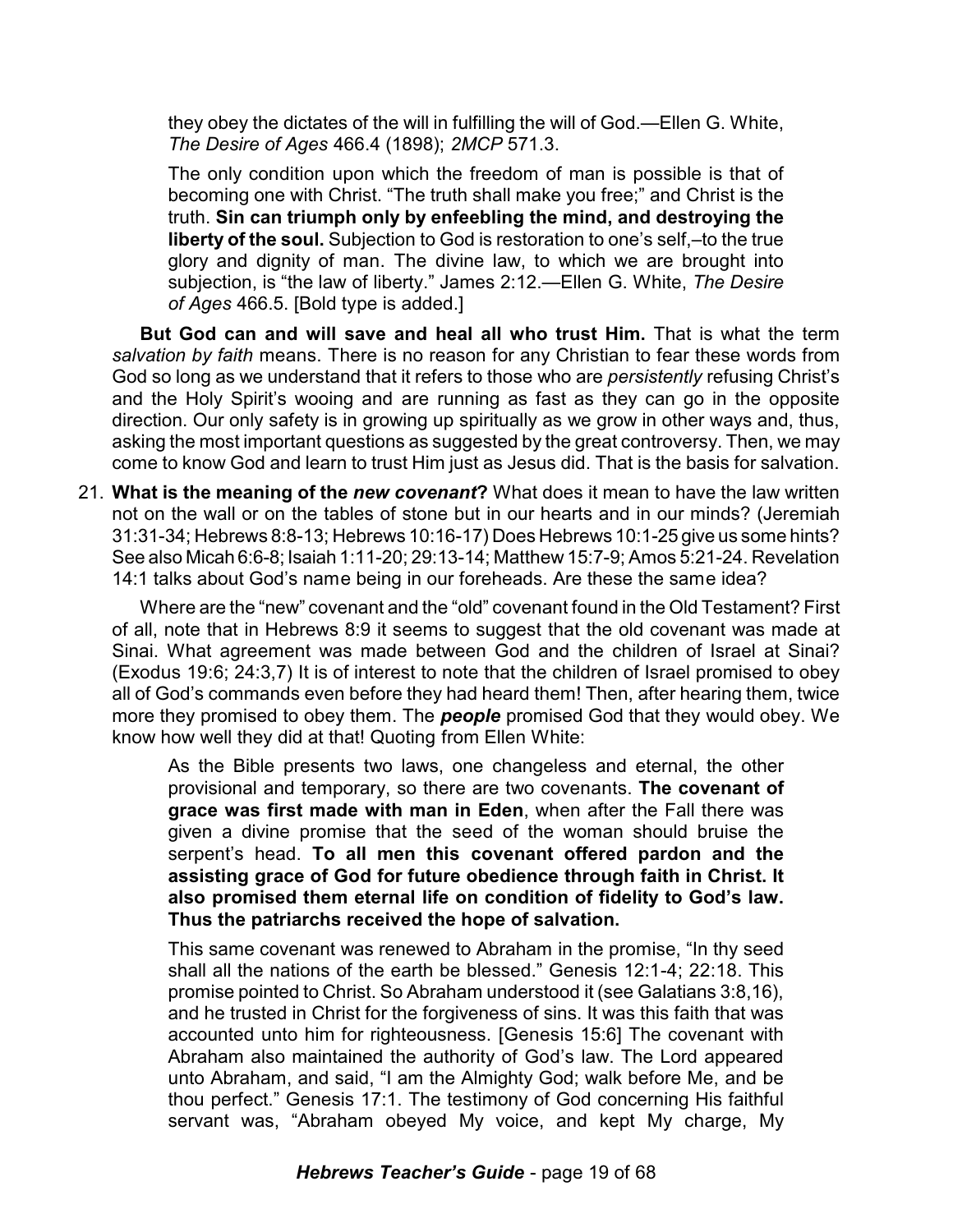commandments, My statutes, and My laws." Genesis 26:5. And the Lord declared to him, "I will establish My covenant between Me and thee and thy seed after thee in their generations, for an *everlasting covenant,* to be a God unto thee and to thy seed after thee." Genesis 17:7.

Though this covenant was made with Adam and renewed to Abraham, it could not be ratified until the death of Christ. It [371] had existed by the promise of God since the first intimation of redemption had been given; it had been accepted by faith; yet when ratified by Christ, it is called a *new* covenant. **The law of God was the basis of this covenant, which was simply an arrangement for bringing men again into harmony with the divine will, placing them where they could obey God's law.**

Another compact–called in Scripture the "old" covenant–was formed between God and Israel at Sinai, and was then ratified by the blood of a sacrifice. **The Abrahamic covenant was ratified by the blood of Christ, and it is called the "second," or "new," covenant, because the blood by which it was sealed was shed after the blood of the first covenant.** That the new covenant was valid in the days of Abraham is evident from the fact that it was then confirmed both by the promise and by the oath of God–the "two immutable things, in which it was impossible for God to lie." Hebrews 6:18.

But if the Abrahamic covenant contained the promise of redemption, why was another covenant formed at Sinai? In their bondage the people had to a great extent lost the knowledge of God and of the principles of the Abrahamic covenant. In delivering them from Egypt, God sought to reveal to them His power and His mercy, that they might be led to love and trust Him. He brought them down to the Red Sea–where, pursued by the Egyptians, escape seemed impossible–that they might realize their utter helplessness, their need of divine aid; and then He wrought deliverance for them. Thus they were filled with love and gratitude to God and with confidence in His power to help them. He had bound them to Himself as their deliverer from temporal bondage.

**But there was a still greater truth to be impressed upon their minds. Living in the midst of idolatry and corruption, they had no true conception of the holiness of God, of the exceeding sinfulness of their own hearts, their utter inability, in themselves, to render obedience to God's law, and their need of a Saviour. All this they must be taught.**

God brought them to Sinai; He manifested His glory; He gave them His law, with the promise of great blessings on condition of obedience: "If ye will obey My voice indeed, and keep My covenant, then ... ye shall be unto Me a kingdom of priests, and an holy nation." Exodus 19:5, 6. The people did not realize [372] the sinfulness of their own hearts, and that without Christ it was impossible for them to keep God's law; and they readily entered into covenant with God. **Feeling that they were able to establish their own righteousness, they declared, "All that the Lord hath said will we do, and be obedient."** Exodus 19:8; 24:3,7. They had witnessed the proclamation of the law in awful majesty, and had trembled with terror before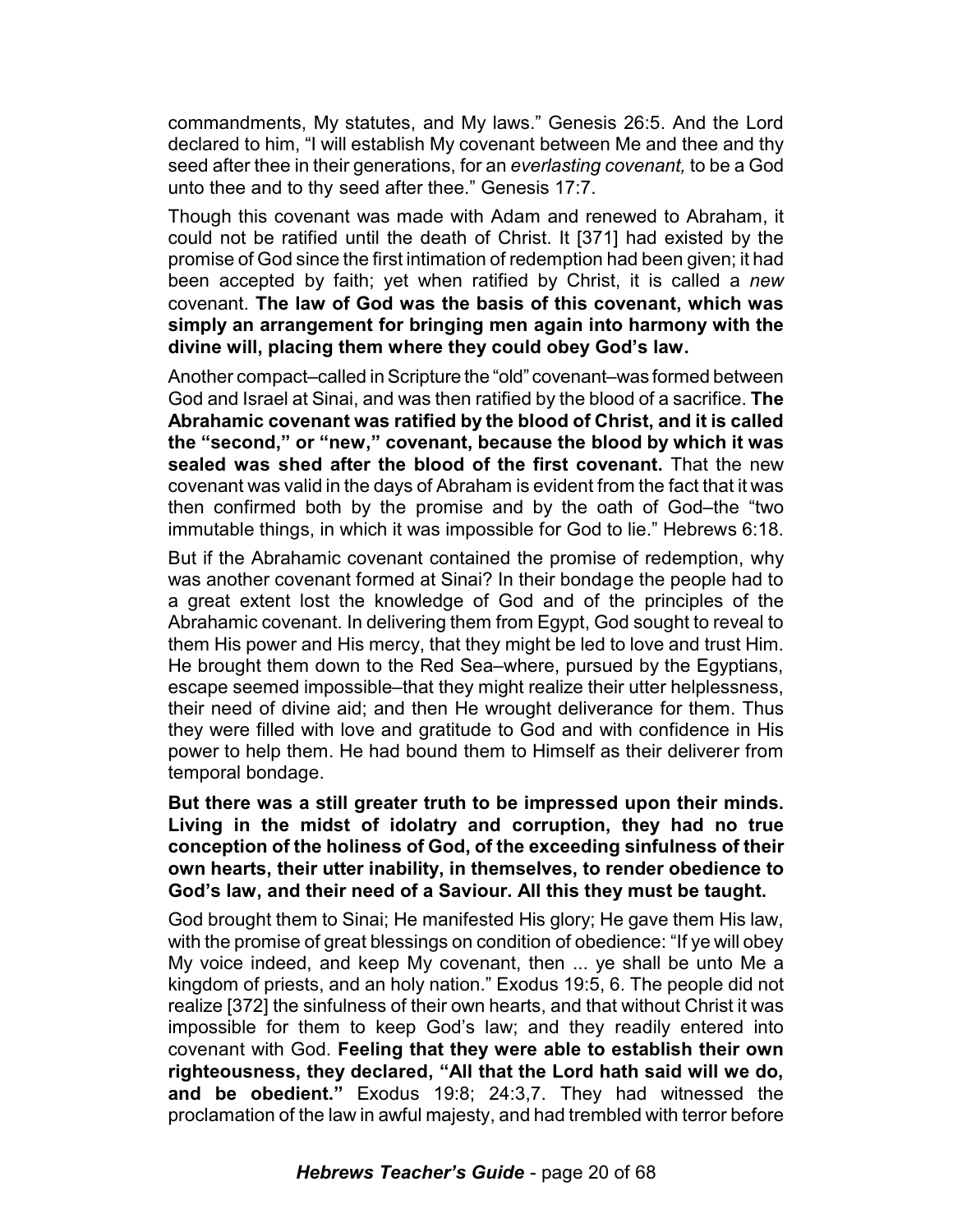the mount; and yet only a few weeks passed before they broke their covenant with God, and bowed down to worship a graven image. **They could not hope for the favor of God through a covenant which they had broken; and now, seeing their sinfulness and their need of pardon, they were brought to feel their need of the Saviour revealed in the Abrahamic covenant and shadowed forth in the sacrificial offerings. Now by faith and love they were bound to God as their deliverer from the bondage of sin. Now theywere prepared to appreciate the blessings of the new covenant.**

The terms of the "old covenant" were, Obey and live: "If a man do, he shall even live in them" (Ezekiel 20:11; Leviticus 18:5); but "cursed be he that confirmeth not all the words of this law to do them." Deuteronomy 27:26. **The "new covenant" was established upon "better promises"–the promise of forgiveness of sins and of the grace of God to renew the heart and bring it into harmony with the principles of God's law. "This shall be the covenant that I will make with the house of Israel; After those days, saith the Lord,** *I will put my law* **in their inward parts,** *and write it in their hearts***.... I will** *forgive* **their iniquity, and will remember their sin no more."** Jeremiah 31:33, 34.—Ellen G. White, *Patriarchs and Prophets* 370.2-372.1. [Content in brackets and bold type are added. Italics is in the original text.]

Note that the Sinai covenant or old covenant was based on human promises and required human obedience. The "everlasting" covenant or new covenant was based on God's promises and only required man's cooperation.

22. So, what do we have to do to partake of the everlasting covenant? It is really another name for the plan of salvation. God will do the work if we just give Him the time and attention needed to allow Him to do so. We need to study His plan and understand it until we become convinced that His way is the only good way. When we recognize that God's way is always the best way and He has only our best good in mind for us, we can come to the place where we render intelligent obedience to Him. This is referred to in Revelation 14:1 as having God's name written on our foreheads. Compare Ellen White's comments.

> The pure and holy garments are not prepared to be put on by any one *after* he has entered the gate of the city. All who enter will have on the robe of Christ's righteousness, and **the name of God will be seen in their foreheads. This name is the symbol which the apostle saw in vision, and signifies the yielding of the mind to intelligent and loyal obedience to all of God's commandments.**—Ellen G. White, *The Youth's Instructor*, August 18, 1886 par. 4; *SD* 370.2.

> Unless the name of God is written in your forehead–written there because God is the center of your thoughts–you will not be meet for the inheritance in light.—Ellen G. White, *The Review and Herald*, December 23, 1890 par. 6; *CS* 46.2.

> They [His people] are to stand as a separate and peculiar people; the name of God, our Ruler, is to be in their foreheads, showing to all that he is their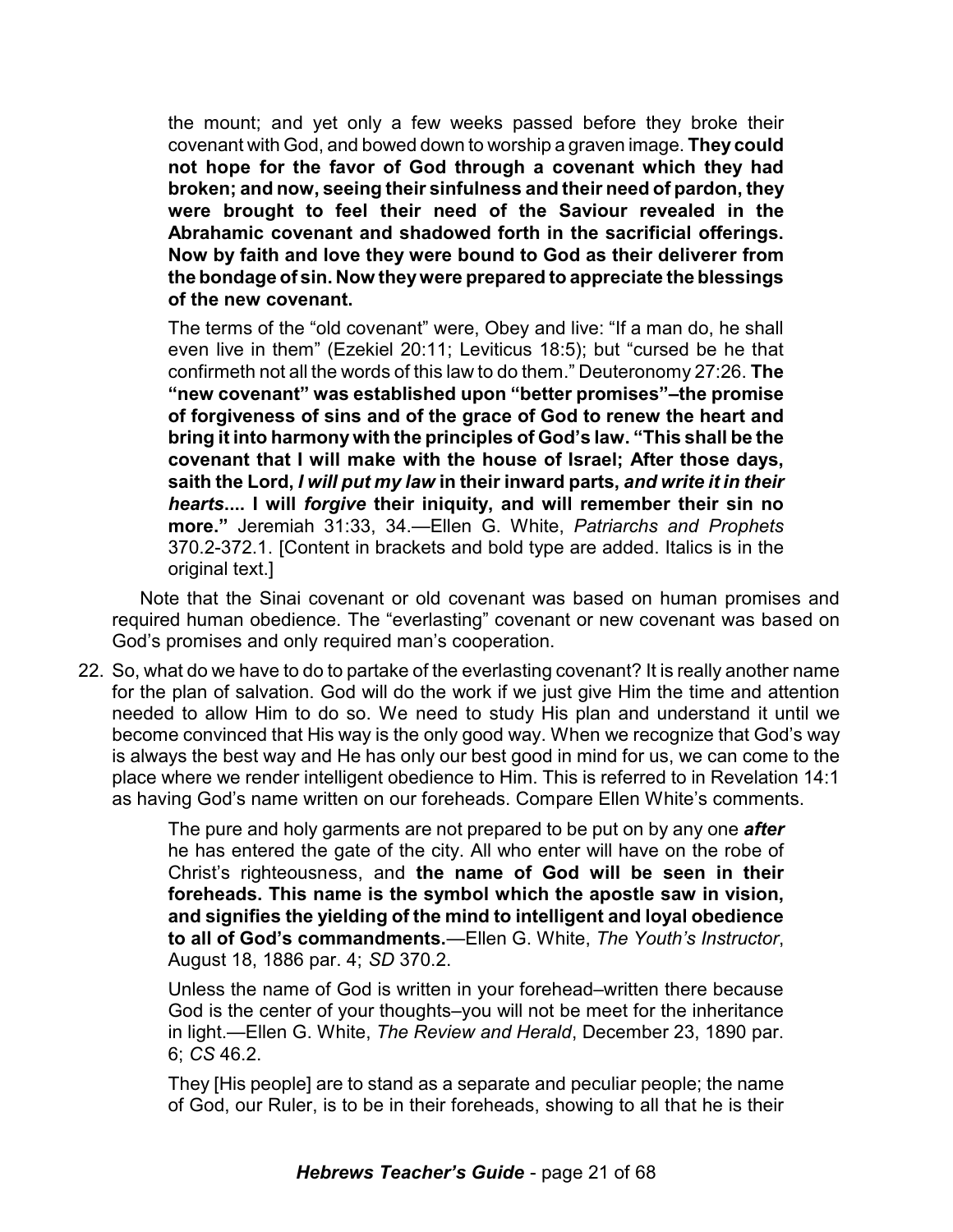Sovereign.—Ellen G. White, *The Review and Herald*, June 21, 1898 par. 31. [Italics, bold type, and content in brackets are added.]

It is not easy for proud human beings to recognize their inability to keep God's law or to manage on their own. But, when we come to understand what God asks of us, we should be very happy to render Him intelligent obedience.

That is not rote, mechanical, unthinking obedience. It is another way of saying that God's laws have been written in our minds. **It means obeying for an entirely different reason**. This is the "obedience inherent in our faith" described in Romans 1:16-17 and Ephesians 4:13, *NEB*. If we voluntarily come to trust God, doesn't that imply that we understand what He asks us to do? Wouldn't we then try our best to obey because we choose to do what is right because it is right. (*COL* 97,98)

23. **Would you agree that that is the main point being made in Hebrews? Is the point being made in Hebrews that the purpose of Christ's priesthood of righteousness and peace is to fulfill the promise that someday God's laws will actually be written in our minds and our hearts and we will offer Him the intelligent obedience of free members of God's family?**

God's desire to have us understand and agree with Him because we are convinced that it is the right thing to do is so well demonstrated by that experience on the road to Emmaus.

He [Christ] maintained his disguise till he had interpreted the Scriptures, and had led them to an intelligent faith in his life, his character, his mission to earth, and his death and resurrection. He wished the truth to take firm root in their minds, *not* because it was supported by his personal testimony, but because the typical law, and the prophets of the Old Testament, agreeing with the facts of his life and death, presented unquestionable evidence of that truth.—Ellen G. White, *Spirit of Prophecy*, vol. 3, p. 214.2 (1878); *The Signs of the Times*, Oct. 6, 1909 par. 8; *5SDABC* 1125.12; *7aSDABC* 245; *6Red* 32.3; compare *GC* 349.1. [Content in brackets, italics, and bold type are added.]

But shouldn't we agree with whatever God says without doubting or questioning? That would be the response of a robot. God wants us to carefully evaluate the evidence (*SC* 105) about every detail of our beliefs and then agree with Him because it makes very good sense to do so. Does God really plan for us to be that free for the rest of eternity? If we could reach that level of understanding, it would make us completely safe to save because we would never cause any problems in heaven. We would be able to do whatever we wanted to do for the rest of eternity because–understanding all the implications of each act–we will always choose to do what is right because it is right.

Did ancient Israel ever enter into that kind of rest? That is the rest that God promises to every one of His children if they can reach that kind of understanding.

24. Does Hebrews actually tell us what Christ is doing in the heavenly sanctuary right now?

The Old Testament ceremonial system seemed to suggest that by placing one's hands over the head of an animal and confessing one's sins, one transferred one's sins to the animal which was then sacrificed, and the sins were transferred to the altar and then to the priest who carried them into the sanctuary and placed them before the ark. Later, on the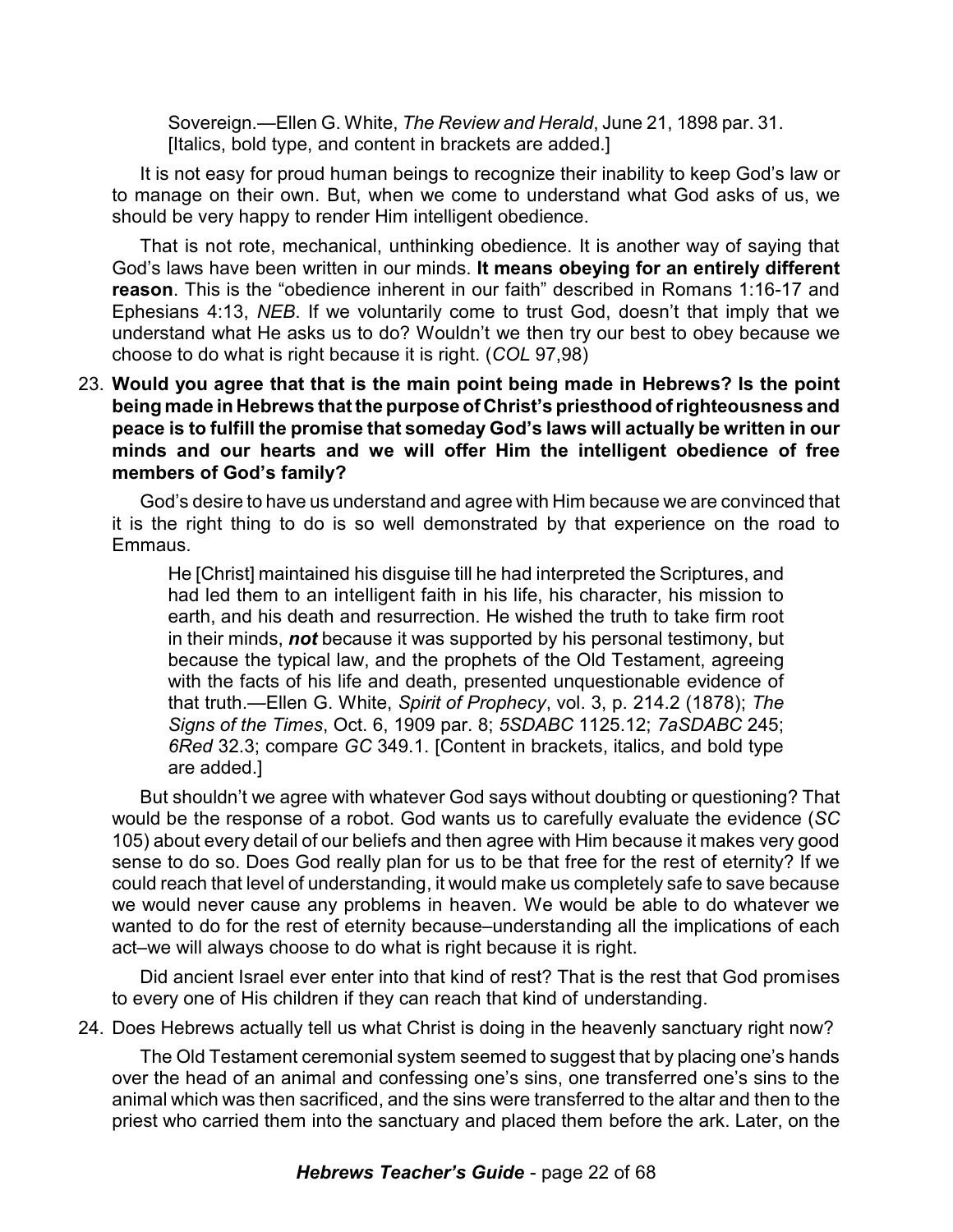Day of Atonement, those sins were removed by the high priest who then placed them on the head of a goat which was led away to die in the wilderness. Hebrews suggested that all of this was a type or symbol of the actual events that are taking place in heaven. **Is it actually possible to move sins? Is it possible to make an innocent animal "guilty" for my sins? Is it possible to transfer my sins to Jesus? If so, what does He do with them? After my sins have been "removed" (Hebrews 9:26) from me, how am I different? Is the record of my sin wiped clean? Does that mean that even God does not remember the evil that I have done? Are our sins really being moved around in heaven? Is heaven full of "sin"?**

See handout on *Colossians 2:14 - How Are Sins "Blotted Out"?*

## 25. **In light of Hebrews, what do you think we were supposed to have learned from the Old Testament ceremonial system?**

Almost every ceremony of any kind in the Old Testament sanctuary system was associated with a sacrifice of some kind and, therefore, with death. But, the new plan, the new covenant, is based on a much better "Sacrifice," Jesus Christ Himself. He not only died because of our sins and for our sins but also rose to life again, and He ministers in the heavenly sanctuary which is not built by human hands. That old system is only a "faint shadow" of the much better system now in place. (Hebrews 10:1-4)

## **The old system taught us that sin leads to death (Genesis 2:17; Hebrews 9:22; Numbers 15:22-36, especially 30-31; Romans 6:23) and that the law is holy but that God has made provision for our reconciliation if we break that law. There are a lot of "witnesses" from the Old Testament who apparently got the message of the old system and become God's friends. (Hebrews 11)**

Much of what we understand of the Old Testament ceremonial system we learned from the book of Hebrews. Why wasn't Moses given a handbook of instruction to explain what each ceremony meant? Did Moses himself understand the whole system? Apparently, the prophets who came along much later did understand. The whole system was a kind of sandbox explanation of the plan of salvation. By going to the tabernacle or tent and offering a sacrifice, a repentant sinner could confess his sins over the head of that animal and then cut its throat. The blood, representing the life of the animal, was then carried to the altar and then into the tent. In symbol, those sins were to remain in the tent until the Day of Atonement when the high priest entered the most holy place and carried all of the people's sins out with him and placed them on the head of the scapegoat. That goat was then led off far away from the camp of Israel, representing the idea that God had removed their sins from them. It was suggested that sin being very serious leads to death. Only by blood could sins be dealt with. (Hebrews 9:22)

Hopefully, Christians today recognize that it is impossible to make an animal guilty of our sins. So, what really happens? If we are truly repentant, God will treat us *as if* we had never sinned. When I am forgiven and "justified," God will treat me "just as if I'd" never sinned. But, the scars of sin and the remembrance of it are still present. If I kill someone, even if it is by accident, forgiveness does not bring him back to life!

26. Read Hebrews 6 and 7. Unless you take a larger view, these two chapters could become very confusing. We have already noted that Hebrews 5:11-6:3 is the author's very serious challenge to his Jewish friends to grow up. Why does God talk like that? And what is His point?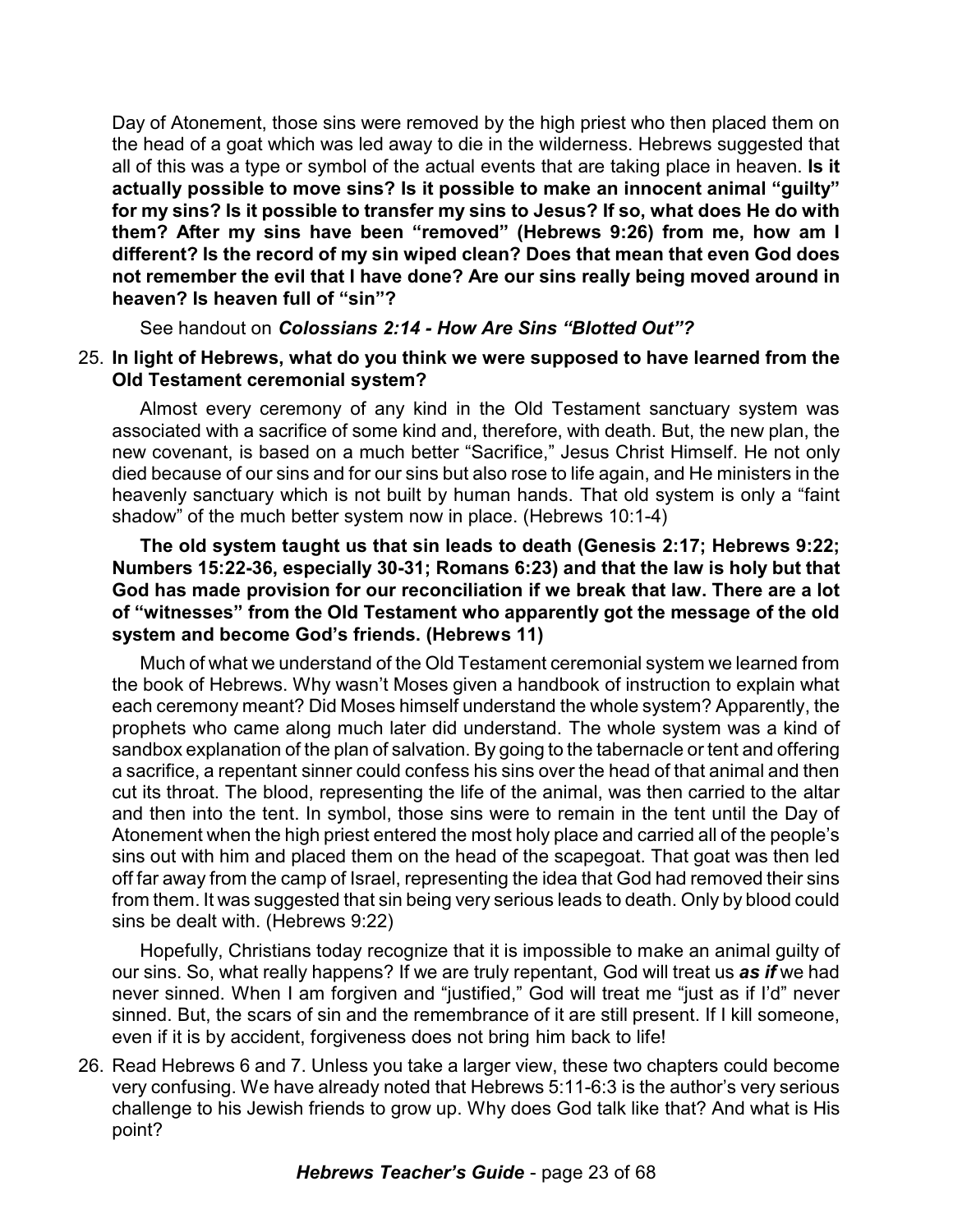God does everything possible to reach out to every one of His children. Jesus Christ was Michael the Archangel to angels before this earth was created. (Daniel 10:13, 20-21; 12:1; Jude 9; Revelation 12:7) But, now that sin has entered our universe and there is a great controversy, every part of the Bible must be understood in this context. There are many parts the Bible that do not make sense without it.

In Acts 16:31, Paul told the Philippian jailer that the only requirement for salvation is trust or faith. Why is faith a problem? Shouldn't everyone just trust God? Unfortunately, the great controversy is all about Satan's efforts to sew discontent and lack of trust, claiming even that God is arbitrary, vengeful, unforgiving, and severe, even an unjust Judge and a Tyrant. And if those things are true, there is no basis for trust, and there could never be freedom or peace. So, can we trust God?

Since the questions were about God, God Himself had to answer them. God Himself descended to this earth and lived as a human being, dying that awful death to answer the questions, the accusations and the claims of His enemy. Has God done an adequate job? Do you find in Scripture a sufficient reason for believing God? This is no idle question. We know that Satan will come just before the second coming of Christ claiming that he is Christ and deceiving essentially the whole world. (Revelation 13:3-4,7-8; *Last Day Events* 167.4)

27. **Then, in this context, we must never accept mere claims.** The Devil would love us to accept his claims. We must learn to demand the most clear evidence; that is what Christ came to give. But, why should we trust God? The first question then is: When someone with "authority" speaks, how can we be sure it is God speaking?

There is plenty of evidence to suggest that if God came in His full glory, we would all be destroyed. (Exodus 33:18-23; *DA* 107.4; 753.4; *8T* 265.2; *MH* 419.1)

So, God needed to make it clear that it is safe for us to approach Him. In Hebrews 2:14- 18 and 4:14-16, God tells us that Jesus was sent as our High Priest so we can become comfortable with Him.

During His ministry on this earth, Jesus made it abundantly clear that there is no reason to be afraid of God. (John 3:16; 14:9; 16:25,27; *3T* 422.1; *Gospel Workers* 261.3; *Steps to Christ* 11.2) God is not only friendly and kind to children but also even to His enemies. (Matthew 5:45) Look at the story of Job. God even allowed the Devil to enter into His councils in heaven. (Job 1-2) God wants us to understand that He loves all His children, even the sinful ones. How do you treat your children? How we treat others is a key part of our religious experience. Pretentious piety makes God nauseated. (Revelation 3:16; *Special Testimonies, Series B, # 2,* p. 20.1) Such pretentious piety is a fraud. Why would God say that about His final, end-time church?

28. But, we know how kindly and gently Jesus treated some of the worst sinners. Consider the cases of Mary Magdalene, Peter, and Simon. In light of these cases, how could we ever suggest that God is arbitrary, vengeful, unforgiving, and severe?

But, then the question arises: Could the Father be as loving and friendly as the Son? (1 John 4:18; John 16:25-27; Romans 8:26-39; John 14-16; *TMK* 338) These are just a few of the passages in Scripture and Ellen White's writings suggesting that there is no need to be afraid of God because the Father is just as loving and kind as is the Son. After all, God sent His Son. (John 3:16) Everyone in heaven is on our side if we will just cooperate with Them.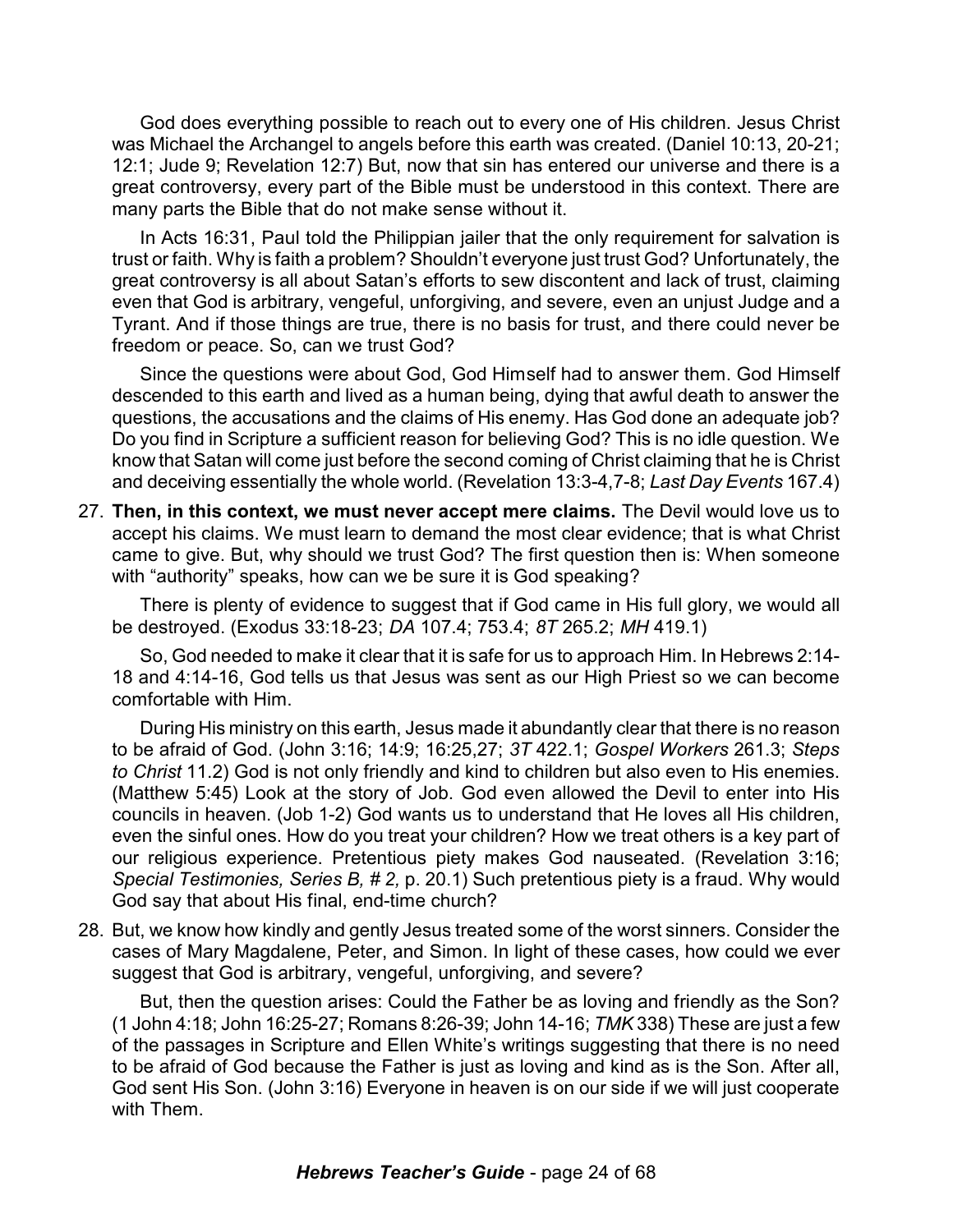Seventh-day Adventists have claimed Revelation 14:12; 12:17; and 19:10 as evidence that God's faithful people at the end of time will be Sabbathkeepers and have the testimony of Jesus. **What is the testimony of Jesus?** Shouldn't our testimony be the same as Jesus's testimony? If His primary purpose in coming was to teach us the truth about the Father, shouldn't that be our purpose also? If we really came to know Son and Father as Friends, wouldn't that bring rest–maybe even the Sabbath-like rest spoken of earlier in Hebrews? We believe that the Sabbath sums up the good news about God. He is the Creator, and the Sabbath celebrates that. He is our Savior from slavery and sin; (Deuteronomy 5:15) Jesus rested in the grave over the Sabbath after His crucifixion to add additional evidence about the healing effects of the Sabbath.

29. But, more than anything else, the death of Christ answered the questions and provided the essential evidence in the minds of the onlooking universe. How does that actually work? Does a correct understanding of why Jesus had to die bring us freedom from guilt or fear?

**At that point in the book of Hebrews, the author turned to talking about the Old Testament sacrificial system.** The sacrificial system was like a sandbox that we sometimes use for teaching small children. Look at all the rites, the ceremonies, the detailed requirements that were connected to the ancient sanctuary. What were they all supposed to illustrate? Unfortunately, Israel never seemed to learn what all those things were supposed to mean and became totally engrossed and preoccupied with the individual services and ceremonies as if they would accomplish something by themselves. Buried in the details and symbolism, they forgot–or perhaps never discovered–the real meaning.

30. Is God the Father a harsh Judge? In our day, many Christians have followed the lead of some of the reformers, suggesting that salvation is a legal process. Does God want us to think of Him as a Judge? Was Jesus's illustration of the prodigal son returning to his father just as valid a truth about God as the law courts? Why didn't Jesus talk about law courts if they were so important?

When we read many of the major and minor prophets of the Old Testament, we discover that at least some of God's people back in the Old Testament got the message. **What God has always wanted is truth, honesty, love, humility, and trust.** So, the question comes again: **Do we have any reason to be afraid of God or not to trust Him? Has He told us the truth?** What about that most basic of all questions: God said that sin leads to death. (Genesis 2:17) The Devil said, "That's a lie." (Genesis 3:1-4) Who are we going to believe? The Old Testament sacrificial system was full of death. Every sin was supposed to be dealt with by death. So, is our salvation based on a mere mechanical following of the rules? Or, can we step back a little bit and see the larger picture? **Can we handle big ideas? What are we supposed to learn from all this discussion about Melchizedek, the king of righteousness and peace.** 

Looking at the sacrificial system, was it obvious to the Israelites in the Old Testament that all God wanted was righteousness and peace? Could God actually bring our universe to the place where everyone could experience righteousness and peace? And if so, why is that process so difficult to explain? If God had wanted us to know more details about Melchizedek as a person, He certainly could have given them. At this point in Hebrews, Paul was very blunt in saying that to understand these big ideas, we need to grow up. (Hebrews 5:11-6:3. Compare Ephesians 4:11-16.)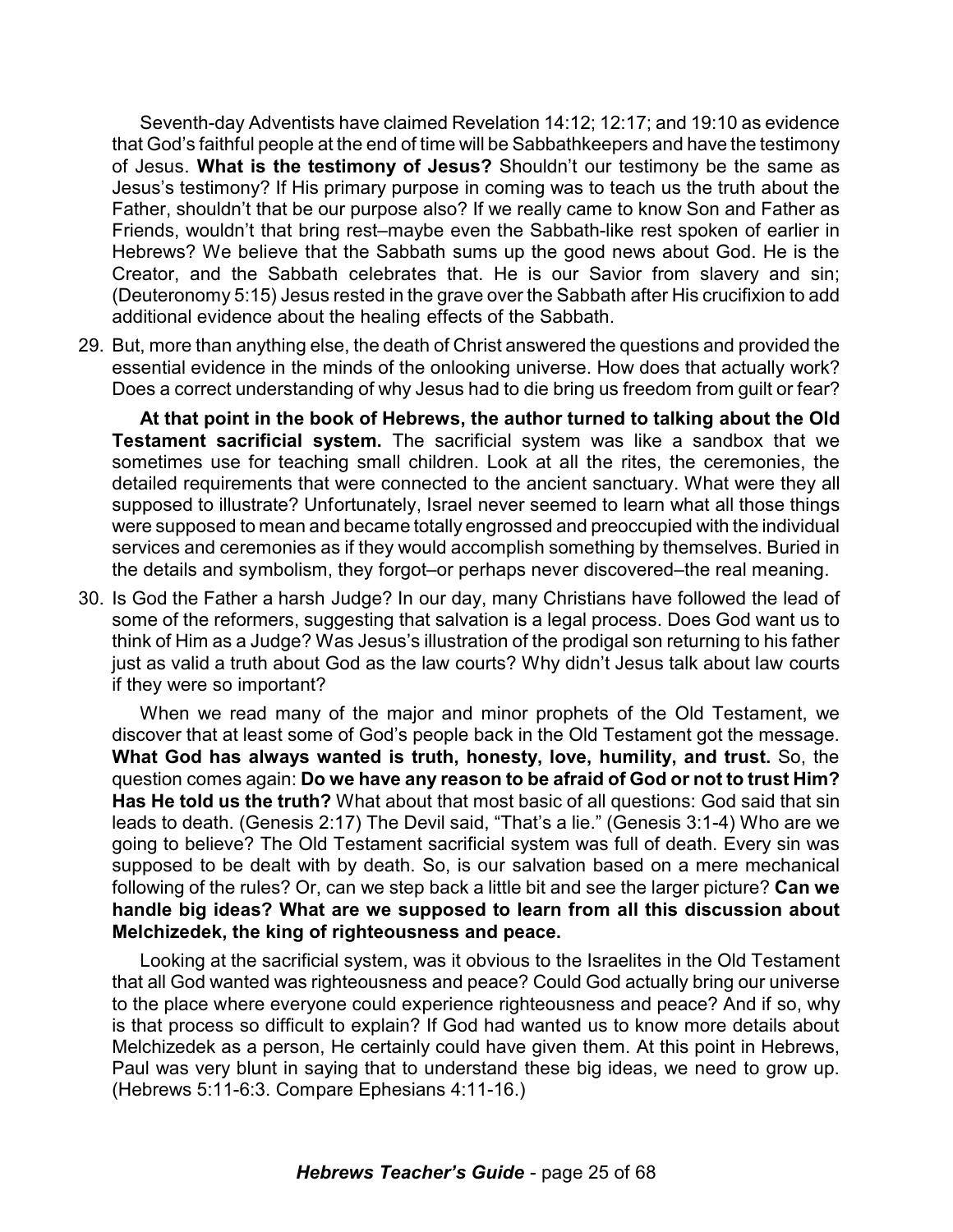To live together in righteousness and peace and unity–a unity that is inherent in our faith–we must learn to stand on our own two feet! God knows what is coming in the future. He knows that He cannot let Satan loose for the final events of this earth's history until His people have become so settled into the truth both intellectually and spiritually that they cannot be moved. (*4SDABC* 1161.6) When the disciples were becoming too dependent upon Jesus, He said it was time for Him to leave. (John 16:7) But, perhaps an even more impressive evidence of that is the experience with the two disciples on the road to Emmaus. (Luke 24:13-35) Those two men would have been delighted just to know that Jesus was alive. But, Jesus maintained His disguise all the way to Emmaus so that He could review for them the solid evidence from the Old Testament that Jesus was indeed the Messiah. (*3SP* 214.2; *5SDABC* 1125.12. Compare *GC* 349.1.)

God certainly understands the dangers of allowing the Devil to have free access to His children. Look what happened right in heaven! The consequences of misunderstanding the issues in the great controversy are very serious. (*Desire of Ages* 764.2) When we are still little children in the faith, we are inclined to believe whatever someone in authority tells us. But, God never asks us to believe Him without providing adequate evidence, and it is evidence that appeals to our reason. (*Steps to Christ* 105) That produces intelligent obedience. That is the obedience of free people. God will not and, in fact, cannot–unless He were to abandon the principles of His government–use force or compulsion. God cannot produce love that way. (*DA* 22)

31. So, in light of all of this, why did God make so much use of law in the Old Testament? Galatians says the law was added because of transgression. (Galatians 3:19) It was meant to be a protection for us, a guide to direct our behavior until the time comes when we will learn to do right because it is right. (*Christ's Object Lessons* 97.3) **Could we actually reach the place where we do what is right because we realize that it is right and we want to do it? What is the problem if we don't?** Many Christians have the attitude that we do not have to like what God asks us to do; we just have to do it. If we are "obedient," is that all that is necessary? The Pharisees in the time of Christ were very obedient. Again we read:

> **A sullen submission to the will of the Father will develop the character of a rebel.** By such a one service is looked upon as drudgery. It is not rendered cheerfully, and in the love of God. It is a mere mechanical performance. [**If he dared, such a one would disobey. His rebellion is smothered, ready to break out at any time in bitter murmurings and complaints.**] Such service brings no peace or quietude to the soul.—Ellen G. White, *Manuscript 20*, 1897 (*Manuscript Release* # 970); *The Signs of the Times,* July 22, 1897 (*3ST* 400:2:1) - section in [...] omitted in *That I May Know Him* p. 120; *12Manuscript Releases* 236. [Bold type is added.]

Would it be safe to take such people to heaven? Why do we obey God? What does God do to prevent that sullen submission? The Holy Spirit presents us with truth and evidence. What kind of evidence? Is God in the least bit arbitrary? What about the Sabbath? We sometimes suggest that the Sabbath is an arbitrary test of our obedience? Could we become so convinced about the truth that we would choose to do what is right because it is right? Will the time come when God can really have order and peace in His universe without any force being exerted? Heaven will be that kind of place because only trusting, trustworthy people will be admitted there. There will be no police in the New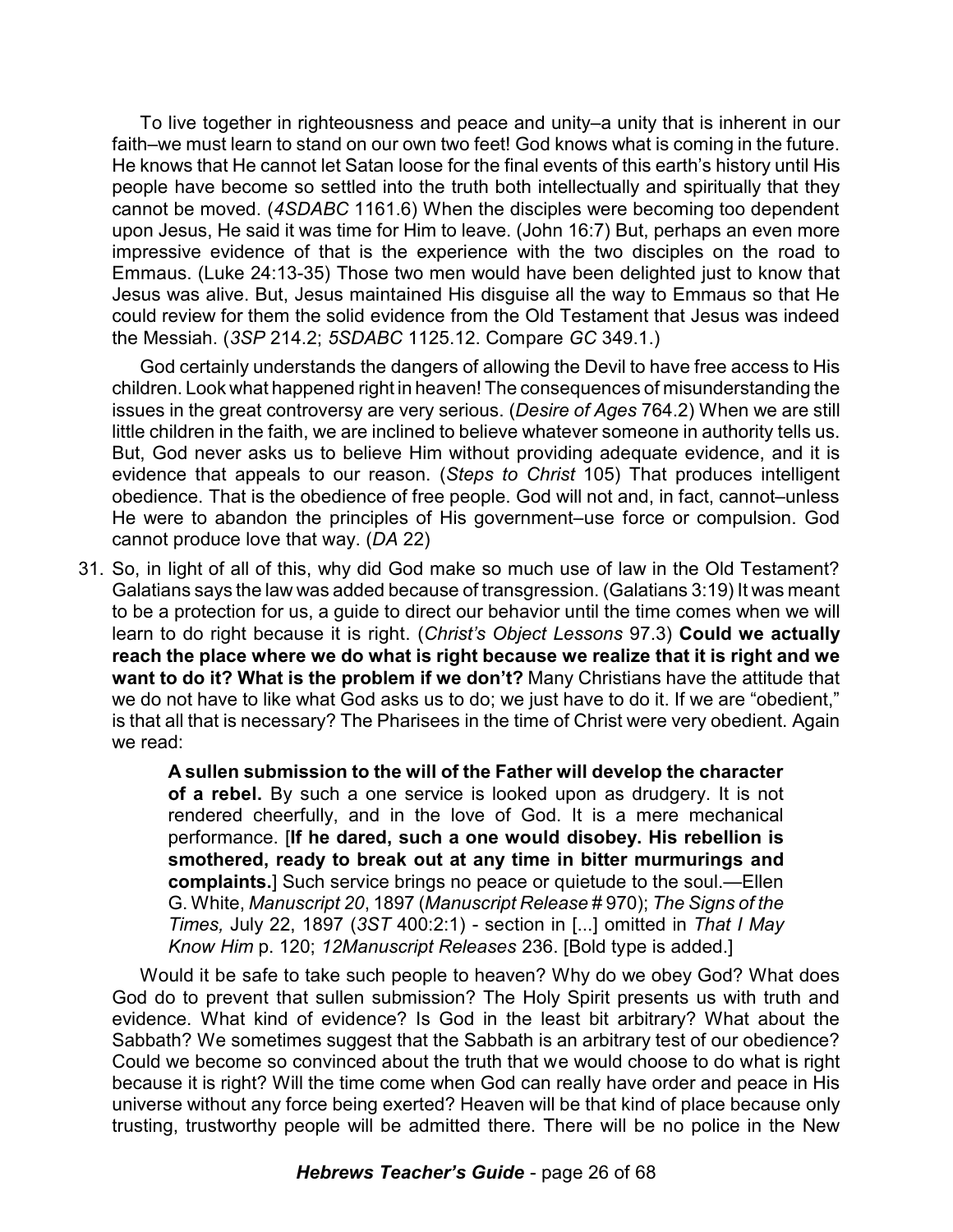Jerusalem to enforce God's laws! So, what is the role of God's law–including the Sabbath–in all of this?

God requires perfection of His children. His law is a transcript of His own character, and it is the standard of all character. **This infinite standard is presented to all that there may be no mistake in regard to the kind of people whom God will have to compose His kingdom.** The life of Christ on earth was a perfect expression of God's law, and when those who claim to be children of God become Christlike in character, they will be obedient to God's commandments. **Then the Lord can trust them to be of the number who shall compose the family of heaven.** Clothed in the glorious apparel of Christ's righteousness, they have a place at the King's feast. They have a right to join the blood-washed throng.—Ellen G. White, *Christ's Object Lessons* 315.1. [Bold type is added.]

32. **Was Paul trying to explain all of this in this section of Hebrews? Why was he finding it so difficult?**

**Paul was building up to his main point in Hebrews 9 and 10. The most serious charge that has been leveled against God and His truthfulness and trustworthiness and His claim that He respects nothing higher than our freedom is the question about death being the result of sin.**

The Bible speaks about two different kinds of death. What are those two deaths? Which one is God talking about here in Hebrews? The first death is simply a sleep as described by Jesus in John 11:11-14 and Mark 5:36-43. That first death is what we see in our world all the time. The second death is very different. **In the history of our world so far, only Jesus has died that second death.** It is the death that the wicked will die at the third coming. So, what is the cause of that death? Could sin actually be deadly? (Isaiah 59:2) If God is the only source of life and if we choose to separate ourselves from Him, would that lead to death?

What is God's ideal for each one of us?

Every human being, created in the image of God, is endowed with a power akin to that of the Creator–individuality, power to think and to do. The men in whom this power is developed are the men who bear responsibilities, who are leaders in enterprise, and who influence character. It is the work of true education to develop this power, to train the youth to be thinkers, and not mere reflectors of other men's thought.—Ellen G. White, *Education* 17.2.

33. What does this have to do with growing up? Do we need to reach the place where we understand God, think for ourselves, and choose to do right because it is right? Or, will we always just reflect other men's thoughts? Freedom is so important to God and He was so concerned about preserving our freedom that He would die rather than give it up. In fact, He already has.

So, is it God who kills sinners in the end? As far as we know, in the days of Adam and Eve, the universe had never seen death of any kind. When Cain killed Abel, I am sure angels and others rushed to God to ask, "Is that what you mean by the death that results from sin?" And God had to say, "No."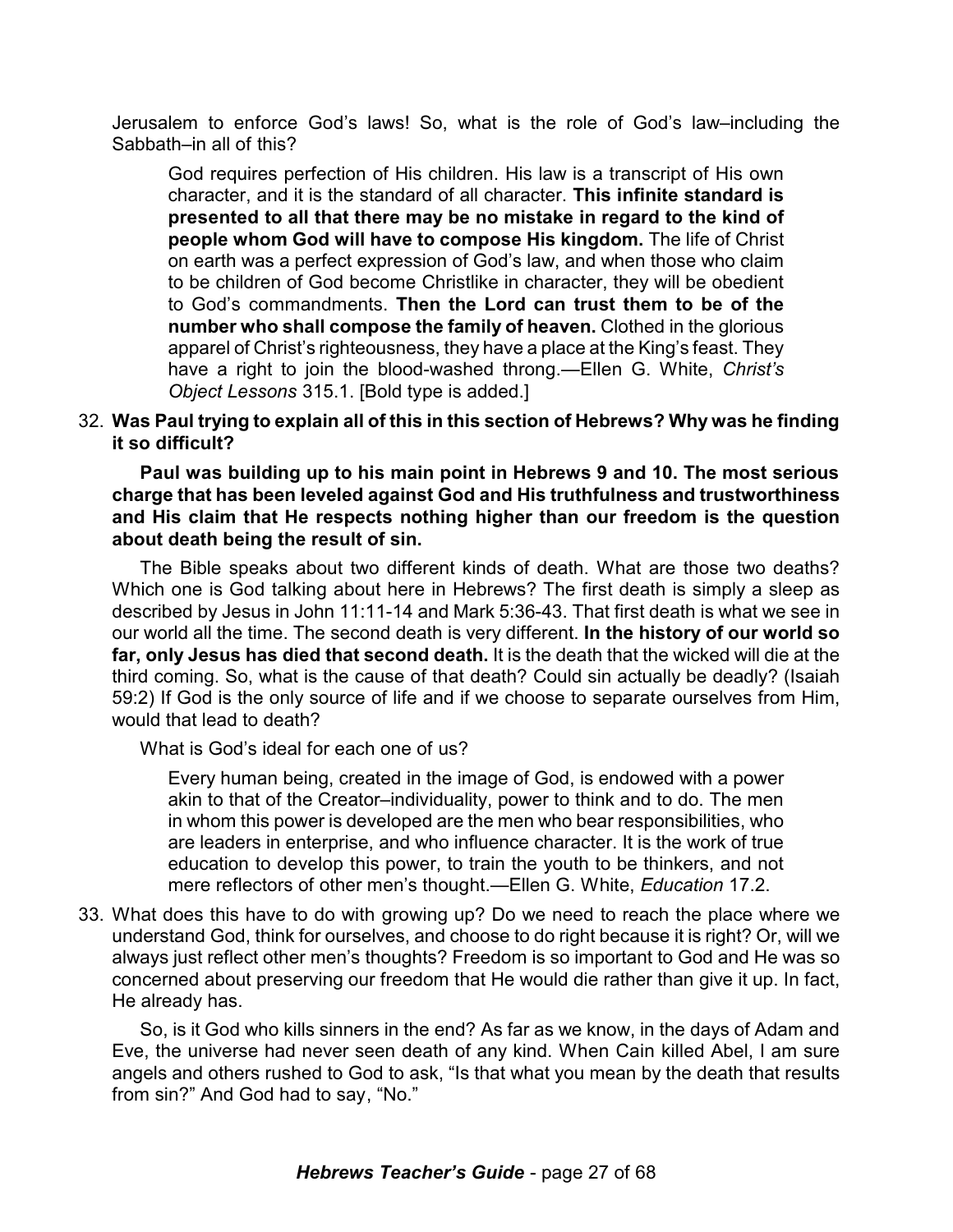When God drowned the world in a flood, no doubt, they came to Him again and asked, "Is that what you meant?" And again, God had to say, "No." But on those occasions, no doubt, the Devil toured the universe saying, "I warned you about God and what He would do to you if you get out of line. Look at how God treats His children!" And the Devil, no doubt, asked the beings in the rest the universe to work with him to throw God out and make Satan the ruler of the universe.

God finally said: "There is only one way I can demonstrate this truth to you. All the deaths that we have seen so far in the history of the world are just sleep. Every one of those people–even those who died in Sodom and Gomorrah and the flood–will be raised to life again. But there is **a terrible second death**, an awful final separation from the source of life." And **what is that like? God Himself came down to this earth to demonstrate it. And as He was expiring on the cross, Jesus said, "It is finished." (John 19:30) That is the answer.** But, if we are not asking the right questions, we will not get the right answers. Without the great controversy, we do not have the right questions. This is not a case of God balancing the books or adjusting our legal standing in the sight of God. It is a question about Who is telling us the truth and Who can be trusted.

**And what caused the death of Christ?** What did He say just before He died? Not, "My God, My God, why are you torturing Me?" Or, "Why are you killing me?" But rather, Jesus said, "My God, My God, why have you forsaken Me?" (Matthew 27:46) When the wicked die at the end of this world's history, it will not be a repetition of the Inquisition. God does not kill His children.

As Seventh-day Adventists, we say that we do not believe in an eternally-burning hell. We say that God would never do anything like that. But, do we have our own version of hell? Just a shorter one? **Will God torture the wicked at the end? Will He make them suffer for every sin which they have ever committed?** During the Inquisition, authorities would burn people at the stake or torture them to try to force them to agree to the teachings of the Roman Catholic Church. If a person recanted just before dying, his torturers would claim they had won another soul. Does God torture people just because they deserve it and when they have suffered long enough execute them?

Way back in the days of Hosea, God described how He feels about the death of the wicked. In Hosea 11:8, God cried out, "How can I give you up, O Ephraim? How can I surrender you, O Israel?" It breaks His heart. In fact, that is what broke His heart on Calvary.

And the children of Israel should have learned that lesson. With all the killing of sacrifices in the sanctuary system, it should have been firmly planted in their minds that sin leads to death. And getting to know God correctly, they should have understood how repulsive that whole system was to Him.

34. But, it was not only the children of Israel who needed that demonstration; the angels needed the cross. (Ephesians 1:7-10; 3:7-10; Colossians 1:19, 20)

> The death of Christ upon the cross made sure the destruction of him who has the power of death, who was the originator of sin. When Satan is destroyed, there will be none to tempt to evil; the atonement will never need to be repeated; and there will be no danger of another rebellion in the universe of God. **That which alone can effectually restrain from sin in this world of darkness, will prevent sin in heaven. The significance of**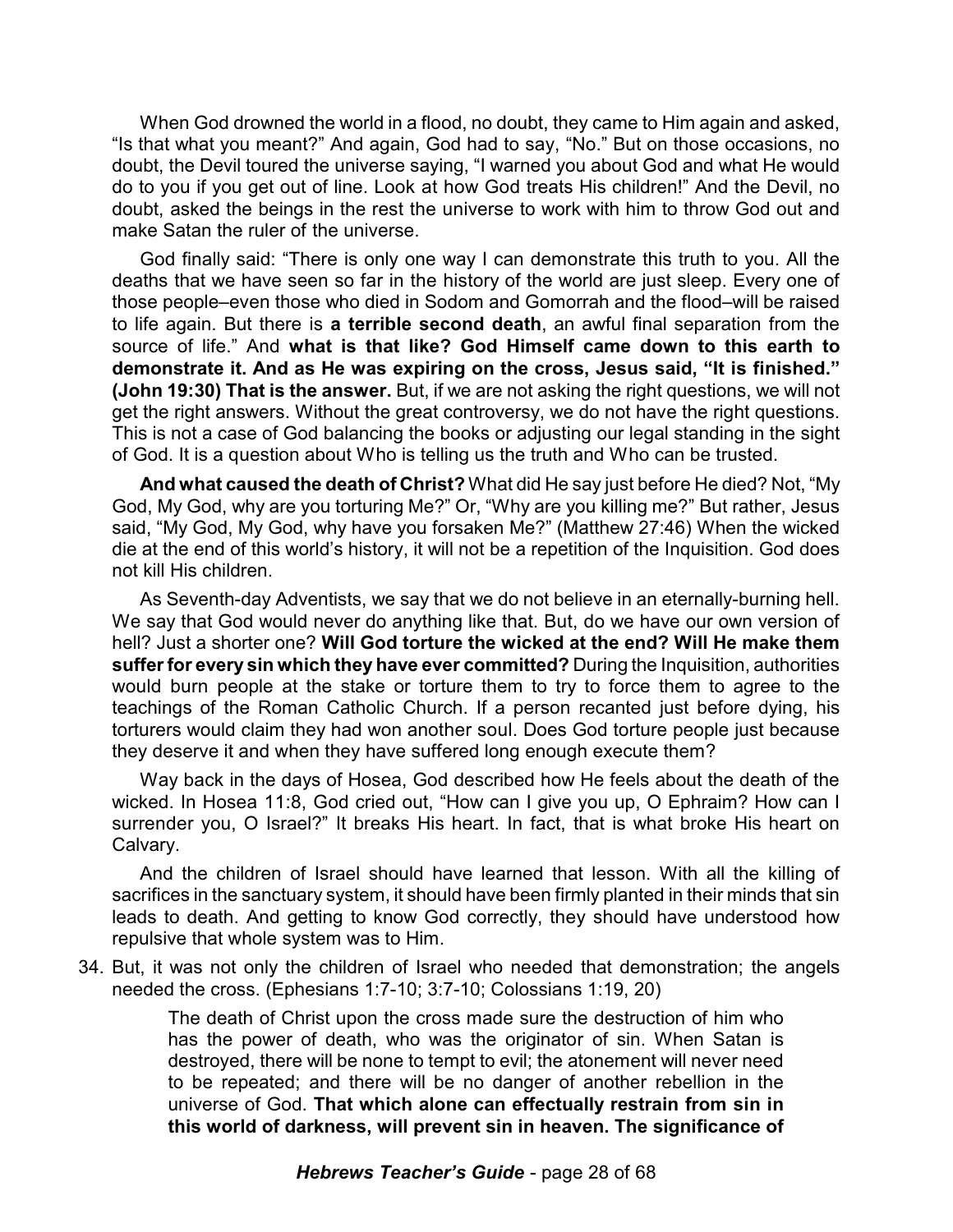**the death of Christ will be seen by saints and angels.** Fallen men could not have a home in the paradise of God without the Lamb slain from the foundation of the world. Shall we not then exalt the cross of Christ? **The angels ascribe honor and glory to Christ, for even they are not secure except by looking to the sufferings of the Son of God. It is through the efficacy of the cross that the angels of heaven are guarded from apostasy. Without the cross they would be no more secure against evil than were the angels before the fall of Satan. Angelic perfection failed in heaven. Human perfection failed in Eden, the paradise of bliss.** All who wish for security in earth or heaven must look to the Lamb of God. **The plan of salvation, making manifest the justice and love of God, provides an eternal safeguard against defection in unfallen worlds, as well as among those who shall be redeemed by the blood of the Lamb.**—Ellen G. White, *The Signs of the Times*, December 30, 1889 par. 4; *5SDABC* 1132.8,9; *7SDABC* 476.3; *TA* 205.2,3. [Bold type is added.]

So, what about it? Our High Priest, Jesus, is waiting to rule over a kingdom established on righteousness and peace–a kingdom like that of Melchizedek, the king of righteousness and king of Salem (peace).

Unfortunately, as Jesus went through those final events in His life on this earth, not a single human being fully realized what was going on. But, the universe, seeing everything, knew the truth. They saw the Father and the Holy Spirit and the role They played. They saw the Devil and his angels and the role they played. They watched the whole controversy in detail. You can be sure that there was not a single being in the entire universe except humans who did not have his eyes glued on what happened on that Thursday night and Friday of crucifixion weekend.

And Ellen White said that the Father suffered with the Son. (*The Signs of the Times*, September 2, 1889 par. 7; November 25, 1889, par. 6; *Bible Echoes*, August 1, 1892 par. 2)

35. Do we understand what was happening there well enough to realize the truth about the second death? Jesus died of separation from the Source of life–the direct result of sin. (Genesis 2:17; Isaiah 59:2; Romans 6:23) Salvation means healing and not just saving. **What does God need to do to heal sinners?** Do doctors kill their dying patients? God has provided more than adequate evidence about the healing prospects available to us. Sin is self-destructive suicide. And it is so sad. But, the day will come when God must finally eliminate evil in order to bring the great controversy to an end. Then, He will be able to reveal His glory to His children once again. *Desire of Ages* 107 tells us:

> To sin, wherever found, "our God is a consuming fire." Hebrews 12:29. In all who submit to His power the Spirit of God will consume sin. But if men cling to sin, they become identified with it. Then the glory of God, which destroys sin, must destroy them.... The light of the glory of God, which imparts life to the righteous, will slay the wicked.—Ellen G. White, *The Desire of Ages* 107.4.

36. What do we know about God's glory? God's glory is sometimes described as His character. But, there are other times when God's glory is described as being like fire. (Exodus 24:16-17; Ezekiel 1:27-28; Daniel 7:9-10)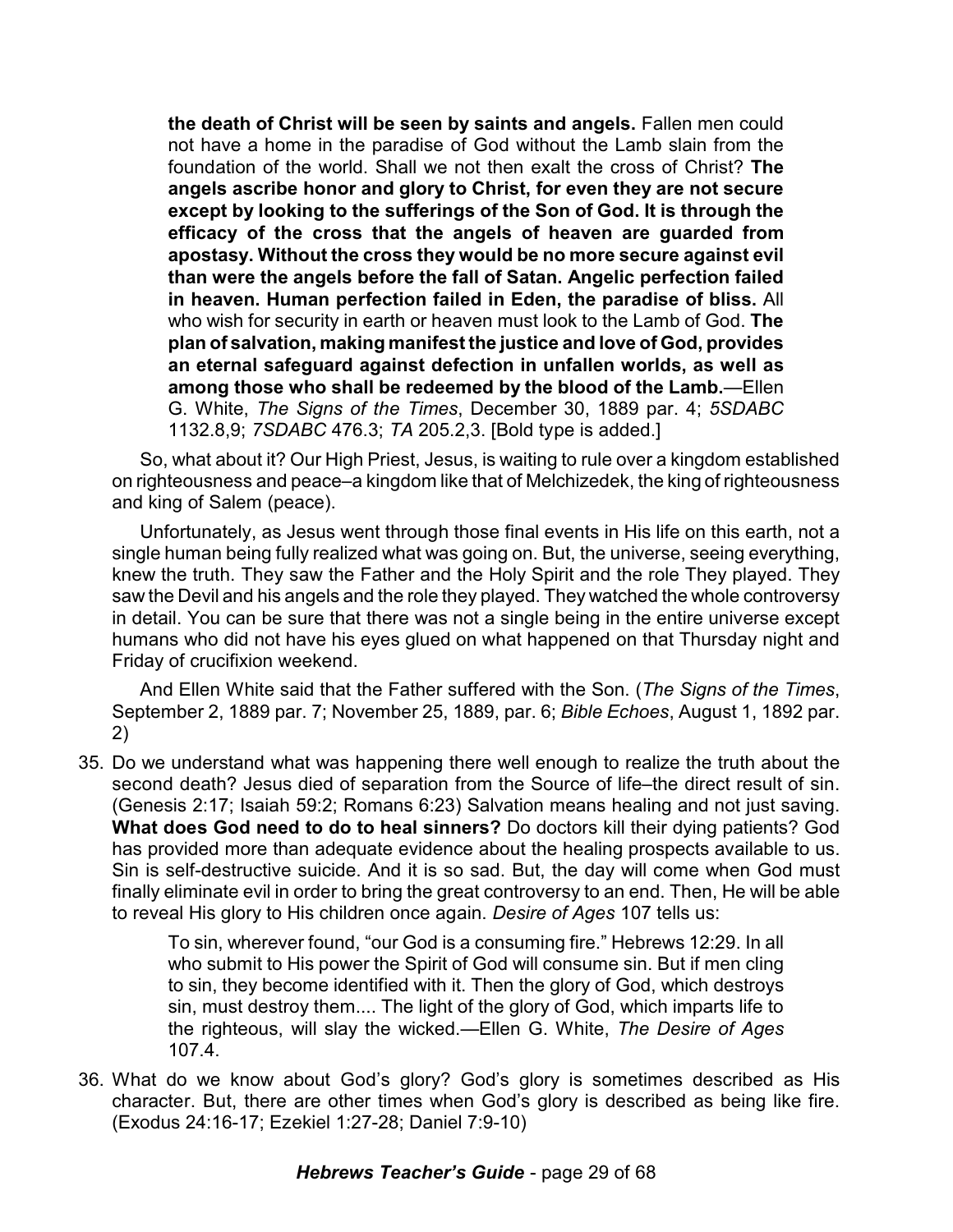Ellen White was given the privilege of viewing things in heaven on several occasions. Things were so bright and beautiful–Was that because of God's glory?–that she repeatedly begged not to have to come back to this dark earth.

I could not bear the thought of coming back to this dark world again. Then the angel said, "You must go back, and if you are faithful, you, with the 144,000, shall have the privilege of visiting all the worlds and viewing the handiwork of God.—Ellen G. White, *Experience and Views* 22.2; *EW* 39.3; *AH* 543.2; *Mar* 368.6; Compare *LS* 172.1.

Paul described "the light of the knowledge of the glory of God in the face of Jesus Christ." (2 Corinthians 4:6) Did that light have something to do with the covering of beautiful light that Adam and Eve wore?

Before the entrance of sin not a cloud rested upon the minds of our first parents **to obscure their perception of the character of God.** They were perfectly conformed to the will of God. **For a covering a beautiful light, the light of God, surrounded them. This clear and perfect light illuminated everything which they approached.**—Ellen G. White, *Testimonies, vol. 8,* 255.1.

But transgression brought a blight upon the earth and intervened between nature and nature's God. Had Adam and Eve never disobeyed their Creator, had they remained in the path of perfect rectitude, they (256) would have continued to learn of God through His works. **But when they listened to the tempter and sinned against God, the light of the garments of heavenly innocence departed from them. Deprived of the heavenly light, they could no longer discern the character of God in the works of His hand.** *Ibid.* 255.3.

**And through man's disobedience a change was wrought in nature itself. Marred by the curse of sin, nature can bear but an imperfect testimony regarding the Creator. It cannot reveal His character in its perfection.** *Ibid.* 256.1.

In humility and unutterable sadness they bade farewell to their beautiful home and went forth to dwell upon the earth, where rested the curse of sin. The atmosphere, once so mild and uniform in temperature, was now subject to marked changes, and **the Lord mercifully provided them with a garment of skins as a protection from the extremes of heat and cold.**—Ellen G. White, *Patriarchs and Prophets* 61.5. [Bold type is added.]

**The purpose of the "covering of light" that surrounded Adam and Eve was to reveal to them the character of God.** What kind of changes resulted from the removal of God's light and glory at the time sin entered our world? We usually talk about all the changes that took place at the flood. But, what about the changes that took place with the entrance of sin?

Moses asked God for permission to see His glory. (Exodus 33:18) And you remember what happened when Christ came to this earth. It was necessary for Him to veil His glory so as not to consume human beings. (*Ministry of Healing* 419.1; *8T* 265.2; *Sons and Daughters of God* 21.4; *Desire of Ages* 23.1)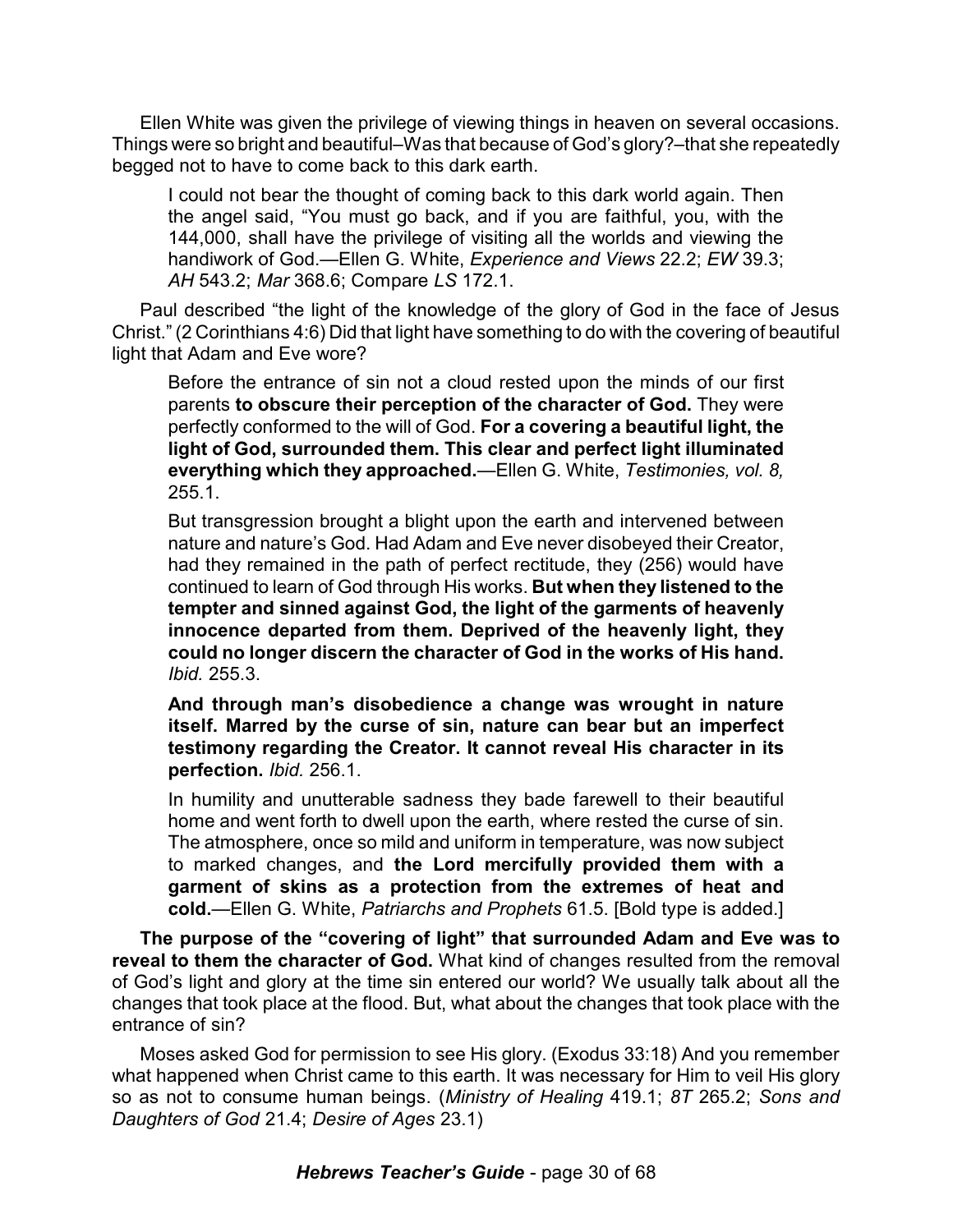Apparently, Moses was allowed to see more and more of God's glory so that when he came down from the mountain, it was necessary for even Moses–a human being–to wear a veil to shield Aaron and the rest of the people from that reflected glory of God. (Exodus 34:29-35) So, the glory of God is more than just the truth about His character.

And God knows fully the awful results when He will finally reveal His glory here on this earth to clean up the mess of sin, sinners, disease, and death, and to remake this world into the Garden of Eden. So, He warns us in the strongest possible words–that famous third angel's message!

**Revelation 14:9-11,** (GNB): <sup>9</sup> A third angel followed the first two, saying in a loud voice, "Whoever worships the beast and its image and receives the mark on their forehead or on their hand will themselves drink God's wine, the wine of his fury, which he has poured at full strength into the cup of his anger! All who do this will be tormented in fire and sulphur before the holy angels and the Lamb. The smoke of the fire that torments them goes up for ever and ever. There is no relief day or night for those who worship the beast and its image, for anyone who has the mark of its name."

God hates to talk that way, but He needs to warn us in the strongest possible language about the consequences of not being changed from sinners into faithful trustworthy children of God.

37. The author (we believe it was Paul) then returned to his discussion of Melchizedek and the superiority of his order. His order was an order based on righteousness and peace, the things that God has always wanted. From even a brief look at the Old Testament, it is easy to see that they did not achieve that righteousness and peace that God wanted.

It is important to note that it was not on the basis of some genealogy that this new order served. Melchizedek had no recorded father, mother, or descendants. And Jesus was from the wrong tribe, the tribe of Judah. But, Melchizedek received tithe from Abraham, the father of the faithful. That made him as the one who blessed Abraham, superior to anything connected to the Levitical priesthood since Abraham was the great grandfather of Levi. And it was obvious to the ones to whom Paul was writing that the Levitical priesthood never brought the perfection that was needed.

And most important of all, Melchizedek represented a priesthood that was to last forever. (Psalm 110:4) But, in order to install a new priesthood, the old one needed to be removed or replaced, and the laws connected to that old one needed to be replaced as well. Moreover, God Himself swore an oath when installing that new Priest, saying that He would be a Priest forever. Clearly, this new priesthood was intended to be superior to the old one!

Jesus, the new and perfect, even faultless, Priest of the same order as Melchizedek is the Priest that will serve forever.

38. Read Hebrews 8:1-2. Paul was apparently preparing to summarize his discussion. What had he said so far?

Jesus is superior to angels. Jesus is superior to Moses, Joshua, and everything in the old ceremonial sanctuary system including the Aaronic priests. Jesus belongs to the order of Melchizedek, an order so elevated that even Abraham paid tithes to him. Having proven the superiority of Christ, he then talked about what Christ accomplished and how that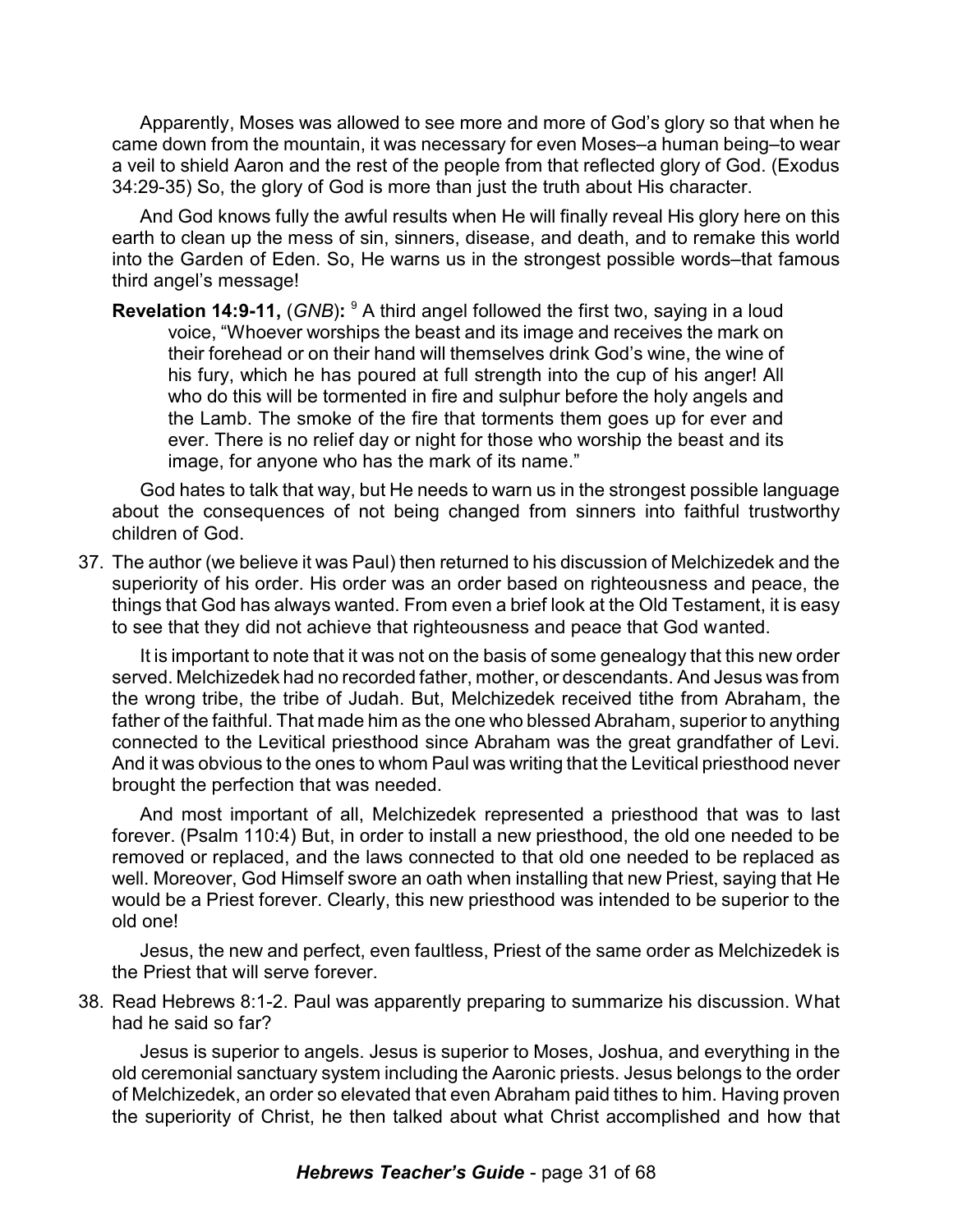related to the old Jewish ceremonial system. It is important to notice what Hebrews 9:5 says about the ark or "covenant box" where the winged creatures representing God's presence were. But "now is not the time to explain everything in detail." Is that a warning that we should not get too involved in all the details of the sanctuary? Some people have gone so far as to try to get a special meaning from every tiny piece of that ancient tent.

Ever since the great controversy began long before this world was created, Christ as Michael the Archangel has represented God to angels, to unfallen beings, and, of course, in more recent times, to us here on this earth. The entire universe has been caught up in this great controversy. And what did the universe learn from the events of the Old Testament? For example, what did they learn from the events recorded in the book of Judges? They may have learned a lot more than we think! Consider how many human beings here on this earth understood what was happening when Jesus died on Calvary. The universe was rejoicing because Christ had accomplished the work He set out to do. It was a day of great victory for them.

Christ did not yield up His life till He had accomplished the work which He came to do, and with His parting breath He exclaimed, "It is finished." John 19:30. The battle had been won. His right hand and His holy arm had gotten Him the victory. As a Conqueror He planted His banner on the eternal heights. Was there not joy among the angels? All heaven triumphed in the Saviour's victory. Satan was defeated, and knew that his kingdom was lost.

To the angels and the unfallen worlds the cry, "It is finished," had a deep significance. It was for them as well as for us that the great work of redemption had been accomplished. They with us share the fruits of Christ's victory.

Not until the death of Christ was the character of Satan clearly revealed to the angels or to the unfallen worlds. The archapostate had so clothed himself with deception that even holy beings had not understood his principles. They had not clearly seen the nature of his rebellion.—Ellen G. White, *The Desire of Ages* 758.1-3.

But, here on this earth, the Pharisees and Sadducees were very worried; the disciples were scared to death and depressed. No one on this earth was talking about the great controversy.

Through His coming to this earth, living and dying as He did God spoke to the entire universe in very specific and forceful terms in ways that were not possible before. Jesus pointed out that the Old Testament bore witness to Him. (John 5:38-39; Luke 24:44; 1 Corinthians 10:1-4) But, while the Old Testament did speak about God, there were many things that still needed to be said. Do you see any answers to Satan's accusations in the great controversy being given through the Old Testament sacrificial and sanctuary systems? Paul was trying to point out in this portion of Hebrews that the most important questions in the great controversy were not dealt with by the Old Testament. It did show that sin was supposed to be taken seriously. (Numbers 15:30-31) And the sacrificial system certainly involved a lot of death.

Later prophets in the Old Testament deplored the fact that the sacrifices were not taken more seriously. Instead, the temple courtyard became almost a kind of circus with priests killing animals as efficiently and casually as possible. But, what does that tell us about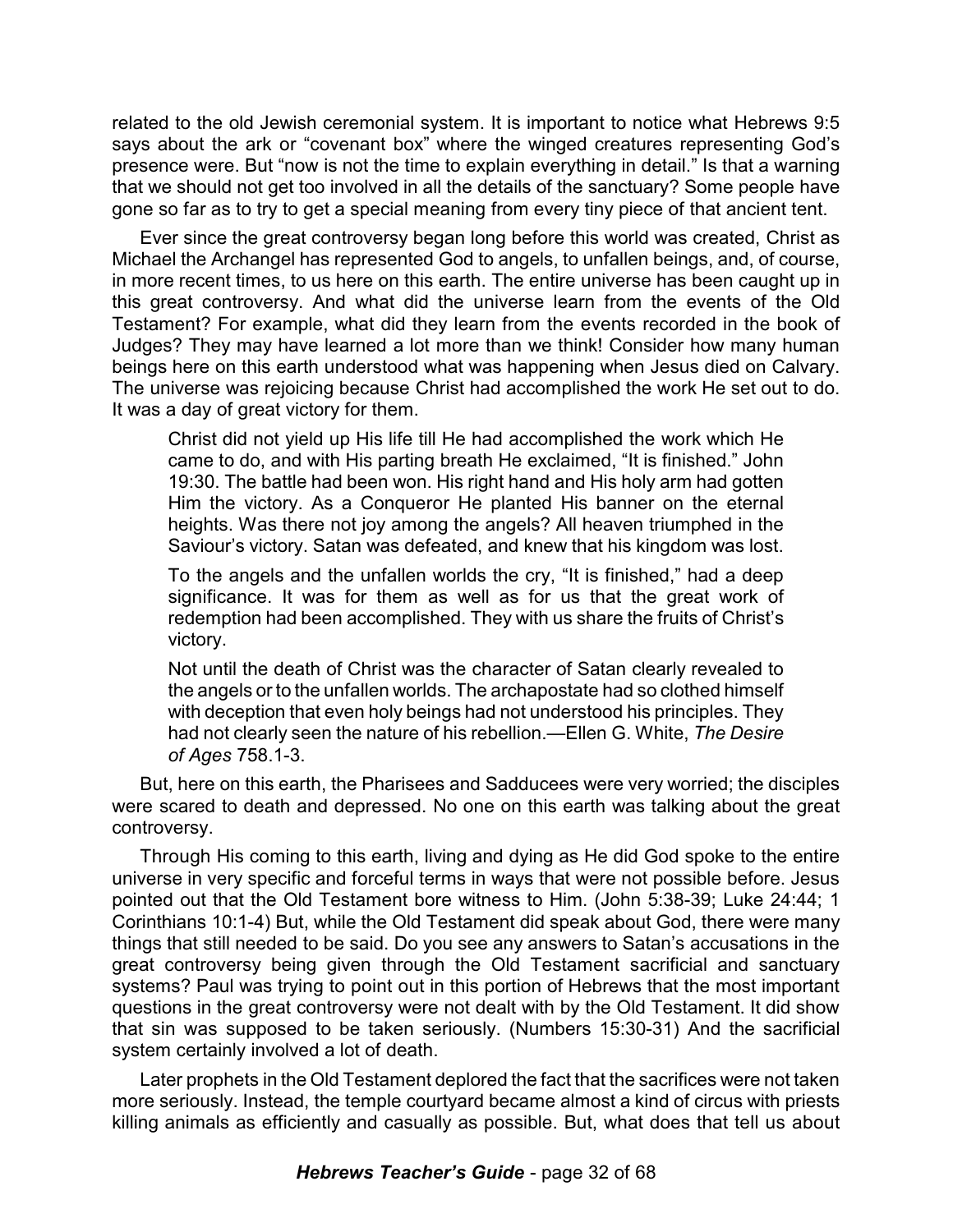God? On a few occasions, God spoke specifically about how He felt about sin and its effect on His people. (Hosea 11:8) But, in Paul's day, God gave His definitive answers. He had to do it in language that was meaningful to us. The Old Testament sanctuary was not very different from many of the pagan temples and alters in the nations around them. God had to use symbols and ideas with which they were already somewhat familiar. If God had given them a church like one of ours with a steeple and a pastor standing up in a black suit, they would not have known what to do with it!

Does this suggest that heaven has priests with all those decorated garments we read about in the Old Testament? All of that was a kind of sandbox illustration of what God was trying to teach His people? The children of Israel had just come out of slavery. They were not prepared to think in deep, theological, ethical, and philosophical terms.

Even in the New Testament, God met the people where they were. He came down and lived as an ordinary human being. He looked and dressed and acted like other human beings.

39. So, what did Jesus come to accomplish? What is He doing now as a follow-up? What did He tell us about His ultimate message? (John 14:9; 16:25-27) We are told that Jesus has kept His human form, even in heaven. What does that imply? Is that intended to help us feel more comfortable with God? Why do you think it is necessary for Jesus to maintain His human form including those scars in His hands and His feet for the rest of eternity? We have already considered passages from the Bible and the writings of Ellen White suggesting that what Christ accomplished on the cross was necessary even for angels. (Ephesians 1:7-10; 3:7-10; Colossians 1:19-20; *ST*, December 30, 1889 par. 4) Much in the Old Testament seems to have a pointing function, pointing forward to what was coming when the Messiah arrived. How has a knowledge of the life and death of Jesus affected your life?

Will God continue creating other worlds and other beings after the great controversy is over? What might happen if He does? Does God need to preserve the record of the great controversy so that if anyone is tempted to rebel in the future, He can show them what happened the last time someone tried that? Is that why Jesus will maintain His human form forever?

After seeing the panorama of the great controversy (*GC* 666.3; Philippians 2:10-11) and talking to Jesus, the Father, and the angels, will we be able to give a more complete and accurate explanation of why Jesus had to die? There are many explanations of why Jesus had to die being given in our world today that actually support Satan's charges that God is arbitrary, unforgiving, even severe, and exacting. Why is there so much talk about adjusting our legal standing in the sight of God? Doesn't that imply that God is unforgiving? Does the complete record of our sinful behavior need to be erased so that the page is clean before God will allow us into heaven?

If we are ever to become comfortable living with God the Father, we need to accept the testimony of Jesus that the Father is just like He was here on this earth and continues to be in heaven. (John 14-16)

Unfortunately, this kind of information never seemed to come across to the vast majority of men in the Old Testament. As we have mentioned, everything in the Old Testament pointed forward to the coming of the Messiah. But, people like Jeremiah had a glimpse. (Jeremiah 31:31-34)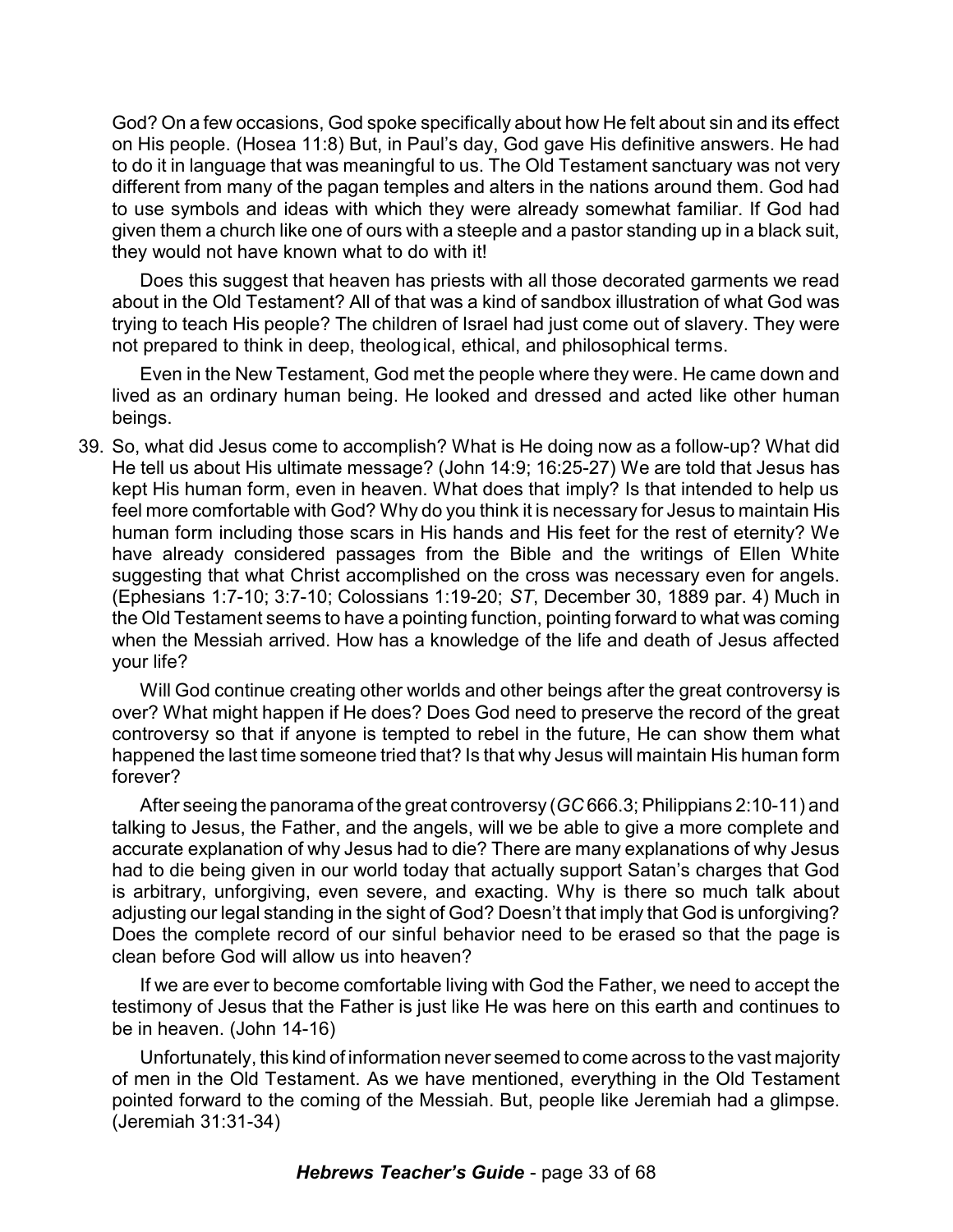The author of Hebrews then gets to the real point of his discussion. The God we worship is not arbitrary, exacting, vengeful, unforgiving, or severe. He is not a Tyrant or an exacting Judge. He is not even limited to the ways and means used by the ancient priesthood. He is indeed a God in the order of Melchizedek, ready to reign in righteousness and peace. That is what God has wanted all along. That is what He originally set up in the Garden of Eden. And if we come to understand God–and His wishes for us–correctly, God can take those Ten Commandments on the tables of stone and put them back in the museum. He can do that because the law will be written in our hearts and minds where it was always supposed to have been. We will not feel obligated to obey God out of sullen submission, but we will do so because it makes sense and we want to.

So, the sacrificial system described in the Old Testament was simply an emergency measure. We should have learned this already from Galatians and Romans. That was the issue at the Minneapolis General Conference in 1888. God had to add provision after provision in the times of the Old Testament to try to protect and guard His people from sin and its awful consequences. And some seemed to get the picture. The later prophets of the Old Testament spelled things out quite well. This does not mean that God's emergency measures were a failure. It is just that not many of us were listening. How many were listening and understanding when Jesus died on the cross? How many today understand the three angels' messages? God can speak in the most severe and awesome language possible and still only a very few percentage-wise of His children here on this earth are paying attention! The problem was not with God's Old Testament system. It was never designed to be anything more than an emergency measure. It was supposed to protect us from the serious consequences of sin. It did involve a lot of death. But, it could not tell what the real cause of the death was. And it did not spell out God's attitude toward those who die. That only happened with the life and death of Jesus. Look at Ellen White's magnificent description of why all those emergency measures were used in the Old Testament.

If man had kept the law of God, as given to Adam after his fall, preserved by Noah, and observed by Abraham, there would have been no necessity for the ordinance of circumcision. And if the descendants of Abraham had kept the covenant, of which circumcision was a sign, they would never have been seduced into idolatry, nor would it have been necessary for them to suffer a life of bondage in Egypt; they would have kept God's law in mind, and there would have been no necessity for it to be proclaimed from Sinai or engraved upon the tables of stone. And had the people practiced the principles of the Ten Commandments, there would have been no need of the additional directions given to Moses.—Ellen G. White, *Patriarchs and Prophets* 364.2.

We believe that the Ten Commandments were a transcript of God's character. (*COL* 315.1) But, they were designed to fit our human condition. They were written on the tables of stone because of our natural tendency to wander away from God's plans for our lives. Unfortunately, that sacrificial system became very mechanical, even heathen, in the way it was practiced. Following the 1888 General Conference meeting at Minneapolis, Ellen White said that all law but especially the moral law was added because we needed it. (*1SM* 233-235) And God surely is looking forward to the day when a few words in human language written on tables of stone can be put back in the museum and we will never even want to do anything wrong.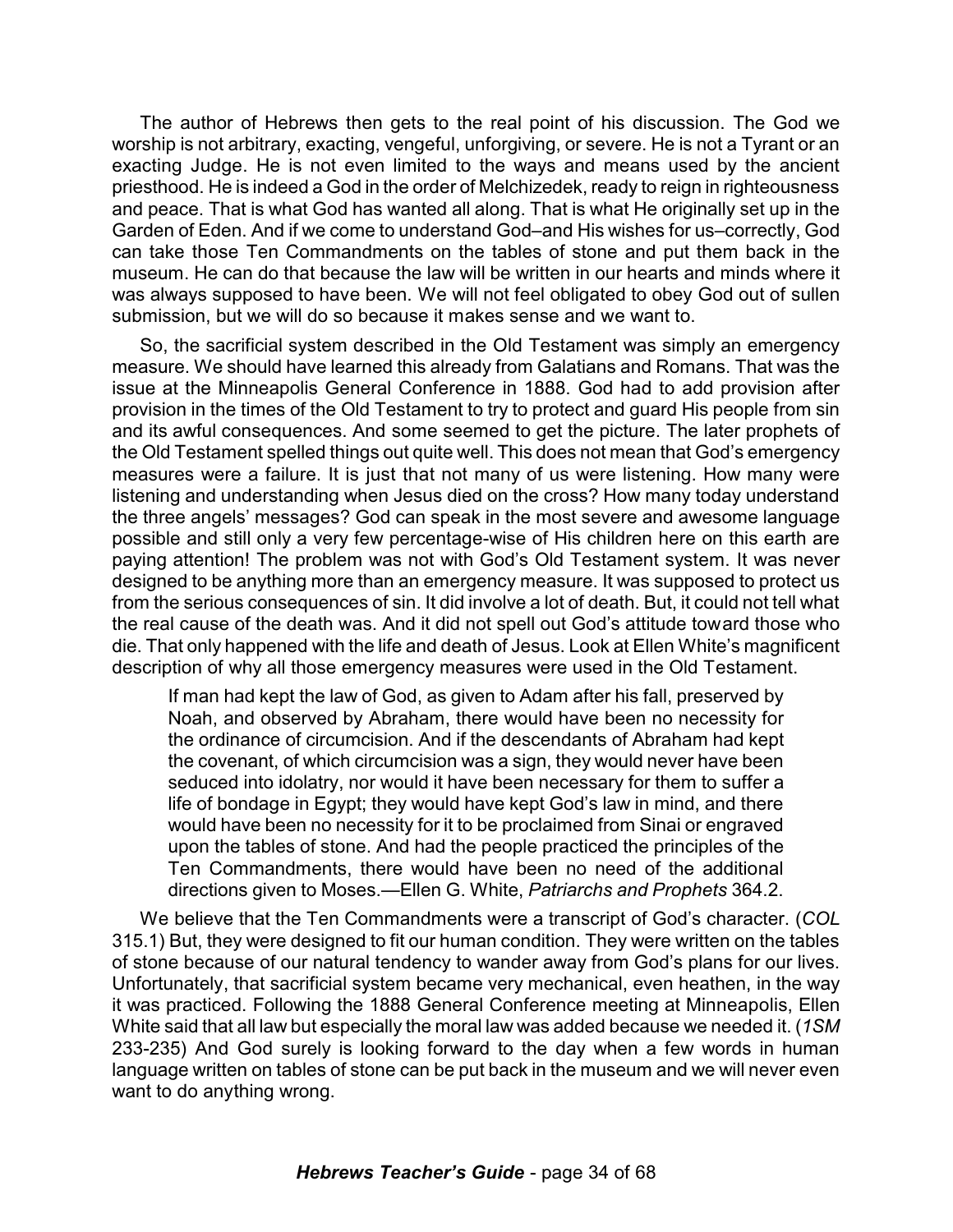40. But don't you think God will preserve those Ten Commandments as a teaching device? It would be just like God to do that. Wouldn't it?

Hebrews suggests that now that trust has been restored on the basis of more than adequate evidence, all those old emergency measures should not be necessary. Does that abolish law? Paul did not think so. (Romans 3:31) If we have true faith in God and come to understand Him as we should, obedience will spring forth naturally because we will understand that God has never asked us to do anything which was not for our best good. It is no threat to our freedom in any way.

So, are we still living under those emergency measures? Do we have to severely warn our children every morning not to kill anyone on the playground at school? Does God need to introduce even more emergency measures to keep us from hurting ourselves?

Or, can we learn to trust God and come to understand why He has given us the commands that He has given us and the fact that they are really for our best good. Can we really accept that? If so, then we can move on and recognize that we do not need that old sacrificial, ceremonial system; we can look up to a new priesthood after the order of Melchizedek. And this new priesthood is functioning in heaven itself, not just in a tent in the desert or even in Solomon's or Herod's magnificent temples.

This new priesthood is located in heaven where the great controversy began and Jesus is the Priest. He is Michael the Archangel Who has provided all the answers. There is nothing that He cannot take care of if we trust Him to do so.

41. Read **Hebrews 8:3-11**. What was/is the offering that Jesus offered? The earthly Aaronic priesthood offered animal sacrifices. But, they were only "a copy and a shadow" of the real offering. What was that "pattern" that was shown to Moses on Mount Sinai? Are we supposed to understand that the pattern God gave Moses for that tent in the wilderness is an exact replica of the heavenly sanctuary? What was/is happening there?

We certainly do not believe that animals are being killed and blood is being spread around all over the "sanctuary" in heaven. God is certainly not confined to some small building somewhere in heaven. "Heaven is my throne and earth is my footstool" He says in Isaiah 66:1 and Acts 7:49. So, what Moses was shown on the mountain was a pattern that God created to be appropriate for that time and place, recognizing human limitations and understanding of things.

God Himself recognized the limitations of that old system. Now, He is going to tell us about the true, eternal, faultless system He has set up in heaven.

Hebrews has already demonstrated very clearly that whatever took place in the Old Testament was not a final answer. So, what was new and different about the Melchizedek priesthood–of which Jesus is the prime Example–that was superior to the old system? The life and death of Jesus provided the answers that were needed in the great controversy. The system of the sanctuary and the sacrifices in the Old Testament was just a sandbox illustration–nothing more than a copy and a shadow of what needed to be said. Paul said several times in the next three chapters that the Old Testament system was a mere shadow. So, what is God's ultimate plan?

42. **Hebrews 8:7-8** tell us that the failure of the first covenant necessitated a second covenant. And that new covenant must be based on faith. And that faith must be based on the solid evidences that God has given the necessary answers in the great controversy. But, first the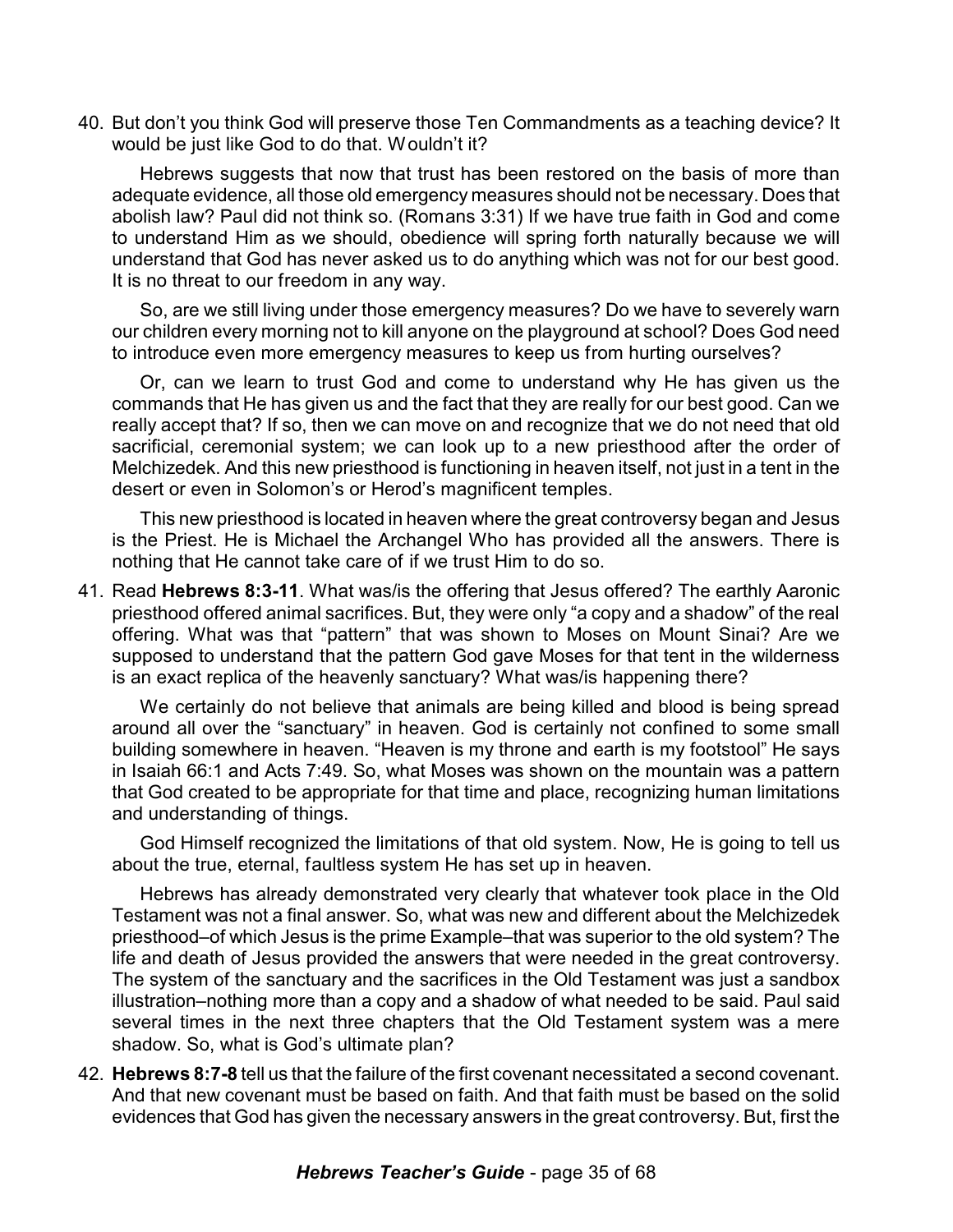author pointed out why the old covenant did not work–because they did not trust God. And at least a few of the Old Testament prophets recognized that. (Jeremiah 31:31-34) What was missing? They did not come to understand and know the Lord. And as a result, they did not understand the real reasons for observing His laws and maintaining their covenant promises with Him. But, in the second covenant, God says He will place those laws in our minds and write them on our hearts. As a result, we will recognize Him as our God, and we will be His people.

Many modern-day Christians, even theologians, have described this faith–this trust in God–as a leap in the dark. Does the Bible provide us so little evidence of the truth about God that we have to leap in the dark? Of course, if we are going to come to trust God, we must learn to know Him. God does not expect us to trust Him without providing sufficient evidence on which to base that trust. If we develop that kind of trust in Him, He can take care of whatever needs to be done. He knows all about our former sins and iniquities; but, He will not mention them, and He does not expect that we will mention them either.

Is that really possible? How did your parents treat you when you were young? Did they go around telling everyone about your childish mistakes and sins? Or, did they do everything possible to represent you in the best possible light? Our parents seemed to know us very well. Sometimes, they even seemed to have eyes on the back of their heads when we were up to mischief! But, they still loved us. God is that kind of Parent! And where is the evidence for that? Look how Jesus treated Judas, Peter, Simon, and Mary.

Simon was Mary's uncle. Ellen White says that he was the one who led her into sin. Her sins had become so widely recognized that she was known in the town as a wicked woman. (Luke 7:35) When Simon the Pharisee invited Jesus to come to his place to celebrate his recovery from leprosy, Jesus did not expose him or Mary or Judas who was the real culprit. (See *The Signs of the Times*, October 9, 1879 par. 7.)

So, in recognizing the superiority of this new covenant, we recognize that the first covenant was becoming obsolete. But, through the new covenant, we now have a much better way of knowing and understanding God through the life and death of Jesus.

43. Read **Hebrews 9:1-5**. The author of Hebrews began to explain briefly all the details of the ancient sanctuary. But, then he said, "This is not the place or time to review all of that. We have much more important things to talk about."

And what was supposed to happen in that ancient tent-sandbox illustration? The priests who were sinners also would take the blood of the animals to offer for themselves and for the congregation to cover sins which were committed unintentionally. (Numbers 15:22-31; Leviticus 4:2,13) But, there were at least two major problems with that old system. It involved a lot of external rites and ceremonies which people came to regard as an end in themselves. But, more than that, it was never intended to cover anything more than unintentional sins! What are unintentional sins? Sins done in ignorance? How many of our sins are unintentional?

But, the author assumed that his audience already understood that, and he began to compare the heavenly sanctuary with that old system. The Holy Spirit can now work more effectively because He has better evidence. The life and death of Jesus has given the answers to the really important questions. And these were answers that the whole universe had been waiting so long to get. Does sin really lead to death? It is very important to recognize that Jesus fell dying to the ground in the Garden of Gethsemane before any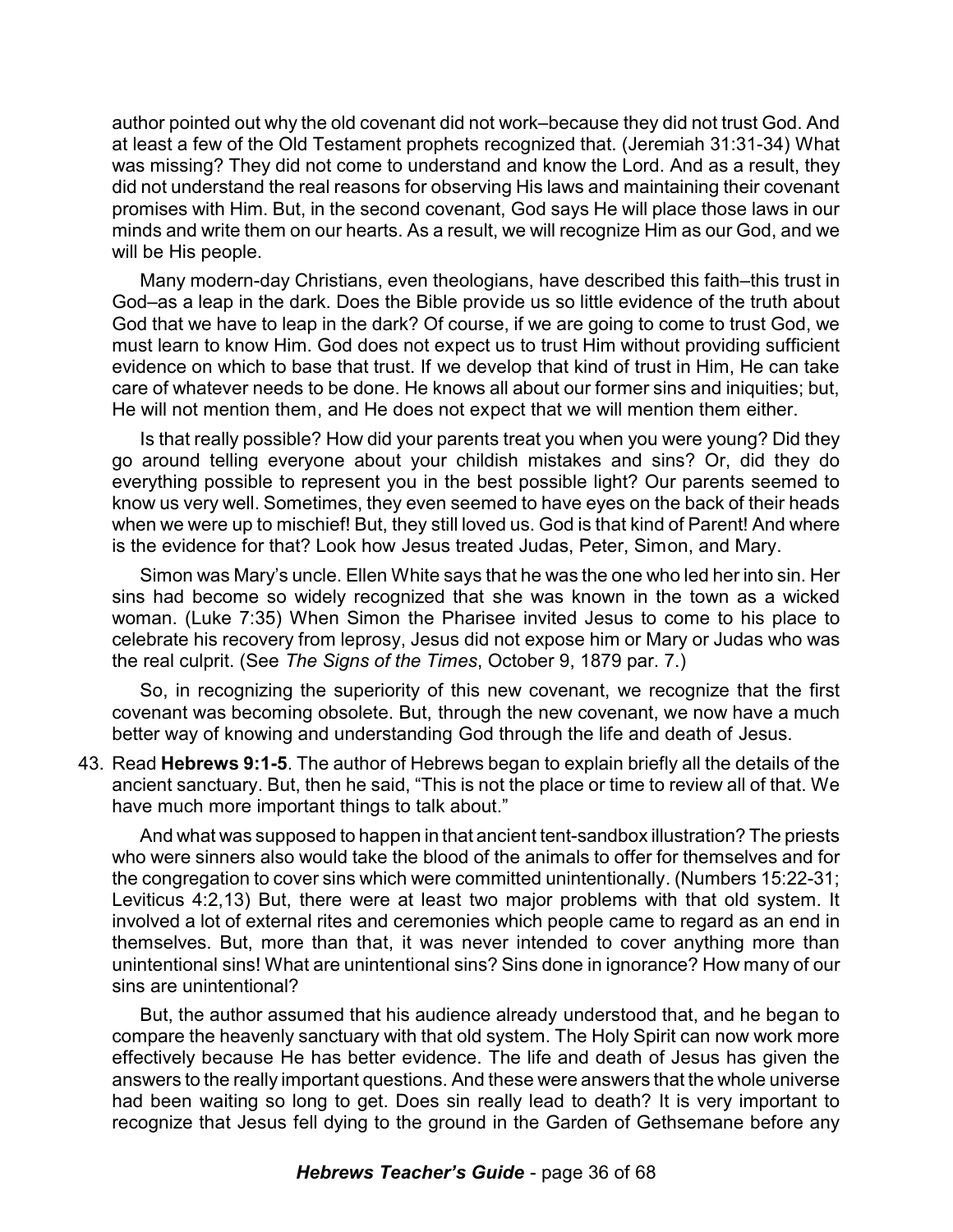human being had touched Him, before any crown of thorns, before any beatings, before any crucifixion. Jesus died of sin in the Garden of Gethsemane, and the angel revived Him. (*Desire of Ages* 693.1)

God did not ask any of us or even an angel from heaven to go through that experience of the second death. If one of us died as a result of sin, others might think that God had killed us; that would be support for Satan's charges against our heavenly Father.

The author recognized that almost no human beings have understood this very important point. And he recognized that the point could never be clarified based on animal sacrifices or animal blood. And so, in Hebrews 9:10, he pointed out that a new order, a new way of solving the problem must be established, not based on outward ceremonies but on a real understanding of the issues involved. Killing animals and sprinkling blood does not deal with the basic questions about how to deal with real sin and make a real difference in the lives of people.

Unfortunately, it was easy for the ancient Israelites to think that sacrificing an animal could somehow magically take care of their sins; and then, they could go back and continue living their lives as they had before.

44. Is it obvious to us today that killing an animal should change our lives? Of course, the point was that sin leads to death. That is what they were supposed to learn. But, how few got the message. So, Paul made another human example. A will goes into effect only when the one who made that will dies. In the same way, he went on to say, God's ultimate answers were given by the life and especially the death of Jesus Christ. Christ's death was necessary to complete the plan of salvation.

In that Old Testament system, blood was everywhere. Was there some essential power in the blood? What did the people understand about what happened when they offered animal sacrifices? They were supposed to understand that the shedding of blood would somehow lead to forgiveness of sins and forsaking them. (Hebrews 9:22)

But, what about the new system in the heavenly sanctuary? Are animals being killed? Of course not! **Was some of the blood of Jesus preserved so it could be offered in the heavenly sanctuary? Or, rather, is it the meaning of it all that is significant? If we really understand the meaning of what all those ceremonies were supposed to point to, do we still need actual blood being offered? The only real power is in the meaning.** The blood itself has no power. Then, why do we so often sing things like "There's power in the blood"? Modern Christians have almost made the blood into some kind of idol. That would be hematolatry–making an idol out of the blood.

Hebrews has already suggested what the answer was back in Hebrews 8. We need to come to know God. (Hebrews 8:11; Jeremiah 31:31-34) Ephesians 1:7-10; 3:7-10; and Colossians 1:19-20 make it clear that the death of Christ was necessary even for the benefit of the heavenly angels. And, of course, that is spelled out in great detail in the writings of Ellen White. (See "The Plan of Salvation in the Setting of the Great Controversy" at [www.theox.org](http://www.theox.org)) Understanding the truth about God confirms the trust of the angels; but, it also "sets us right" and "keeps us right." Those are much simpler words to describe the plan of salvation, and we should use them instead of those long Latin words–*justification* and *sanctification*.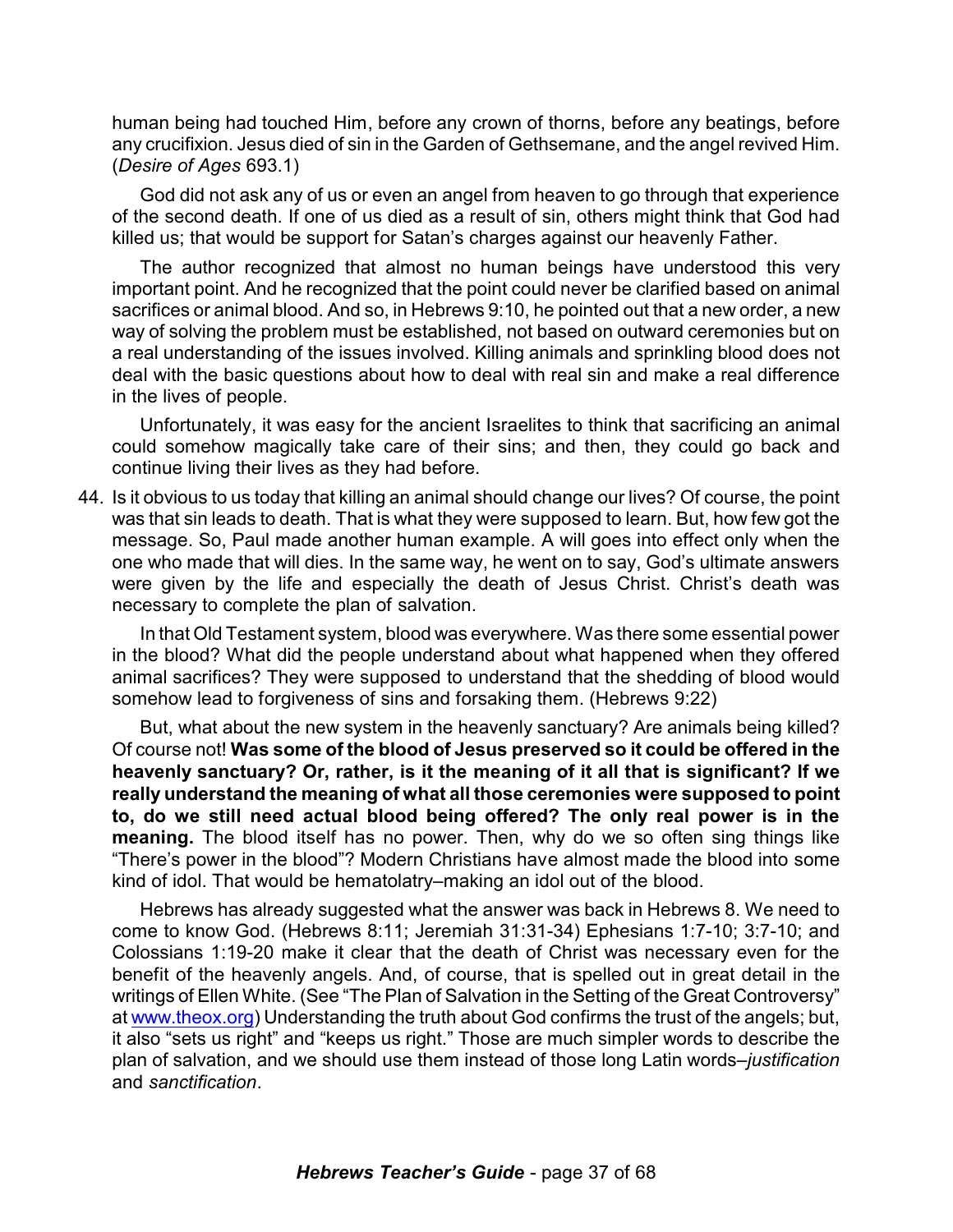45. So, what about it? Do we live our lives as if we recognize the truth that sin is deadly? We have already mentioned that Jesus fell dying to the ground in the Garden of Gethsemane before any torture had taken place. And it was demonstrated again on Calvary by the fact that Jesus died within a few hours. Crucifixion usually takes several days before the person dies. It is absolutely essential for us to recognize that Jesus did not die because of the crown of thorns, or the beatings, or the blood loss, or the crucifixion, or the nails in His hands and feet; He died of sin.

Satan would like us to believe that sinners will die because they are being tortured and executed by God. Has that question been adequately answered? Romans 1:18,24,26,28 make it clear that when there is nothing more that God can do for them, God gives sinners up. (Compare Isaiah 59:2 and Hosea 4:17.) Romans 4:25 says that Jesus was given up. And how did Jesus react and respond when He was given up on the cross? Matthew 27:46 records His cry: "My God, My God, why have you forsaken me?"

But most Christians think that Jesus died because He was executed. They look at His sufferings which were certainly extreme–the thorny crown, the nails, the beatings–and they believe that is why Jesus died. And who was it that tortured and tried to execute Jesus? It was the Sabbathkeeping, tithe-paying, health-reforming, Bible-quoting "adventists" of the day! They were so busy just doing what they thought God wanted them to do–following all the rules and all the ceremonies–until their sullen submission had turned them into rebels and enemies of the Son of God. (*12MR* 236.1; *ST*, July 22, 1897 par. 11; *TMK* 120.4) They were so concerned about following all the rules that they were anxious to get Him down off the cross and buried so they could rush home to keep the Sabbath in honor of the Person they had just crucified! That was insane!

They were following the blueprint! Do we need a blueprint? Or, do we need the truth about God? And they spelled out that blueprint in incredible detail. There was almost nothing they could do day or night that was not covered by the blueprint. And did that make them friends of God? No! It led them to torture and try to execute/kill God's prophets and, ultimately, the Son of God Himself.

So, today, Christians read the Bible, and many of them think it is a kind of blueprint. And what have we learned from that blueprint? Well, what do people believe today about God's role in the death of sinners? Don't most Christians believe that God will torture sinners forever in hell? God's answer to that question was given very clearly in Gethsemane and on Calvary. Sin kills people very quickly. But, it is not God who is killing them. It is sin. So, what about hell? Seventh-day Adventists say that we do not believe in hell. But, we go on to explain that we have just a shorter version of hell! Does God torture the wicked in the end for a period of time according to their sins?

It is essential for us to recognize what happened in the Garden of Gethsemane. The entire universe was watching intently every moment of that experience. They saw what Satan was doing. They saw what the Father and the Holy Spirit were doing as They were withdrawing Their beams of light and love and life support from the human Jesus. And they saw Satan doing everything he could possibly think of to get Jesus to sin–or if not to sin, to give up and go back to heaven. There are so many things we need to learn from that experience. The moment for which the universe had been waiting for thousands of years had come. What had God meant when He said that sin leads to death? (Genesis 2:17) In Gethsemane they saw the answer. God was not just making claims; He was providing evidence.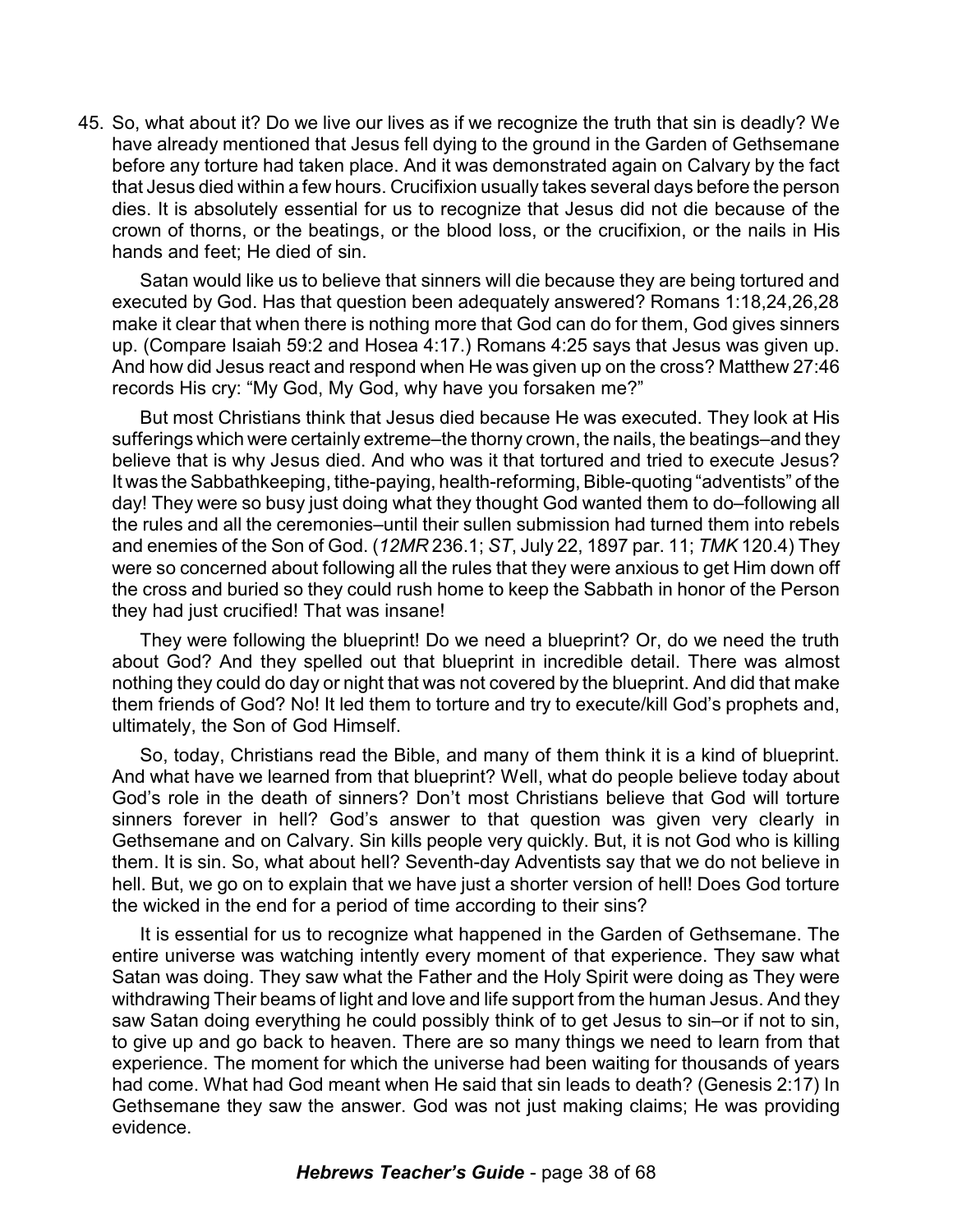46. What killed Jesus? The unity of the Godhead was broken up. (*DA* 686.5; *3SP* 95.3) Sin separates us from God. (Isaiah 59:2) Of course, Jesus was not a sinner; but, God allowed Him to go through the experience of being separated from the Source of life–like a sinner–so all of us could get the point. (2 Corinthians 5:21) If Jesus had been a sinner, He would have perished in the glory of God when it came upon Him on the mount of transfiguration. (Matthew 17:1-8) What were the human companions of Jesus doing during that incredible struggle in Gethsemane? Were they coming to understand those very important issues in the great controversy? No! They were sleeping!

Even in the Old Testament, God had given some evidence about how He felt when sinners die. (Hosea 11:8) So, how do you suppose He felt as Jesus died? God was weeping. Our heavenly Father was suffering right along with the human Jesus, and the experience was so awful that we read in *Desire of Ages* 753.1 that the physical pain of crucifixion was hardly felt.

Upon Christ as our substitute and surety was laid the iniquity of us all. He was counted a transgressor, that He might redeem us from the condemnation of the law. The guilt of every descendant of Adam was pressing upon His heart. The wrath of God against sin, the terrible manifestation of His displeasure because of iniquity, filled the soul of His Son with consternation. All His life Christ had been publishing to a fallen world the good news of the Father's mercy and pardoning love. Salvation for the chief of sinners was His theme. But now with the terrible weight of guilt He bears, He cannot see the Father's reconciling face. **The withdrawal of the divine countenance from the Saviour in this hour of supreme anguish pierced His heart with a sorrow that can never be fully understood by man. So great was this agony that His physical pain was hardly felt.**—Ellen G. White, *The Desire of Ages* 753.1. [Bold type is added.]

As humans we tend to focus on the physical pain when we talk about His death. We must not minimize the physical suffering in any way. But, unfortunately, we have become so accustomed to living on "life support"–separated from God–that we think it is somehow normal. But, without that life support, we would suffer that terrible death. Somehow, God is trying to convince us how serious it is to be separated from Him. Both the Father and the Son suffered terribly. (See *ST*, March 26, 1894 par. 5; *BE* August 6, 1894; *FLB* 50.4; *5SDABC* 1108.)

**But, in all of this, we must remind ourselves that to understand the answers, we must be asking the right questions.** Failure to recognize the issues in the great controversy has led many Christians to a lot of so-called legal explanations of the death of Christ. Does God kill His sinful children? What about the flood? The firstborn in Egypt? Lot's wife? The stoning of Achan and his family? The burning of Sodom and Gomorrah? These are the Devil's key events or key texts; he has used them very effectively in trying to convince us that God tortures and kills His sinful children. Do we understand why all those deaths recorded in the Old Testament took place? What more could God do beyond what Jesus has already done to convince us of the seriousness of sin?

And God said, "What I have just done is so important that I want you to set aside some time every week to think about it." And so, Jesus rested in the tomb over the Sabbath. The universe was celebrating because they recognized the victory that Jesus had accomplished. But, they were willing to wait, and the Father and the Holy Spirit were willing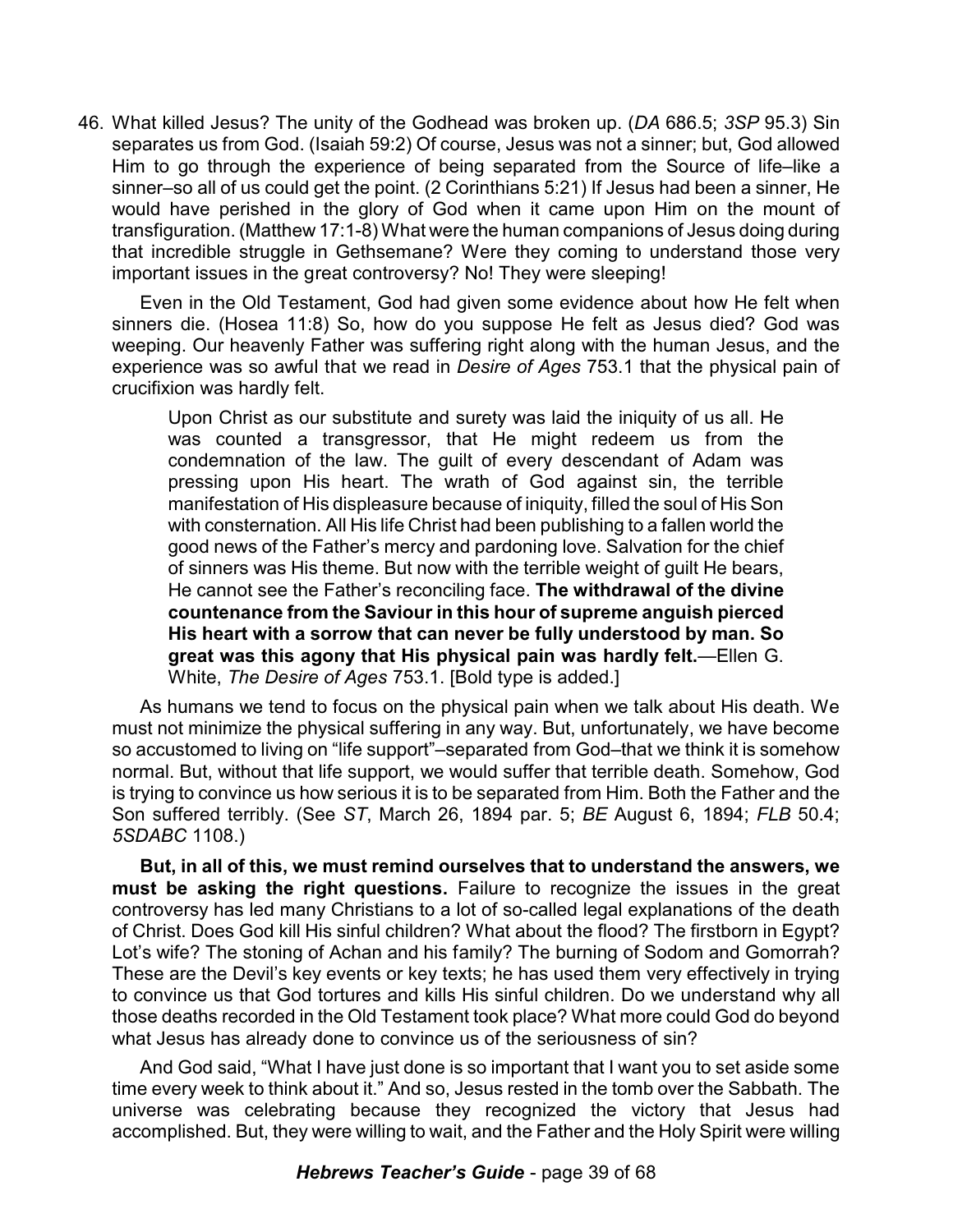to wait to add even more meaning to the seventh-day Sabbath. The Sabbath was already important because it was a memorial of creation. (Exodus 20:8-11) More than that, when the children of Israel were freed from slavery in Egypt, the Sabbath was given to them as a reminder of that freedom. (Deuteronomy 5:12-15) Lying in the grave over the Sabbath, Christ added new and even more important reasons for keeping the Sabbath. The Sabbath is supposed to be a celebration of the good news that we learn from the life and death of Jesus. It is a time for us to look at the evidence and grow our trust and faith in God.

So, why do we sometimes call the Sabbath an arbitrary test of our obedience? How could we ever suggest that the Sabbath is some kind of legalistic temptation to sullen submission! The Sabbath should become the best antidote to legalism–a remedy to sullen submission–because it gives us the evidence and the reasons for trusting God.

Hebrews tells us that all that blood of animals flowing in the Old Testament did not fully answer the real questions. We needed a true demonstration with unequivocal evidence of what sin does to people.

- 47. In Hebrews 9:1-22, we are reminded first of the furniture in the ancient Hebrew sanctuary and then of the actual proceedings that took place there. The author was building up to his main point. He did not think that he needed to review all the details of the ancient sanctuary system. But, in going over them briefly, he pointed out the superiority of the heavenly sanctuary system. And he concluded by reminding them that in that ancient Hebrew sanctuary, "almost everything was purified by blood, and sins are forgiven only if blood is poured out." (Hebrews 9:22)
- 48. Read **Hebrews 9:23-27**. Proof that the ancient sanctuary system was not effective can be seen in the fact that the sacrifices had to be offered again and again. But, when Christ goes into the heavenly sanctuary, He is in the very presence of God. And what kind of sacrifice did He bring into the very presence of God? It only needed to be offered once; it was far superior to the animal sacrifices in that ancient tent-tabernacle. And that one superior Sacrifice is sufficient to remove sin–to deal with sin forever. And after that happens, there is the judgment. When Christ comes the second time, He will not have to deal with sin; He will come to save those who are waiting for Him.

So, how does He deal with sin? What is required to deal with sin? First John 3:4 tells us that "sin is the transgression of the law." (*KJV*) Or, "Sin is lawlessness. (*RSV*) Since the law points out sin, it often irritates people. It is very easy to take the approach that God is trying to test us or maybe even to find fault with us. That is often the understanding people get from 1 John 3:4 in the *King James Version*. We need to compare Romans 14:23 which says, "Anything that is not based on faith is sin" and James 4:17 which says, "Those who do not do the good they know they should do are guilty of sin." Sin is not something that is recorded in a book somewhere to be confessed and forgiven so the page can be wiped clean. Sin happens in the minds of human beings. So, in order to deal with sin, God must find some way to convince us to think differently about it.

49. Read **Romans 7:7-13**. In these verses we see Paul struggling with his own understanding of sin. And what about us? Down deep inside ourselves, what is our attitude toward sin?

Well, the tenth commandment made Paul angry when he first began to understand its implications. But, it is our guarantee of future freedom and safety in eternity. Those who, because of sullen submission, are obedient because they think they have to obey cannot be admitted into heaven or the earth made new. They are still rebels. And sooner or later,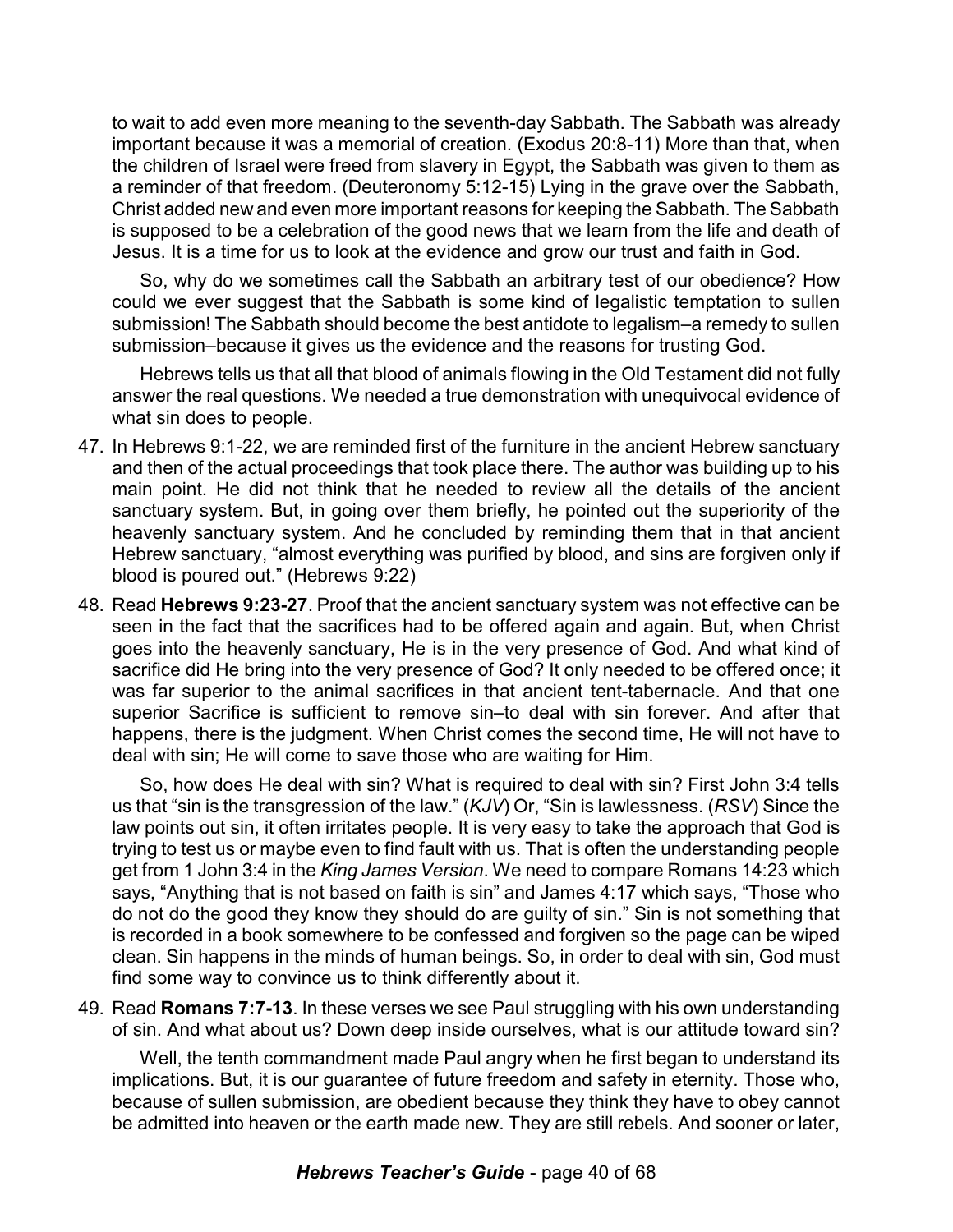they would just cause the rebellion to arise again. So, how do we really feel about that tenth commandment? And what does the death of Christ tell us about the very nature of sin? If we think that breaking one of the commandments will lead God to torture us and finally execute us, it will surely produce a rebellious attitude. Do we truly understand the truth that God will never kill His rebellious children in that second, final death? It is sin that kills. Hasn't that become clear from the life and death of Jesus?

It is true that God disciplines. And there have been times when He has had to put many of His children to death in the first death. But, God's discipline is carefully calculated to try to produce a reform in us that will eliminate sin. And all the time, God is crying, "How can I give you up? How can I let you go?" (Hosea 11:8)

50. What have we learned from the death of Christ? Are we asking the right questions? Are we still sleeping through Gethsemane and Calvary? Or, have we learned the truth that the angels learned from those incredible experiences?

God is begging us to get to know Him better so we can trust Him. In effect, He says, "If you trust Me, I can take care of whatever needs to be done." And what does it mean to trust Him? It means that when faced with choices, we choose to do God's will instead of our will–to do the loving thing instead of the selfish thing. But, it is not possible for us to do this in our own power. Paul understood that and described it in Romans. But, it is possible for us to set aside time for Bible study, prayer, and witnessing. These are the ways that we come to know God better and understand His ways for our lives and eventually learn to choose to do what is right because it is right.

The most incredible and costly evidence ever given in the history of the universe was the life and death of Jesus. Can we in the highest sense of freedom say: "Yes. We agree, God. You have won your case"? When He comes back the second time, that costly evidence will not need to be repeated.

51. Read **Hebrews 10:1-10**. In these verses the author placed his final condemnation on the old sanctuary system. It was never more than a shadow of the true things. And the proof that it did not work is the fact that it had to be repeated year after year. And many in the Old Testament–starting at least as early as with David in Psalm 40:6-8–recognized that dead animals burned on altars were not what God wanted. What He wants is for us to do His will. And yet, it is true that He asked for all those sacrifices to be made in that way. But, now a new way has been opened up directly into the heavenly sanctuary. And the life and death of Jesus are what opens the way.

Hebrews tells us that when God gave the final answer, it only needed to be done once. The Old Testament moral law pointed out sin. But, to too many people, the Law is only an irritation. A correct understanding of why Jesus had to die and how He died deals with that problem. And the tenth commandment is a guarantee of our future freedom and safety in heaven. Rebels will not be admitted to heaven. They would just start the great controversy–the costly war of ideas–all over again.

So, what do we think about God's laws? Is it now clear to us why God has asked us to do everything which He has asked us to do? Is God still threatening us with torture, even execution, if we do not obey? Unrepentant rebels will die, but it will not be at the hands of our gracious God. He is still crying and weeping: "How can I give you up? How can I let you go?" (Hosea 11:8)

52. Now for the big question: How does God deal with sin? What does it take to eliminate sin?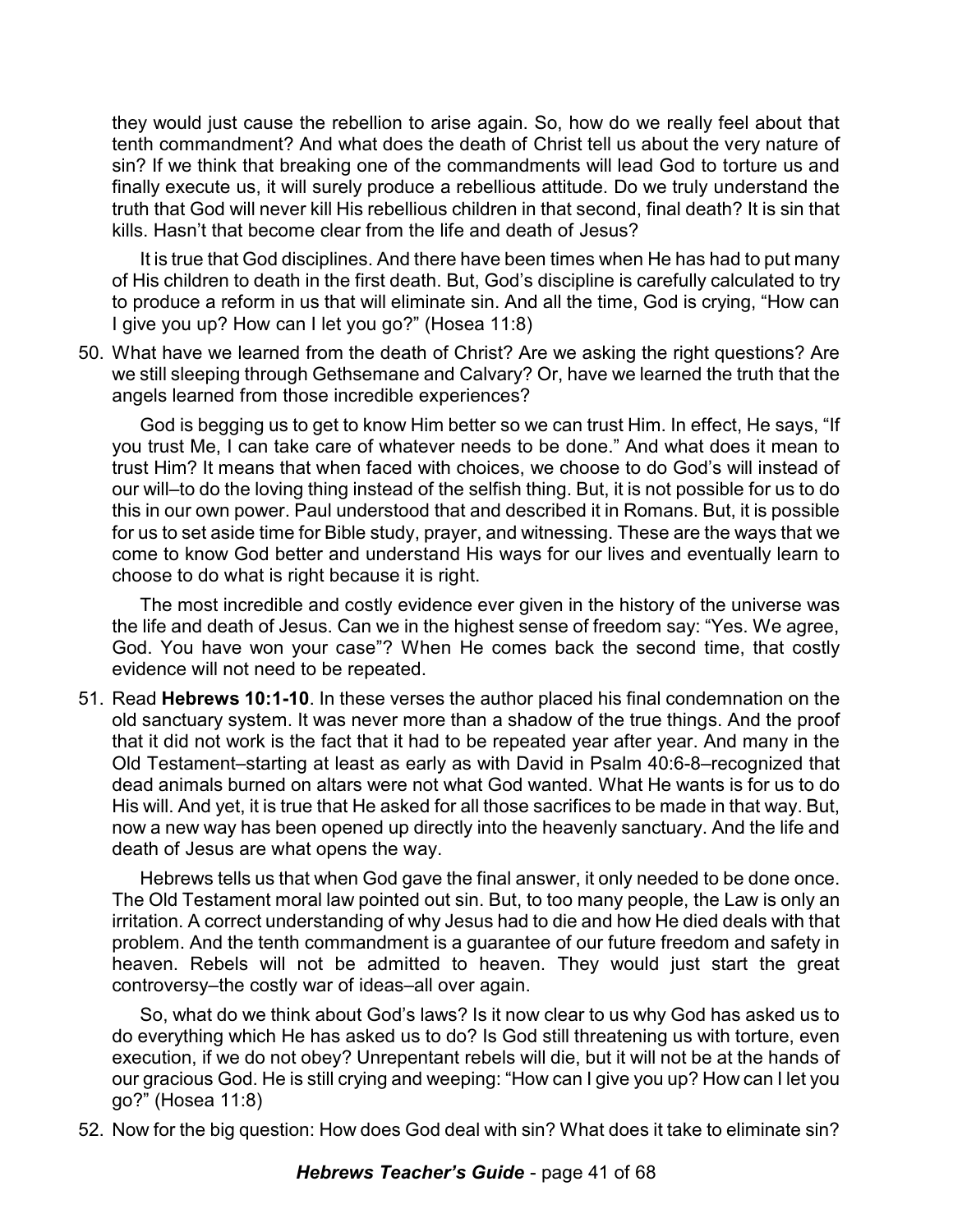Hebrews 9:28 and Romans 8:3 suggest that Christ has done it. Consider the possibility that Jesus lived a sinless life to prove that it is possible for a human being to live that kind of life. Was He able to do that only because of His divinity? We believe that His life said something about how to deal with sin. But, what about His death? Does His death demonstrate the awfulness of sin? Wasn't that demonstrated before the flood? What about Judges 19? Or, was the rejection of the Son of God by His own people in the land of Palestine an even worse sin? (John 1:14) What could we learn from that experience that would help us to live better lives? Does it help us to understand the consequences of sin? Or, God's punishment of sin?

Often Christians have suggested that the life and death of Jesus provides a covering for us. How does Christ's righteousness cover us? Does it cover our sins? Are our filthy, sinful "garments" still under there? Why would we need to be covered? Is this a case of Jesus Christ helping us to slip into heaven without the Father really knowing what we are like? Are we really wolves in sheep's clothing? Or, is it that God does not have 20/20 vision? What do we mean when we say that when God looks at us, He sees only Christ?

Or, are Jesus and the Father dealing with some legal problems in heaven that we do not and cannot fully understand? Are we just supposed to trust God without understanding what is going on?

53. What is actually needed to turn a rebel into a trusting saint? Would that be a remedy for sin? We believe that whatever was necessary, God has done. But, what if He had not taken care of these legal matters? Would we be hopelessly lost? Could God have just sent word from heaven that He has taken care of everything and we do not need to worry about it anymore? Or, is it that sin demands the death of the sinner? Or, does someone or something else demand the death of the sinner? Why did Christ need to die that death and pay the price of sin?

Does our heavenly Father say to us: "Trust Me and obey Me and I will work with you as long as necessary. But after a considerable period of time and perhaps even some discipline if you don't obey Me, I will have to execute you"? Our earthly fathers would not do that. Does that mean that our earthly fathers are kinder or more loving than our heavenly Father? Is that why we need a "Friend in court"? Are we glad that we have Someone up there that we can understand and maybe is friendlier? Do we actually need Someone to plead with the Father on our behalf? Or, maybe a lot of "saints"? Does Jesus need to continually say, "My blood, Father, My blood"? If Christ's righteousness does not cover us in the final judgment, are we hopelessly lost? What difference does it make in our lives today to be covered with Christ's righteousness? Could you tell by observation whether or not a person is covered by Christ's righteousness?

In Jesus's death in Gethsemane and on Calvary, the universe watched everything that took place; they now understand the consequences of sin. Does that make it possible for God to deal with us sinners?

We often describe all of this in long Latin terms. And theologians down through the generations have added more and more of those long Latin terms until we almost spend more time wrestling with the terms than we do with the great questions!

When Jesus spoke to the crowds in Palestine, no one needed to consult a dictionary or a learned doctor to understand the meaning of His words.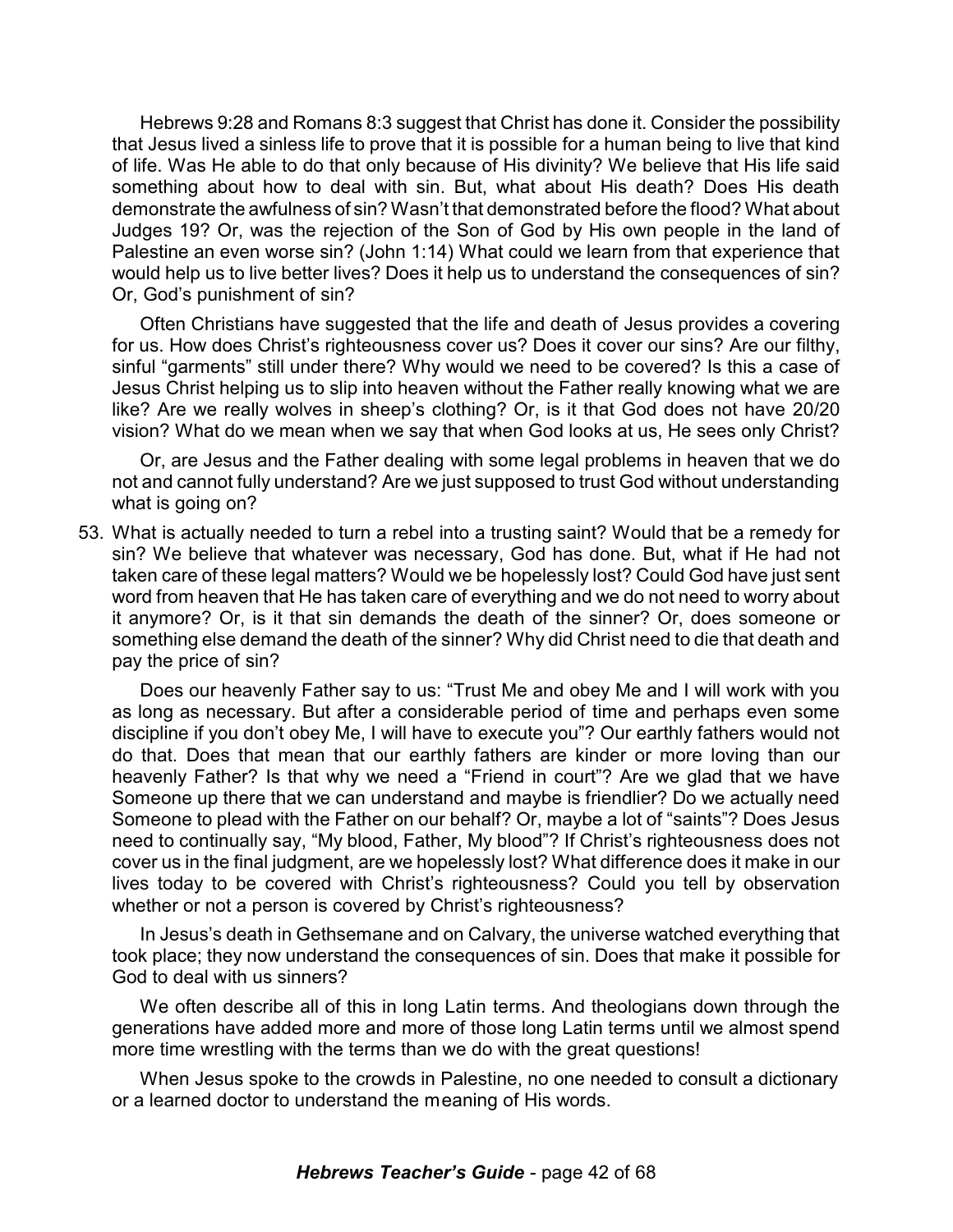Christ reached the people where they were. He presented the plain truth to their minds in the most [50] forcible, simple language. The humble poor, the most unlearned, could comprehend, through faith in Him, the most exalted truths. **No one needed to consult the learned doctors as to His meaning.** He did not perplex the ignorant with mysterious inferences, or use unaccustomed and learned words, of which they had no knowledge. The greatest Teacher the world has ever known, was the most definite, simple, and practical in His instruction.—Ellen G. White, *Gospel Workers* 49.3; *CT* 240.2; *ST*, April 16, 1894, par. 3; *RH*, April 17, 1888, par. 7. [Bold type added.]

54. Instead of reading the commentaries and struggling with their explanations, wouldn't we be better off to go back to the original Scriptures?

So, what went wrong back in the beginning? Can we agree on what went wrong in our universe? Before we can get the right answers, we need to get the right questions. God must find a way to right whatever has gone wrong. Do we all agree on what has gone wrong? Is it a legal problem? Is it a problem with our records in heaven? First John 3:4, *RSV* says that "sin is rebelliousness." Romans 14:23 agrees. So, is the problem a rebellious attitude? Wouldn't rebelliousness be just the opposite of faith and trust? Is that why Paul said in Acts 16:31 that the only requirement for salvation is faith? So, we come back to our question: How does the death of Christ deal with my sins? Does it help to know that if I go on sinning, I will face the "fury of fire" (Hebrews 10:27) and my "very elements" are going to "melt with fervent heat"? (2 Peter 3:10,12) Wasn't that Jonathan Edwards's theme?

55. Christian evangelists have repeatedly made appeals to people asking, "Do you want to go to heaven or to hell?" Billy Graham used the third angel's message as his description of hell! Do you want to go up? Or, do you want to go down? Is hell a punishment from God? What is the punishment for breaking the law? If you read all five books of Moses, you will discover that every one of the commandments has a death penalty connected to its infraction except the tenth. (See *Leviticus - A Teacher's Guide* #7 https://www.theox.org/images/images\_A2115/LEVITICUStg1.pdf) Will there come a day when God's mercy runs out? If we believe that the pre-advent judgment is now taking place, will it be the end of probation for us when our names come up? Jesus tells us that there will be people who claim in the judgment that they have even cast out devils in His name; He will have to say to them: "Go away; I never knew you." (Matthew 7:22-23)

So, we ask again, what is the cause of sin and rebelliousness? It might be easy for us to blame Satan. But, who caused Satan to sin? We have suggested that the remedy for rebelliousness is to learn the truth about God. But, what about Lucifer? Didn't he know the truth about God? If Lucifer really believed all the awful things that he has said about God–that God is arbitrary, exacting, vengeful, unforgiving, and severe–would he even have dared to rebel in heaven? Shouldn't God have zapped him on the spot?

Learning the truth about God and how He feels about us and about sin is a major part of the great plan of salvation. But, we have to take advantage of it. And if we continue to rebel even when we know better and even when we understand God's attitude toward us, it makes rebelliousness absolutely inexcusable.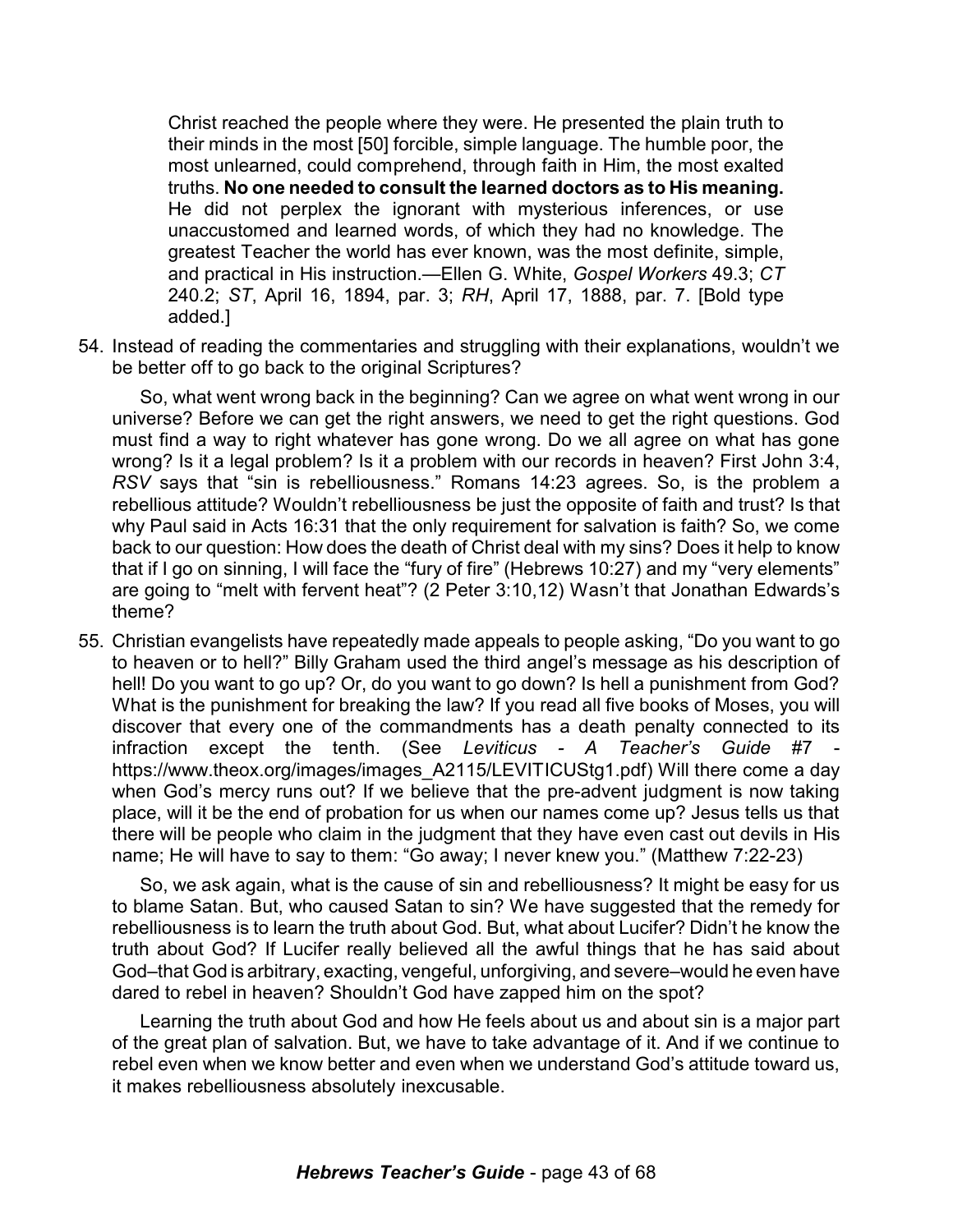We have already looked at Ellen White's comment about a sullen submission to the will of the Father developing the character of a rebel. (*The Signs of the Times*, July 22, 1897, par. 11; *TMK* 120.4)

The inhabitants of heaven and of the worlds, being unprepared to comprehend the nature or consequences of sin, could not then have seen **the justice of God in the destruction of Satan. Had he been immediately blotted out of existence, some would have served God from fear rather than from love. The influence of the deceiver would not have been fully destroyed, nor would the spirit of rebellion have been utterly eradicated.**—Ellen G. White, *Patriarchs and Prophets* 42.3.

**At the beginning of the great controversy, the angels did not understand this. Had Satan and his host then been left to reap the full result of their sin, they would have perished; but it would not have been apparent to heavenly beings that this was the inevitable result of sin. A doubt of God's goodness would have remained in their minds as evil seed, to produce its deadly fruit of sin and woe**.—Ellen G. White, *The Desire of Ages* 764.2. [Bold type is added.]

56. So, would it be dangerous to obey God out of fear? Wouldn't that produce a sullen submission? And isn't that exactly what God is trying to eliminate in His universe? If we believe that God tortures and finally executes His disobedient children or even burns them forever in hell, would that tend to produce fear or a sullen submission?

But, what about all of the people God has killed as described in the Bible? We think of the flood (Genesis 6-8), the firstborn in Egypt (Exodus 12:29-32), the 185,000 Assyrians (Isaiah 37:36; 2 Kings 19:35), and even in the New Testament, Ananias and Sapphira. (Acts 5) What about them? It is absolutely essential to our understanding of all this to distinguish between the first death–the sleep death–and the second or final death. Everyone who dies the first death will be raised to life again. But, the second death is final; there is no resurrection from that. Only Jesus who was also divine could arise from the second death. (John 10:18; *DA* 785.2)

What was clarified by the death of Jesus? Was it clarified sufficiently well so that it removes or even eliminates rebellion and sullen submission? Is it important for us to understand how both God and the Devil were involved in the death of Jesus? Has our understanding of exactly what happened in the death of Jesus had an effect on us personally? This, then, would *not* be an external matter to be dealt with legally and perhaps behind a cloud in heaven somewhere; instead, it is something very personal, internal, involving my attitude toward God? What kind of attitude change is necessary? Would it be correct to say that we have moved from rebelliousness, lawlessness, and a sullen submission to an understanding, trust, and faith? Would it be correct to say that that former lack of trust is the primary thing that has gone wrong in our universe? Ellen White said repeatedly that even the sinless angels needed to understand what happened on Calvary and in Gethsemane. (*5SDABC* 1132.8; *ST*, December 30, 1889; *BTS*, December 1, 1907 par. 4. Compare Ephesians 1&3 and Colossians 1.)

57. So, do we live in a family presided over by a Father who says if we refuse to live exactly as He tells us to, He will kill us? Do we believe the words of Jesus that if we have seen Him, we have seen the Father? (John 14:9) Does it help us to understand when He goes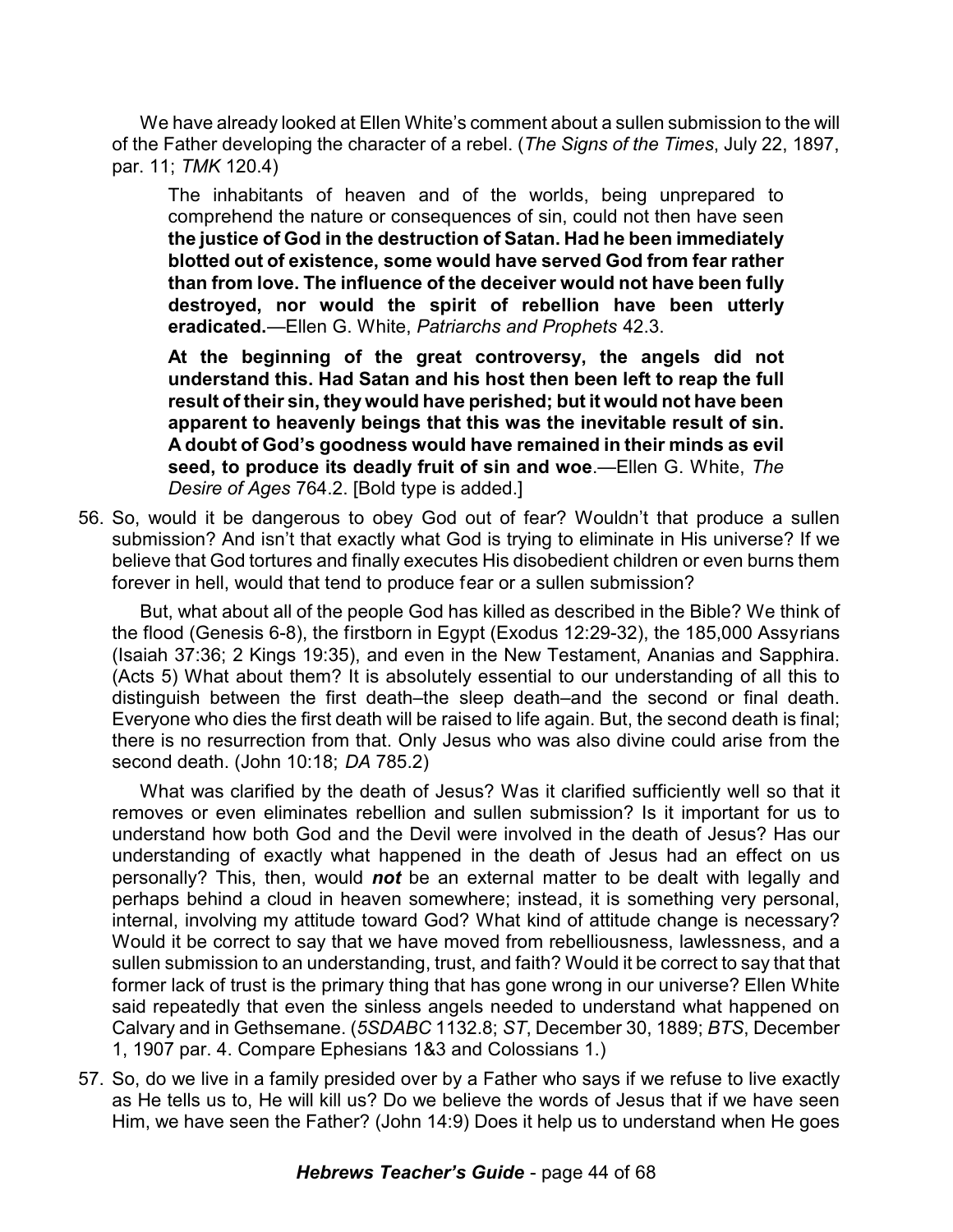on to say that He wants to call us no longer servants but friends? (John 15:15) God is doing everything possible to encourage us to grow up. He wants to treat us like adult friends. (Hebrews 5:11-6:3; Ephesians 4:11-16)

It is true that God could save everyone. He would need to turn heaven into a solitary confinement penitentiary, putting each one of us into an individual cell so we could not hurt each other; but He could save everyone. Would you want to be saved under those circumstances? God refuses to be a prison warden. He chose to die rather than to do that. But, that means that He will have to let some of us go. And what happens when He gives us up and lets us go? Christ was given up. (Romans 4:25) What did He cry when He was given up? (Matthew 27:46) Does understanding the following facts help to remove all cause for rebellion? 1) God does not torture His children, and He does not kill them. 2) But, if they insist on going their own way, He will finally have to give them up and let them go. (Hosea 4:17) Does it help us to understand sin?

58. Could we say that what God wants most of all is an intelligent obedience?

All who enter will have on the robe of Christ's righteousness and the name of God will be seen in their foreheads. **This name** is the symbol which the apostle saw in vision, and **signifies the yielding of the mind to intelligent and loyal obedience to all of God's commandments.**—Ellen G. White, *The Youth's Instructor*, Aug. 18, 1886, par. 4; *SD* 370.2. [Bold type is added.]

And that is the obedience of a free person. (*Christ's Object Lessons* 97,98)

Does all of this help us to understand the following words from Ellen White?

**The only way in which he could set and keep men right was to make himself visible and familiar to their eyes....**

**Christ exalted the character of God, attributing to him the praise, and giving to him the credit, of the whole purpose of his own mission on earth,–to set men right through the revelation of God. In Christ was arrayed before men the paternal grace and the matchless perfections of the Father. In his prayer just before his crucifixion, he declared, "I have manifested thy name." [John 17:6,** *KJV***] "I have glorified thee on the earth; I have finished the work which thou gavest me to do." [John 17:4,** *KJV***] When the object of his mission was attained,–the revelation of God to the world,–the Son of God announced that his work was accomplished, and that the character of the Father was made manifest to men.**—Ellen G. White, *The Signs of the Times*, January 20, 1890, par. 6,9 (*2ST* 351:2:0-3:1); compare *ST* December 4, 1893; *Manuscript Releases,* vol. 18, 359; *RH* August 14, 1900; *YI* November 21, 1883. [Content in brackets and bold type are added.]

59. Would it be correct to say that the good news is that God is not the kind of Person His enemies have made Him out to be? Can we really understand the character of Jesus? Do we believe that the Father is just like Jesus?

Do we understand why the sacrificial system of the Old Testament could not accomplish everything that needed to be done? What could the death of animals teach us about the Father?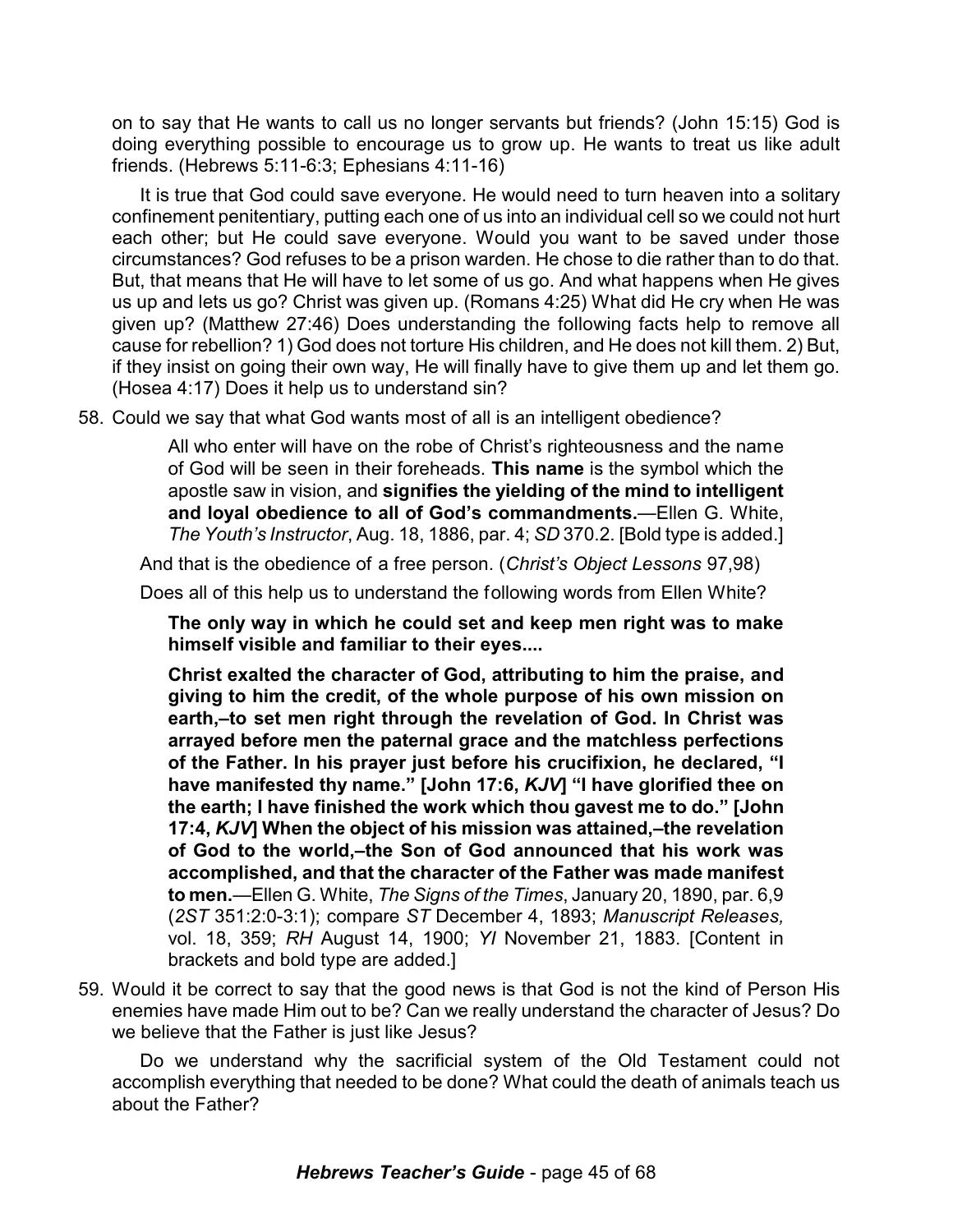Why do people who really want to be saints continue to sin? (Romans 7:7-13) And how was it that Paul, having admitted that he could not stop sinning, could go on to thank God? (Romans 7:25-8:1) The condemnation was gone. All three Members of the Godhead are on our side. (Romans 8:26-39) For what more could we possibly ask?

60. So, what do we need to do now in the 21 $\mathrm{^{st}}$  century? We need to realize that it is impossible to stamp out sin; we can only crowd it out. We need to fill our lives full of thoughts and ideas that turn our attention to God instead of the sins of this world. Isn't that what Moses did? (Hebrews 11:24-26)

Consider an illustration. We say that at baptism we are burying the old man of sin and giving birth to a new babe in righteousness. But, we discover very quickly that if we do not keep hammering down the lid on the coffin of that old man of sin, he keeps popping out! And he is more than a match for the new babe in righteousness. Is that why every morning we need to take a hammer and go around the coffin and pound down the nails so the old man of sin cannot get out? How do we do that? Unfortunately, we often fail to nail down the lid of the coffin, and we even pry it up sometimes and slip the old man a sandwich! And perhaps worse, we fail to nourish the new babe in righteousness because we do not spend sufficient time in Bible study, prayer, and witnessing.

God will always accept us if we come back. But unfortunately, each time we come back after sinning, we are a little more scarred. God is a perfect Physician, and He can heal anything that is wrong with us. But, if we finally reach the place that we are just one big lump of scar tissue and we do not even want to come back to God, then He cannot heal us if we do not come back.

61. One question that has been raised repeatedly is the question about perfection. Can we be perfect? (See Matthew 5:48.) That is the wrong question to ask. What we need to ask is, "Can God completely heal us?" Do we really trust Him to heal us? Or, do we want to do it our way? The good news is about God and His capacity to heal and forgive. The good news is never about us. So, in Hebrews 10 we recognize that the old system did not accomplish what needed to be done; but, we believe that the death of Christ following His perfect life answered the questions fully, completely, and adequately and provided a valid basis for dealing with rebelliousness and making possible our sanctification.

**One thing we should note is this: For all those who believe that Jesus paid the legal penalty for our sins, what was that penalty? Don't we believe that the final result of sin is the second death? And what is so serious about the second death? There is no resurrection from the second death. Then, if Jesus paid the full legal penalty for our sins, He should still be dead!** Christ was able to demonstrate the consequences of sin. By the time He was dead, the questions had been answered. Christ was Victor because He understood the character of His Father.

Amid the awful darkness, apparently forsaken of God, Christ had drained the last dregs in the cup of human woe. In those dreadful hours **He had relied upon the evidence of His Father's acceptance heretofore given Him. He was acquainted with the character of His Father; He understood His justice, His mercy, and His great love.** By faith He rested in Him whom it had ever been His joy to obey. And as in submission He committed Himself to God, the sense of the loss of His Father's favor was withdrawn. By faith,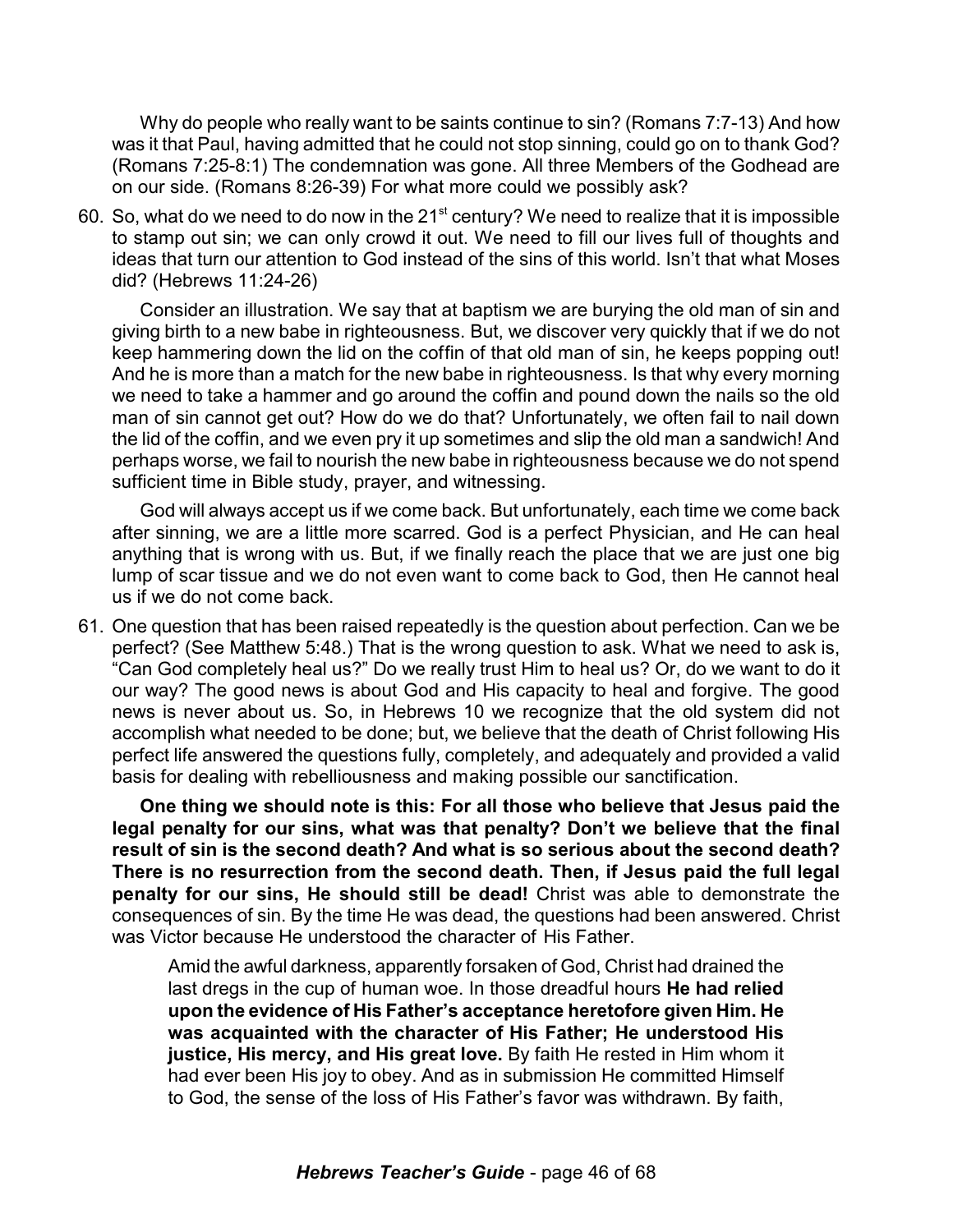Christ was victor.—Ellen G. White, *The Desire of Ages* 756.3. [Bold type is added.]

In the final minutes or seconds before His death, Christ exercised His final measure of faith and triumphantly trusting His Father; He died a Victor. Do we understand why He died? Do we understand the danger of sin? Do we understand why the angels needed the cross? Could we explain it to an unbeliever? Or, even another Adventist?

As Seventh-day Adventists in the past, we have been very defensive about our church. We are almost afraid to have someone ask us about it. The good news is not about our church. The good news is not about us individually. The good news is about God, and we should never be embarrassed or defensive when talking about God. Everything about God is good news.

62. Does anyone really need any more evidence that God can be trusted? If we are still afraid of God or even not too sure if we can trust Him, has He won His case? If we cannot trust God, can He trust us? This explanation of why Jesus had to die involves the whole universe and is a much larger view of the issues in the great controversy than suggesting that God had to adjust our legal standing! Are we ready to grow up and wrestle with these bigger questions?

> **The atonement of Christ is not a mere skillful way to have our sins pardoned; it is a divine remedy for the cure of transgression and the restoration of spiritual health. It is the Heaven-ordained means by which the righteousness of Christ may be not only upon us but in our hearts andcharacters.**—Ellen G. White, *Letter 406*, 1906; *6SDABC* 1074.2; *7aSDABC* 464.2. [Bold type is added.]

That is not accomplished by some legal adjustment somewhere in the universe; it requires our understanding and cooperation. We need spiritual healing, not just legal help.

63. **Why is it that "according to the Law almost everything is purified by blood, and sins are forgiven only if blood is poured out"? (Hebrews 9:22,** *GNB***. Compare Leviticus 17:11; Hebrews 10:4.) What is being referred to in these texts?** (See Hebrews 9:9- 10:10.) Please note that this is a reference to what happened in the Old Testament.

## **Hebrews 9:22:**

- **"...**καί σχεδὸν ἐν αἴματι πάντα καθαρίζεται κατὰ τὸν νόμον καὶ χωρὶς áÊìáôåê÷õóßáò ïÛãßíåôáéöåóéò." (*Nestle-Aland Greek New Testament, 27th ed.*)
- "...by the law...without effusion of blood, is no remission." (*Tyndale*)
- "...by the law...without the effusion of blood there is no forgiveness." (*Dickinson*, 1833)
- "...according to the Law, ...without effusion of blood there is no absolution." (*Schonfield*)
- "...by the law ...without shedding of blood is no remission." (*Geneva, KJV*)
- "...according to the law...apart from blood shedding cometh no remission." (*Rotherham*)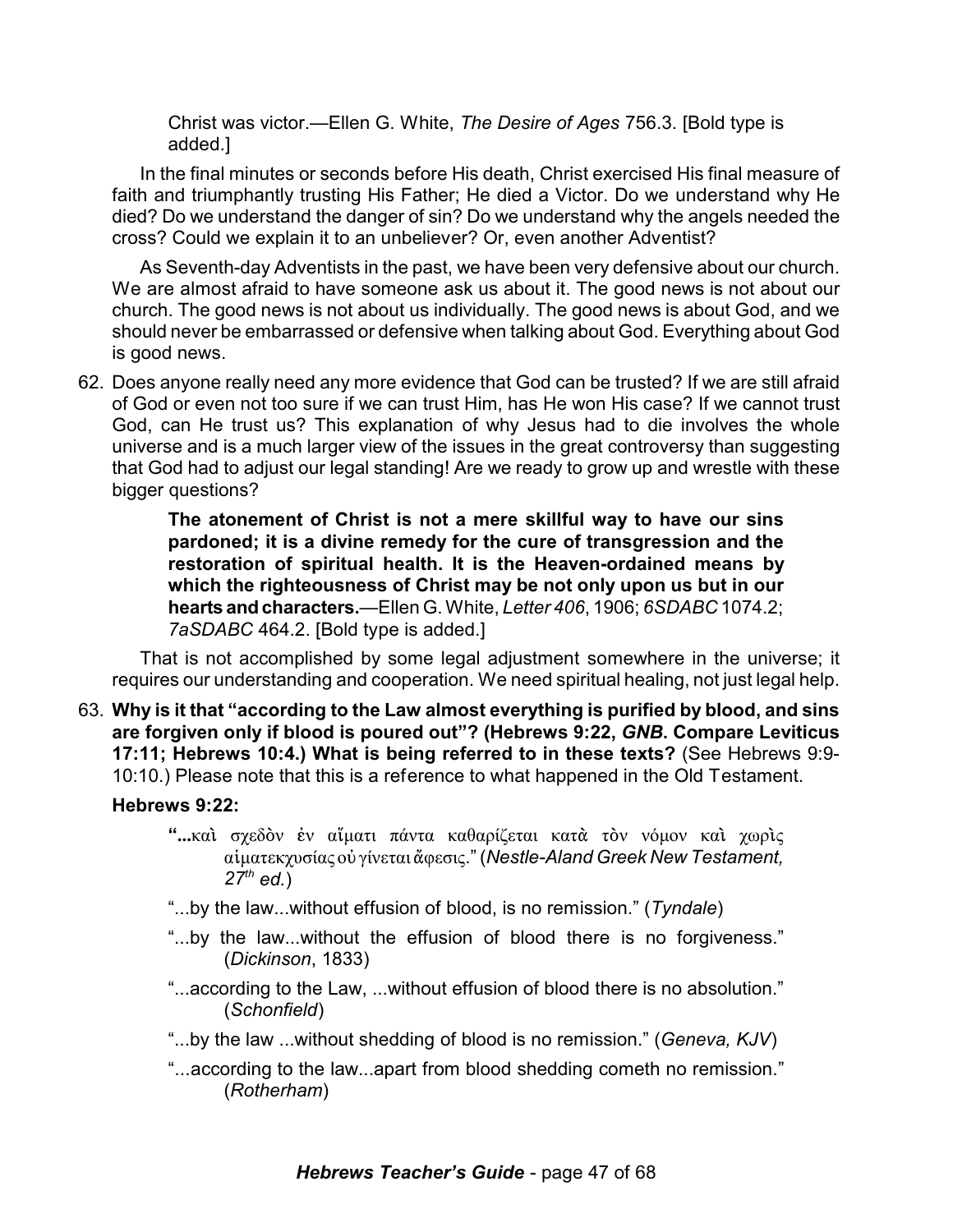- "...according to the law,...without blood-shedding there is no remission." (*Darby*)
- "...according to the law, ...apart from shedding of blood there is no remission." (*ASV*)

"The Law says... no sins can be forgiven unless blood is offered." (*CEV*)

- "...under the Law...unless blood is poured out nothing is forgiven." (*Goodspeed*)
- "...according to the Law... sins are forgiven only if blood is poured out." (*GNB*)
- "...according to the law ...without shedding of blood there is no remission." (*NKJV*)
- "...according to the Law...if there is no shedding of blood, there is no remission." (*Jerusalem*)
- "...under the old agreement ...without the shedding of blood there is no forgiveness of sins." (*TLB*)
- "According to the law ...without the shedding of blood there is no forgiveness." (*NEB, NAB*)
- "The law says that ...sins cannot be forgiven without blood to show death." (*NCV*)
- "...the law requires that ...without the shedding of blood there is no forgiveness." (*NIV*)
- "...according to the law of Moses, there is no forgiveness [of sins] apart from the shedding of blood." (*Wm. Paul*) [Brackets and content in brackets are present in the original.]
- "...according to the law of Moses, ...Without the shedding of blood, there is no forgiveness of sins." (*NLT*)
- "...under the law ...without the shedding of blood there is no forgiveness of sins." (*RSV, NRSV*)
- "...in the Law... No shedding of blood, no remission of sin." (Phillips)
- "...according to God's instructions,...without the shedding of blood, there is no forgiveness of sins." (*Clear Word*)
- "Practically everything in a will hinges on a death. That's why blood, the evidence of death, is used so much in our tradition, especially regarding forgiveness of sins." (*Message*)

It is extremely important to note that the focus in the meanings of  $\dot{\alpha}$   $\dot{\beta}$   $\dot{\beta}$ άφεσις, and άπολύω is upon the guilt of the wrongdoer and not upon the wrongdoing itself. **The event of wrongdoing is not undone, but the guilt resulting from such an event is pardoned.** To forgive, therefore, means essentially to remove the guilt resulting from wrongdoing.

Some languages make a clear distinction between guilt and sin, and terms for forgiveness are therefore related to guilt and not to the wrongdoing.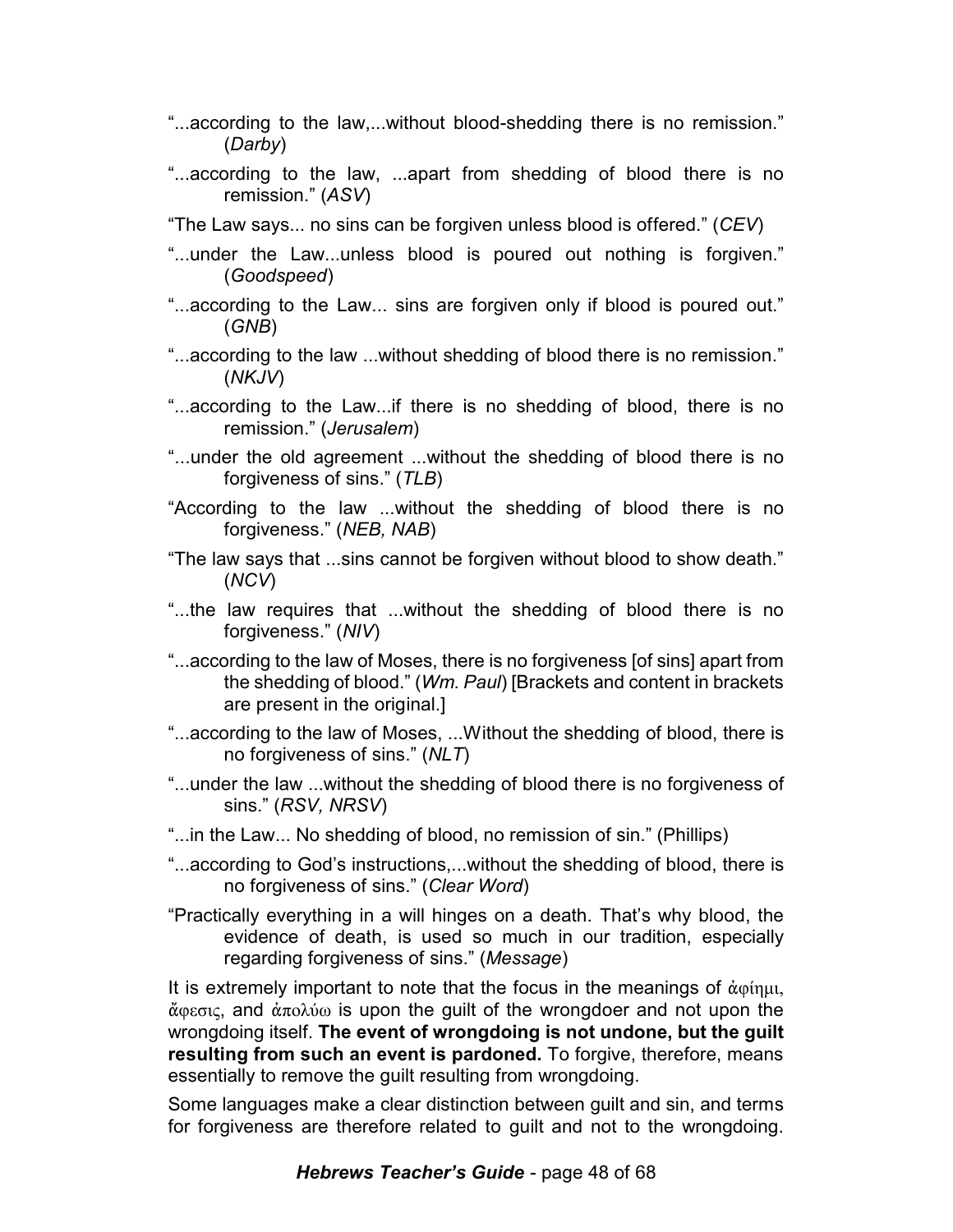Therefore, "to forgive sins" is literally "to forgive guilt." Though terms for "forgiveness" are often literally "to wipe out," "to blot out," or "to do away with," **it is obviously not possible to blot out or to wipe out an event, but it is possible to remove or obliterate the guilt.**—Louw, J. P., & Nida, E. A. (1996). Vol. 1: *Greek-English Lexicon of the New Testament: Based on Semantic Domains* (Electronic Edition of the 2nd Edition.) (502). New York: United Bible Societies. [Bold type is added.]

64. The author of Hebrews was reminding us in chapter 9 of the important points of the Old Testament system. In that old system, there was no provision for forgiveness of sin without the bringing of a sacrifice and the death of the designated animal. We need to see the seriousness of sin and to realize that "sin pays its wage–death." (Romans 6:23, *GNB*; Genesis 2:17; Numbers 15:27-31) Christ came and lived His life to show us the unmistakable consequences of living a life like that of Christ, or instead, rebelling against Him. If we choose to rebel, we will die the awful death which He died. But, if we choose to be like Him, we will be treated as if we had never sinned. (Hebrews 10:17-18) The Old Testament system could never take away sins. (Hebrews 10:11)

**The Old Testament is very explicit about what they were to do when someone committed a deliberate sin. (Numbers 15:30-31. Compare Numbers 15:32-36.) There were sacrifices for unintentional sins but not for deliberate sins. (Numbers 15:22-29) How many of our sins are deliberate?** Why is deliberate sin so serious? It damages us by developing in us the character of a rebel!

65. **What relationship do you see between the original "sanctuary and its services" and the picture of "the heavenly sanctuary and its services" as portrayed by Hebrews? Do either one of these pictures represent the actual "transactions" that are taking place in heaven right now? (See Hebrews 10:1-18. Compare Daniel 7:9-14; Revelation 21:22.)**

Moses was told to build a sanctuary after the pattern shown to him in the mount. (Exodus 25:40; Hebrews 8:5; 9:23-28) But, there are several challenging questions that could be raised about this pattern. Was it a pattern that God showed to Moses because it was similar to other pagan temples with which people on this earth were familiar? Or, was it patterned after the temple in heaven? If it was patterned after the temple in heaven, are there dead sacrifices being offered in heaven? If Jesus was the once-for-all sacrifice, why do they need an altar of burnt offering? Do we need something to remind us eternally of death? And what about all of that blood carried around in the sanctuary? Will there be dead animals and blood in the temple in heaven? And how do we explain Revelation 22:21 saying: "And I saw no temple therein: for the Lord God Almighty and the Lamb are the temple of it"?

If all that blood was for the purpose of reminding us of our sins (Hebrews 10:3, *GNB*: "As it is, however, the sacrifices serve year after year to remind people of their sins." Compare Hebrews 10:8.), will we need to be reminded of our sins in heaven? But, if the sacrifice of Jesus has made all of that obsolete, then could we just put the "tabernacle" in the museum? (Hebrews 10:18)

66. **Why is it that "the blood of bulls and goats can never take away sins" (Hebrews 10:4,8,11,** *GNB***) but Christ's blood does? Is there something different about the blood itself? Or, is it, in turn, a symbol of something more? Why would God give**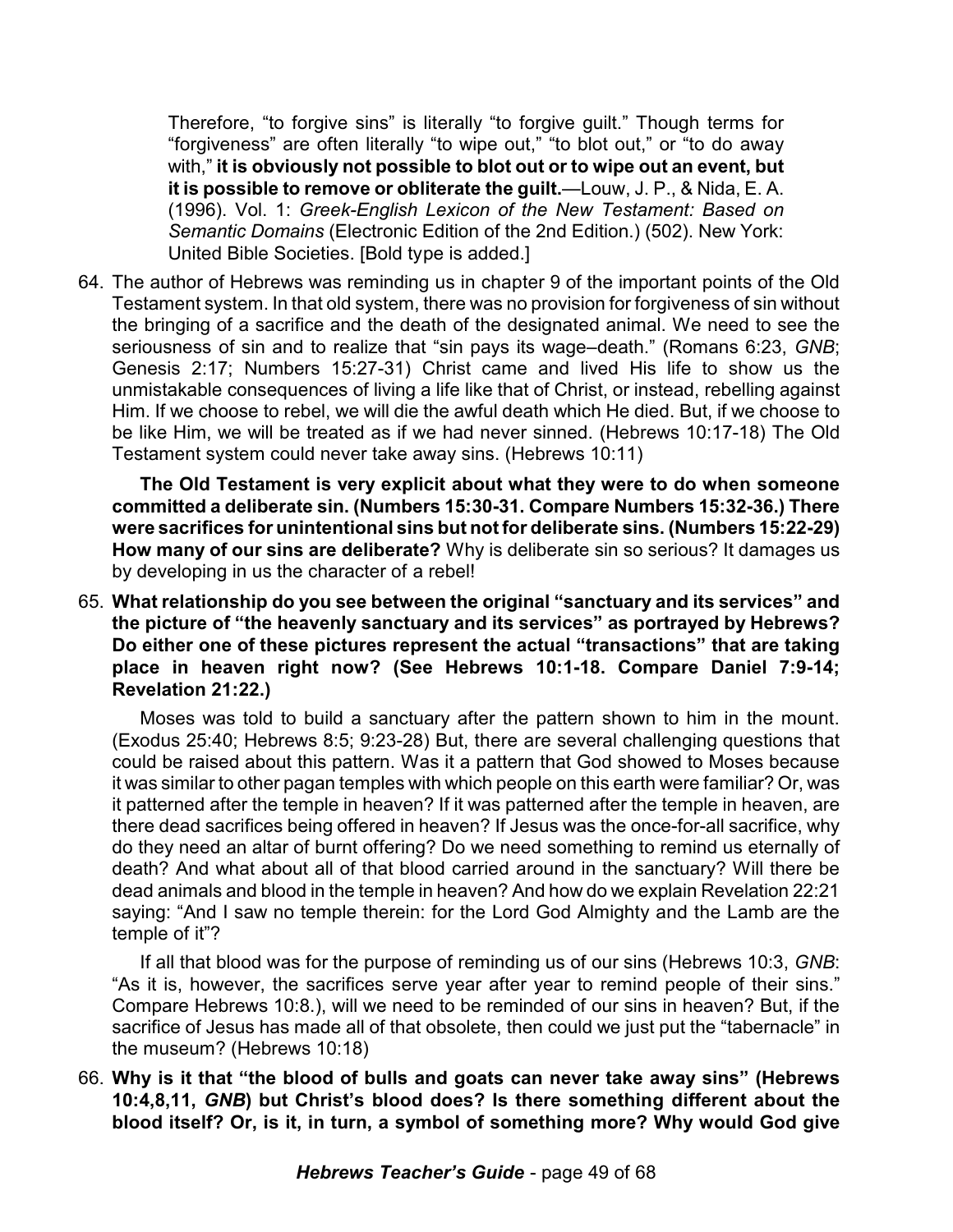#### **them a system that did not work? If the ceremonial system could not take away sin, what was its purpose?**

This is a continuation of the previous question. God seemed to be speaking about several important things through the sacrificial system. First of all, sin is deadly! We need to avoid it like the plague! But, God recognizes that we are weak human beings. So, He tells us that He will make arrangements to deal with our sins. (Romans 8:3) This is not to suggest that all sins have somehow been permanently buried in the bottom of the sea. (Micah 7:19) If God has completely forgotten about our sins, then He is not truly omniscient. Satan has not forgotten! Furthermore, the whole history of sin must be preserved as an eternal safeguard against sin ever arising again.

The death of Christ upon the cross made sure the destruction of him who has the power of death, who was the originator of sin. When Satan is destroyed, there will be none to tempt to evil; the atonement will never need to be repeated; and there will be no danger of another rebellion in the universe of God. **That which alone can effectually restrain from sin in this world of darkness, will prevent sin in heaven. The significance of the death of Christ will be seen by saints and angels.... The angels ascribe honor and glory to Christ, for even they are not secure except by looking to the sufferings of the Son of God. It is through the efficacy of the cross that the angels of heaven are guarded from apostasy. Without the cross they would be no more secure against evil than were the angels before the fall of Satan. Angelic perfection failed in heaven. Human perfection failed in Eden, the paradise of bliss. All who wish for security in earth or heaven must look to the Lamb of God. The plan of salvation, making manifest the justice and love of God, provides an eternal safeguard against defection in unfallen worlds, as well as among those who shall be redeemed by the blood of the Lamb.**—Ellen G. White, *The Signs of the Times* Dec. 30, 1889, par. 4; *5SDABC* 1132.8,9; *OHC* 45.4; *TA* 205.3.

**Satan's rebellion was to be a lesson to the universe through all coming ages, a perpetual testimony to the nature and terrible results of sin.** The working out of Satan's rule, its effects upon both men and angels, would show what must be the fruit of setting aside the divine authority. It would testify that with the existence of God's government and His law is bound up the well-being of all the creatures He has made. **Thus the history of this terrible experiment of rebellion was to be a perpetual safeguard to all holy intelligences, to prevent them from being deceived as to the nature of transgression, to save them from committing sin and suffering its punishments.**—Ellen G. White, *The Great Controversy* 499.1; *PP* 42.4. [Bold type is added.]

In the future, it will be impossible to discuss the plan of salvation if all traces of sin will have been eradicated. And there would be no guarantee that sin would not rise again in "another Lucifer"!

**Every question of truth and error in the long-standing controversy has now been made plain. The results of rebellion, the fruits of setting aside**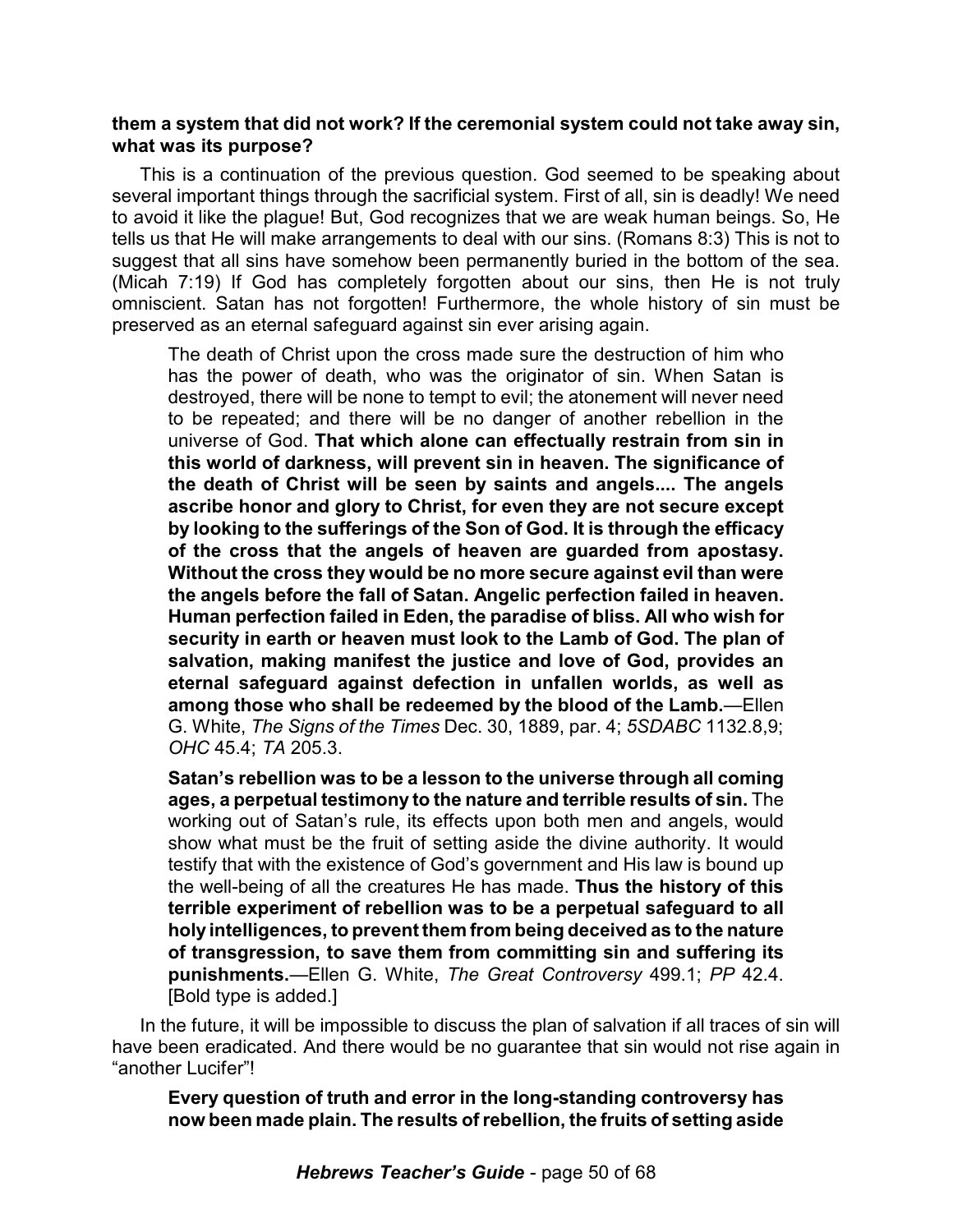**the divine statutes, have been laid open to the view of all created intelligences. The working out of Satan's rule in contrast with the government of God has been presented to the whole universe. Satan's own works have condemned him. God's wisdom, His justice, and His goodness stand fully vindicated. It is seen that all His dealings in the great controversy have been conducted with respect to the eternal good of His people and the good of all the worlds that He has created.** "All Thy works shall praise Thee, O Lord; and Thy saints shall bless Thee." Psalm 145:10. **The history of sin will stand to all eternity as a witness that with the existence of God's law is bound up the happiness of all the beings He has created. [59] With all the facts of the great controversy in view, the whole universe, both loyal and rebellious, with one accord declare: "Just and true are Thy ways, Thou King of saints."** [Revelation 15:3]….—Ellen G. White, *The Great Controversy* 670.3; *Darkness before Dawn* 58.2; *Heaven* 128.2; *Maranatha* 346.2.

**He [Satan] has an accurate knowledge of the sins which he has tempted them to commit, and he presents these before God in the most exaggerated light**, representing this people to be just as deserving as himself of exclusion from the favor of God. He declares that the Lord cannot in justice forgive their sins and yet destroy him and his angels. He claims them as his prey and demands that they be given into his hands to destroy.—Ellen G. White, *The Great Controversy* 618.2; *Mar* 272.3. [Content in brackets and bold type are added.]

Although God has no problems with His memory, we have nothing to worry about. There will be no gossips in heaven. (Romans 1:29) And most important of all, God chooses "not to remember" our sins any longer. (Isaiah 65:17. Compare Jeremiah 3:16; 31:34; Hebrews 8:8-12; 10:17-18.)

67. How was God involved in the death of Jesus? Did God place our sins on Jesus; and then, in response, kill Him? What do we mean when we say that God's wrath was poured out on Jesus? Was the death of Jesus a threat? Or, a warning? Is God saying to us: "If you do not obey Me, I will kill you as I killed Jesus"? Or, is God warning us that sin is deadly? If sin is deadly, does it cause the first death? Or, the second death? Or, both?

Does God preserve the peace and security of the universe for all eternity by threatening anyone who gets out of line? If the message of the cross is that God will do to us what He did to Jesus if we do not obey, wouldn't that lead to sullen submission which we already know will eventually produce the character of a rebel? Or, do we really believe–as hard as it might be for us to do so here in a sin-polluted world–that sin is actually deadly? Jesus did not die of crucifixion; He died of sin.

Do we believe that Jesus died the death of sinners? Don't we believe that the death of sinners in the end will be in the fires of hell? Our Christian friends believe that sinners will burn forever. Most Seventh-day Adventists disagree with that–they just have a shorter version of hell! But, Jesus was not burned! There were no fires of hell in Gethsemane or on Calvary. So, how can we say that Jesus died the death of sinners? What will kill sinners in the end? Just as Jesus died as a direct result of sin, so sinners will die of sin in the end. The "cleansing flames" which are sometimes described as the "fires of hell" will consume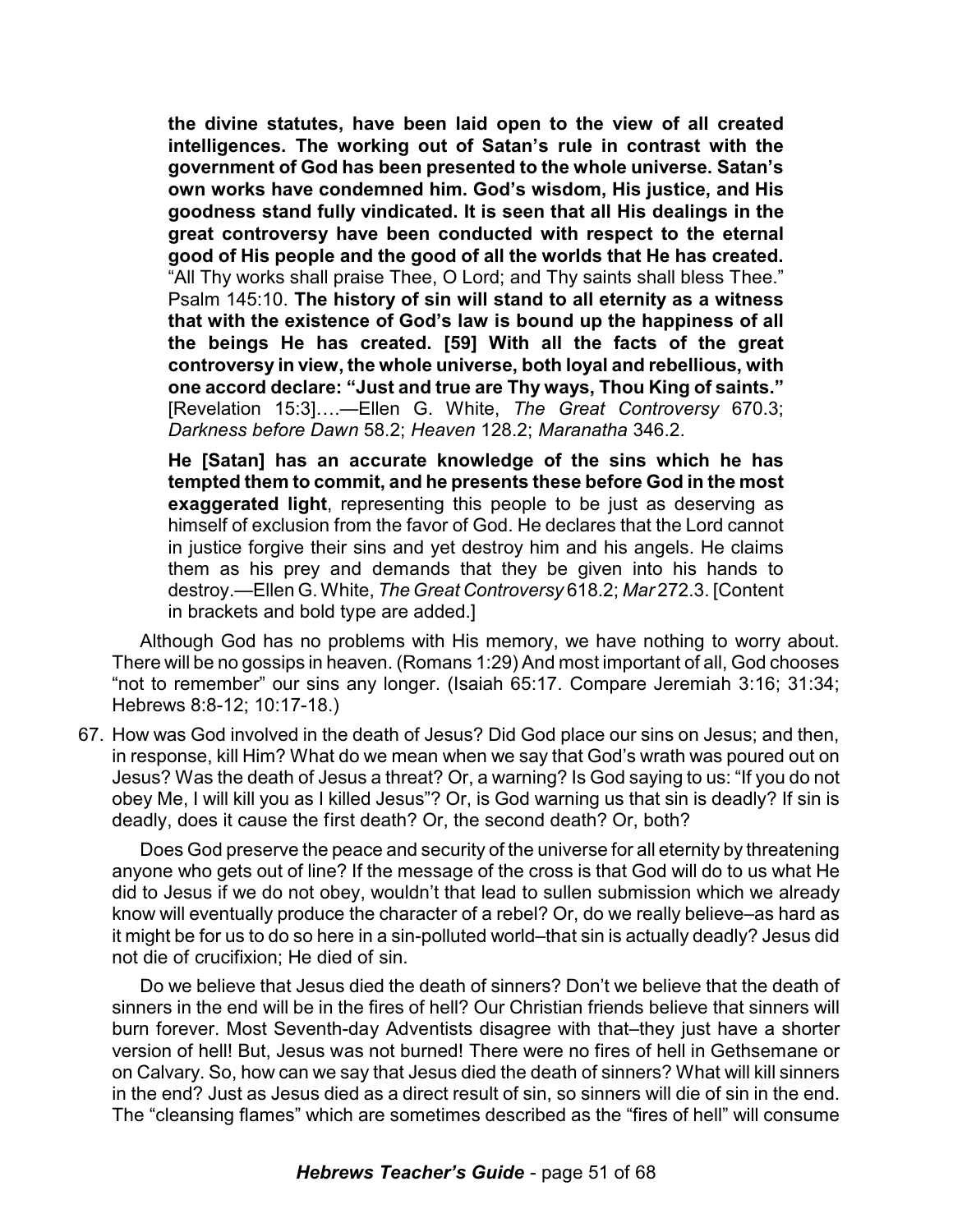only dead corpses in the process of cleaning up this earth so God can re-make it like the Garden of Eden. (Isaiah 66:24) And the universe will be eternally secure because both angels and humans will have learned the truth about sin. Thus, Jesus died for sinless angels also.

68. In light of all this, can we be sure that God can be trusted? Would you trust the God of the Old Testament? Can you give a clear reason why God destroyed virtually the whole world in the flood? Why did He kill all the firstborn in Egypt? And why did God kill so many others in the Old Testament? Can we explain all those stories sufficiently well so that we can be sure that there is no need to be afraid of God? God must totally, completely, and finally eliminate all fear. (1 John 4:18) If God cannot fully and completely eliminate fear, there will eventually be sullen submission and more rebels.

So, what was the purpose of all those sacrifices in the Old Testament? And what about Sabbathkeeping? Is the purpose of taking medicine when you are sick just to take the medicine?

In the Old Testament, the children of Israel came to the place where they believed that going through all the ceremonies was an end in itself. They kept the Sabbath just because they thought that was what they were supposed to do. They killed lambs and went to the ceremonies at the temple because that was what they were supposed to do. It is like believing that the ultimate aim of taking medicine is to take the medicine. If you can say that you have taken it regularly all your life, would that be a healthy life? Does taking the medicine guarantee a healthy life? Or, is the purpose of taking medicine to actually get well?

The Pharisees in the days of Jesus had become so involved in the details of "taking the medicine" that they could not seem to realize that they were supposed to learn something from all that medicine taking. And finally, on one very special Passover Friday, they killed their Messiah, the Son of God, and raced home to keep another seventh-day Sabbath. A misunderstanding of the reasons for keeping the commandments including Sabbathkeeping turned out to be a curse for them. How many of God's gifts when misunderstood can turn into curses? And because the children of Israel as described in the Old Testament refused to follow God's life-giving rules, God had to use emergency measures. The flood; killing the firstborn in Egypt; swallowing up Korah, Dathan, and Abiram (Numbers 16:31-35); and striking Uzzah dead (2 Samuel 6:6-8) were only stopgap measures. God needed to get our attention and hold it long enough for us to learn something.

And when Jesus tried to explain all those things recorded in the Old Testament, they killed Him rather than accept His explanations. And while God's Sabbathkeeping, tithepaying, health-reforming "adventists" of Jesus's day were rushing home to faithfully keep another seventh-day Sabbath, the universe was celebrating because God had given the answers that were needed in the great controversy. And where were the friends of Jesus? Hiding in the upper room behind locked doors! They still had not gotten the point either. And when will we get the point? Almost 2000 years have passed since those events took place. And clearly, the book of Hebrews is intended to help us get the message from the Old Testament and from the life and death of Jesus.

69. Read **Hebrews 10:19-20**. What does it mean to say that we have "complete freedom to go into the Most Holy Place by means of the death of Jesus" (*GNB*)? The more traditional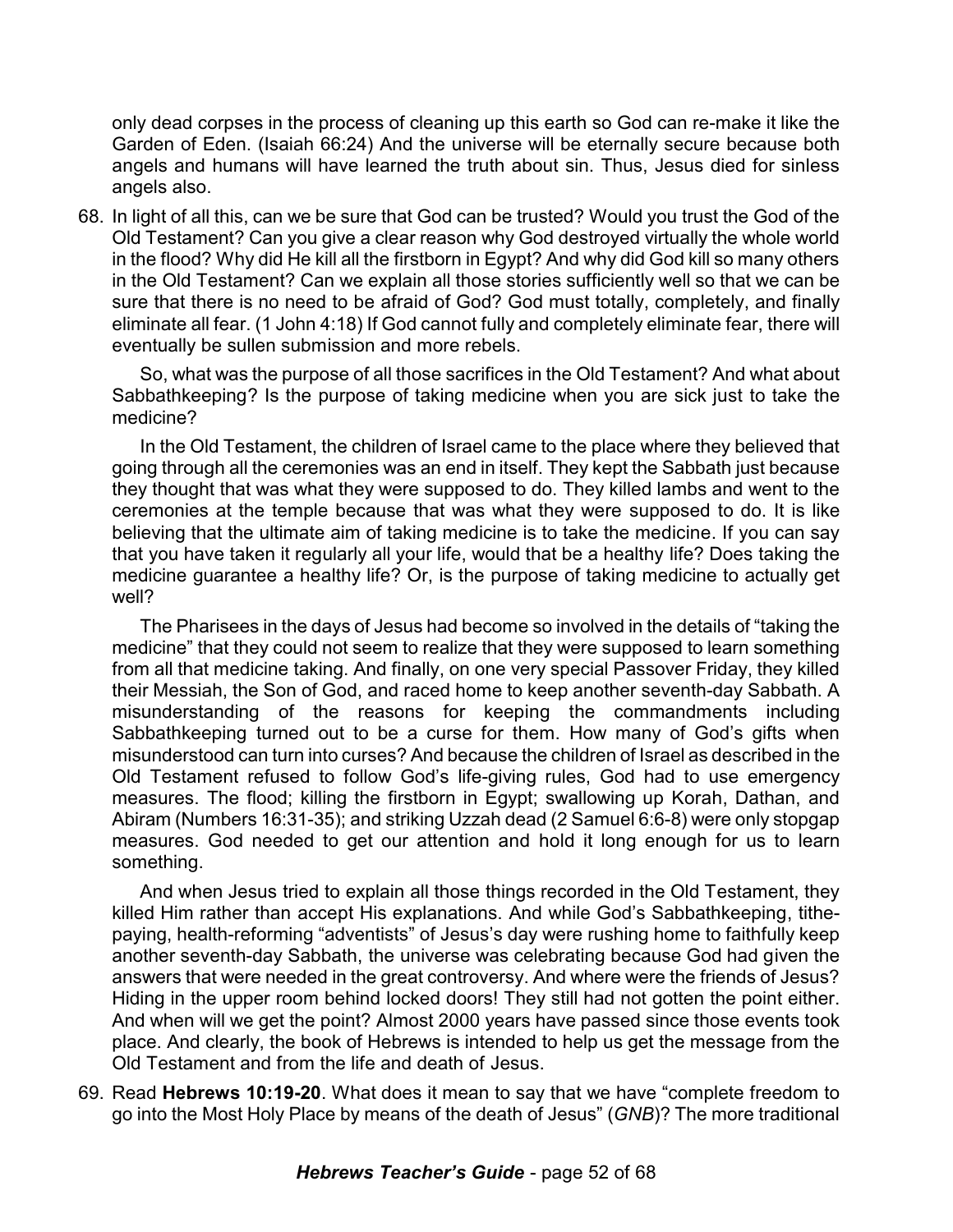and literal translations say, "By the blood of Jesus." And what does it mean to say: "He opened for us a new way, a living way, through the curtain–that is, through his own body" (*GNB*)?

The Shekinah, God's symbolic presence in the temples of the Old Testament, dwelt in the most holy place. So, does our understanding of why Jesus had to die make us more comfortable approaching our Father-God? Is there any fear left? Or, only reverence? The questions have been answered, and God's love should be overwhelming. Is that enough for us? Are we fully convinced that God can be trusted? That is what it means to have faith.

70. Read **Hebrews 10:21-22**. Do we understand why the author of Hebrews was suddenly talking about a Great High Priest? And what is the point of "bodies washed with clean water"?

Hebrews is trying to explain the events of the sanctuary service recorded in the Old Testament. The high priest was the only person allowed to directly approach God in the most holy place. But, before he did that, he had to go through an elaborate process of cleansing by sacrifices and clean water.

- 71. Read **Hebrews 10:23-25**. And what is to be our response? We can trust God to keep His promise. And we should help each other to understand all of this by showing love and doing good. We should go on meeting together, especially as we see the "Day of the Lord" coming near.
- 72. Read **Hebrews 10:26-31**. What happens if we do not get the message? What if we go on sinning after we have understood what God wants us to know? Hebrews tells us we will be left "to wait in fear for the coming Judgment and the fierce fire which will destroy those who oppose God!" (Hebrews 10:27, *GNB*) And then, Hebrews reminds us of what happened to those who were found to be guilty in the Old Testament. How much more terrible will be the punishment "of those who despise the Son of God? who treat as a cheap thing the blood of God's covenant which purified them from sin? who insult the Spirit of grace? Just think how much worse is the punishment they will deserve!" (Hebrews 10:29, *GNB*)
	- **Hebrews 10:30-31** (*GNB*): <sup>30</sup> For we know who said, "I will take revenge, I will repay"; and who also said, "The Lord will judge his people." <sup>31</sup>lt is a terrifying thing to fall into the hands of the living God!
- 73. Was the author of Hebrews warning us of how serious it will be if we misunderstand the death of Jesus? In Hebrews 12:29, he went on to say, "Our God is a consuming fire!" Is God using fear to motivate us to learn the truth and eliminate fear? When Martin Luther read these verses, especially Hebrews 10:26, it led him to reject the book of Hebrews, saying that it could not be inspired. Could we make a similar mistake? How important is it to understand why Jesus had to die?
- 74. Read **Hebrews 10:32-39**. Paul reminded his readers that they had already been through many struggles. They were publicly insulted and ill-treated. Their belongings had been seized. But, they had survived through all of that. And why? Because they claimed a much better prize, the prize of eternal life through Jesus Christ our Lord. So, we must not become discouraged. We need to be patient. The second coming may be delayed; but, it will not be delayed forever. We must not turn back and be lost. We must come to trust our heavenly Father. (Hebrews 11)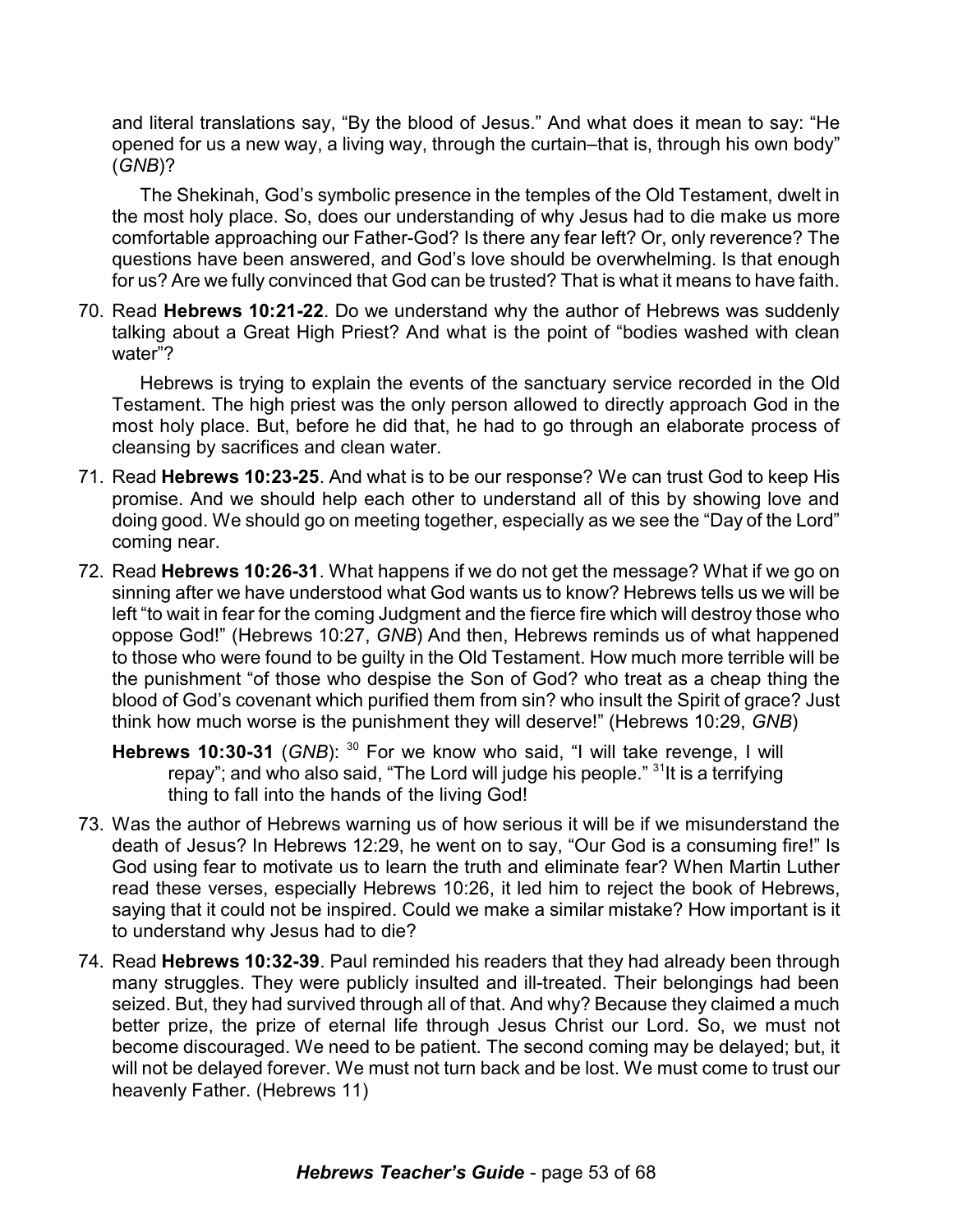75. Read **Hebrews 10:38-39**. Are we willing to take time to carefully investigate the truth about God? Or, are we among those who have turned back and rejected Him? When God's children turn against Him, it is a defeat for Him! Millions of His angels and millions of people living here on this earth have rejected Him. God is severely disappointed every time this happens. But, God understands that trust and love cannot be forced. So, He has chosen a different method. He provides all the evidence He possibly can and says: "Look at the evidence. Do you see enough evidence that I can be trusted?"

A biblical definition of *faith* based on all of Scripture, and stated many times so well by one of God's best modern friends, Dr. A. Graham Maxwell, is as follows:

Faith is [just] a word we use to denote a relationship with God as with a Person well known. The better we know Him, the better this relationship may be.

Faith implies an attitude toward God of love, trust, and deep admiration. It means having enough confidence in Him, based upon the more than adequate evidence revealed, to be willing to believe whatever He says [as soon as we are sure that He has said it], to accept whatever He offers [as soon as we are sure that He is the one who is offering it], and to do whatever He wishes [as soon as we are sure He is the one who wishes it]–without reservation–for the rest of eternity.

Anyone who has such faith is perfectly safe to save. This is why faith is the only requirement for heaven.

[Faith also means that like Abraham and Moses, God's friends, we know God well enough to reverently ask Him, "Why?"]—A. Graham Maxwell, *You Can Trust the Bible*, p. 81. [Content in brackets is added based on Dr. Maxwell's lectures.]

*Salvation* means healing–they are the same word in Greek, *sôzô*. Salvation is much more than just forgiveness. God can heal any problem that we have except an unwillingness to listen and cooperate with Him. The Greek word for *obedience* is *hupakoe* which means literally "a humble willingness to listen." It was the word used to describe a faithful gatekeeper. Since locks were not as strong or reliable in those days, slaves were employed to guard the gates of wealthy homeowners. When the owner came home, he would simply call out to the gatekeeper, and the gatekeeper who was expected to be always at the ready and listening carefully would open the door from inside. The obedient may not be capable of performing all that God asks of us. But, we are willing to listen and cooperate as far as possible.

The surprising number of people whose deeds are recorded in the books of Joshua and Judges who made it into Hebrews 11 tells us that we do not have to be "supersaints" to have faith and to be healed so that we are a part of the family of God. These names should give us great courage as we struggle against the temptations that assail all humanity.

76. How are the three Members of the Godhead involved in the process of salvation? (Hebrews 10:12-18; Romans 8:26-39) After the Holy Spirit is finished, it seems there is no need for any further sacrifice. What does the Holy Spirit actually do about our sins?

Consider these words from the *SDA Bible Commentary*: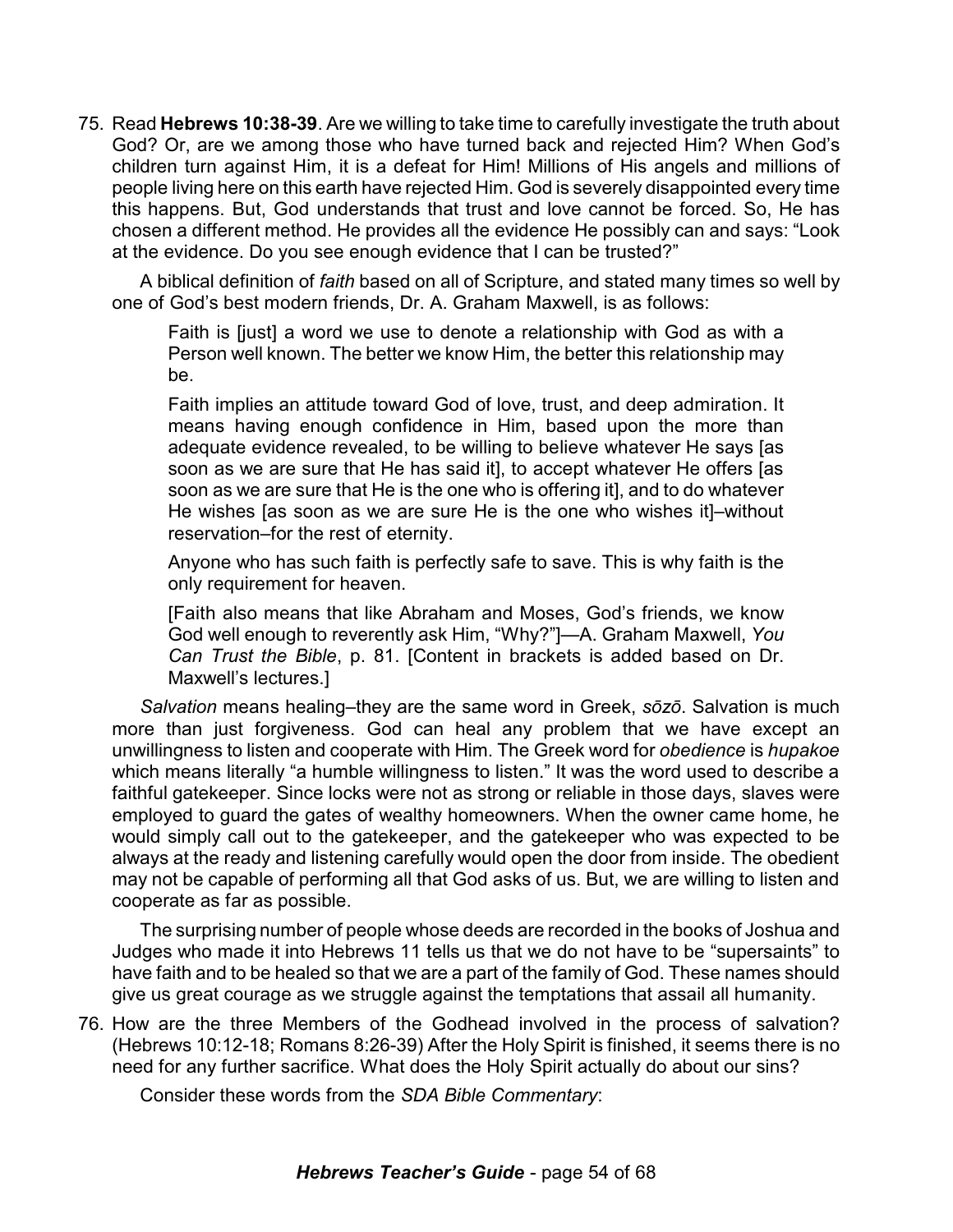The one sacrifice of Christ accomplished that which the continual sacrifices of the priests could not, for they could not purge the conscience (see on Hebrews 9:9,14; 10:2). When the sinner accepts by faith the benefits of that one sacrifice he is accepted in the Beloved, being counted as perfect, because Christ his substitute stands in his place (see on Rom. 5:1; cf. *SC* 62).—*The Seventh-day Adventist Bible Commentary*, Volume 7. 1980 (F. D. Nichol, Ed.) (461). Review and Herald Publishing Association.

Romans 8 makes it clear that all three Members of the Godhead are for us and will do whatever They can to save us. Does Christ then have to plead with the Father on our behalf? For millennia, that has been the traditional teaching of the Christian church. But, Jesus Himself said that He would not need to do that.

- J**ohn 16:26-27 (**Nestle-Aland Greek New Testament 27<sup>th</sup>):" 26 ἐν ἐκείνῃ τῇ ἡμέρα ἐν τῶ ὀνόματί μου αἰτήσεσθε, καὶ οὐ λέγω ὑμῖν ὅτι ἐγὼ ἐρωτήσω τὸν πατέρα περὶ ύμῶν<sup>. 27</sup> αὐτὸς γὰρ ὁ πατὴρ φιλεῖ ὑμας."
- **John 16:25-27 (GNB):** <sup>25</sup> [Jesus said:] "I have used figures of speech to tell you these things. But the time will come when I will not use figures of speech, but will speak to you plainly about the Father. <sup>26</sup>When that day comes, you will ask him in my name; and I do not say that I will ask him on your behalf,  $^{27}$ for the Father himself loves you. He loves you because you love me and have believed that I came from God."
- **John 16:25-27 (***Message***):** [Jesus said:] "I've used figures of speech in telling you these things. Soon I'll drop the figures and tell you about the Father in plain language. Then you can make your requests directly to him in relation to this life I've revealed to you. I won't continue making requests of the Father on your behalf. I won't need to." [Content in brackets is added.]

**For those who are very worried about their past sins and what God might do to them because of those sins, the idea that Jesus is in heaven pleading on their behalf is a most precious gift. God is willing to have us think that if we need it. But, when we come to know God as Jesus revealed Him and realize that the Father is just like the Son and further that the Son was the "God" of the Old Testament, (1 Corinthians 10:1-4; Luke 24:44; John 5:39-40) we can relax and get to know the truth about both the Father and the Son. What we need to be afraid of is sin. (Genesis 2:17; Romans 6:23) It is sin that is deadly.**

Romans 8 points out that the Holy Spirit is on our side just as much as Jesus is–and so is the Father. Since all three Members of the Godhead on our side, we have nothing to fear if we are willing to cooperate with Them.

## 77. **Why would God say, "Vengeance is Mine, I will repay"? (Hebrews 10:30; Romans 12:19; Deuteronomy 32:35) What does this statement mean?**

There are many Christians who think that they have been deeply wronged by someone else. And they are looking forward to the day when vengeance will be poured out! No doubt, they wish that they could pour out the vengeance themselves; but, they are hoping that God will do an even more complete and thorough job than they could!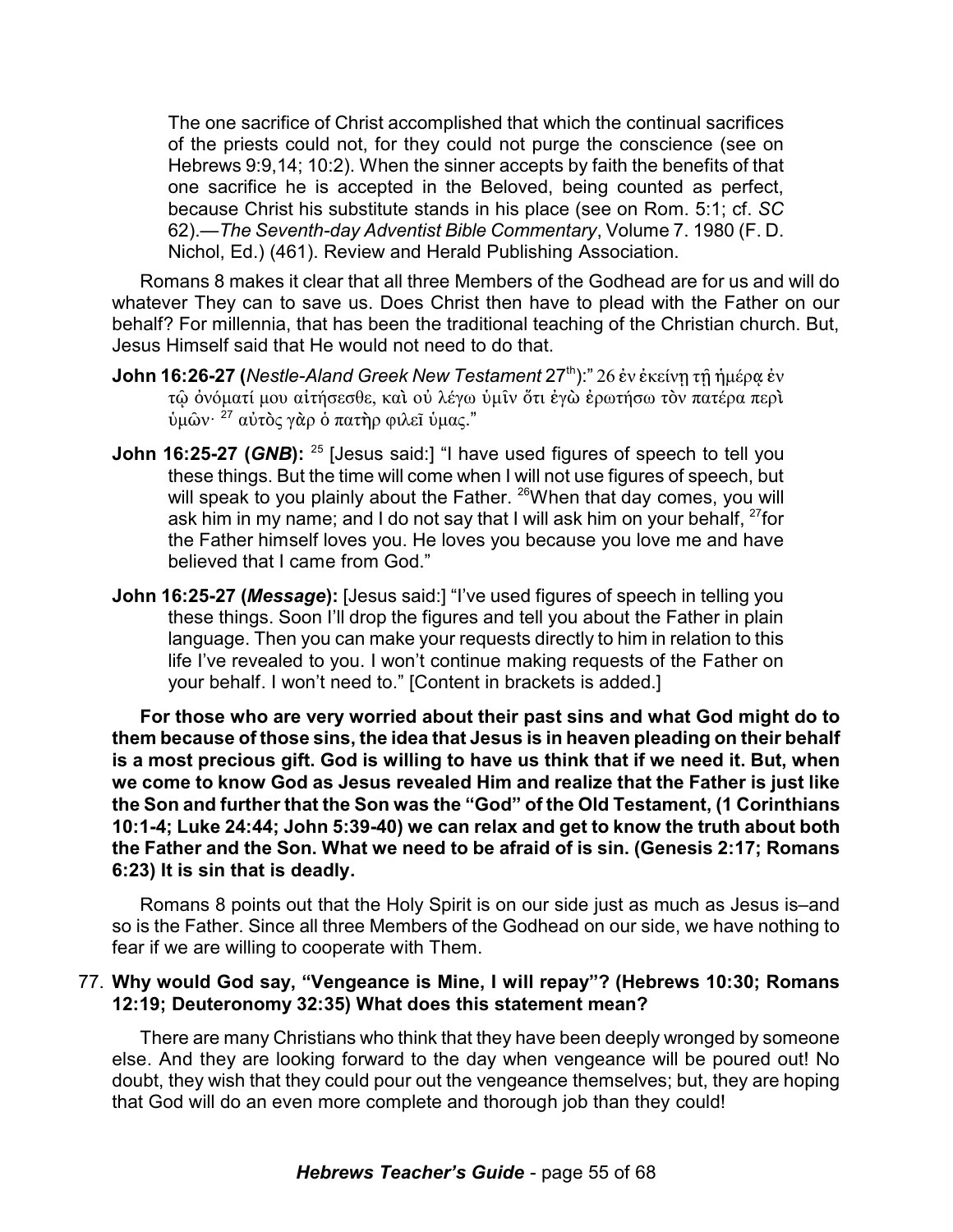However, God regards each person as His son or daughter. He does not want to pour out vengeance on anyone. (Ezekiel 33:11; Hosea 11:7-9) He wants everyone to repent and come home to Him. So, while we may want God to pour out His vengeance on our enemies, God wants to save them.

The idea of personal vindictiveness must be eliminated from the word as used here of God's avenging justice. It means rather the full meting out of justice to all parties. In the day of God's vengeance the wicked will receive the inevitable consequences of their own choice. **By their lives of rebellion they have placed themselves so out of harmony with God that His very presence is to them a consuming fire (2 Thess. 1:6-10; Rev. 6:15-17).** —*The Seventh-day Adventist Bible Commentary*, Volume 6. 1980 (F. D. Nichol, Ed.) (624). Review and Herald Publishing Association**.**

To sin, wherever found, "our God is indeed a consuming fire." Hebrews 12:29. [*GNB*] In all who submit to His power the Spirit of God will consume sin. But if men cling to sin, they become identified with it. Then the glory of God, which destroys sin, must destroy them.—Ellen G. White, *The Desire of Ages* 107.4.

By a life of rebellion, Satan and all who unite with him place themselves so out of harmony with God that His very presence is to them a consuming fire. The glory of Him who is love will destroy them.—*Ibid.* 764.1. [Bold type and content in brackets are added.]

How does this fit with the idea that sin is deadly? When God removes His veil and His life support for sinners, they will self-destruct. We live in a very artificial environment. Sin should not be able even to exist in God's universe.

## 78. **Does Hebrews 11:1 tell us what faith is? Or, does it tell us what faith does? In what sense is faith a "substance" or "evidence"?**

## **Hebrews 11:1:**

- "Έστιν δε πίστις έλπιζομένων υπόστασις, πραγμάτων έλεγχος ου βλεπομένων." (*Nestle-Aland Greek New Testament, 27th Ed.*)
- "Faith is a sure confidence of things which are hoped for, and a certainty of things which are not seen." (*Tyndale*, 1525)
- "Now faith is the ground of things, which are hoped for, and the evidence of things which are not seen." (*Geneva*, 1599) [Footnote: An excellent description of faith by the effects, because it representeth things which are but yet in hope, and setteth as it were before our eyes things that are invisible.]
- "Now faith is the substance of things hoped for, the evidence of things not seen." (*KJV,* 1611; *NKJV*)
- "Now faith is an assumption of what is being 'expected', a conviction concerning matters which are not being observed." (*Concordant Literal*)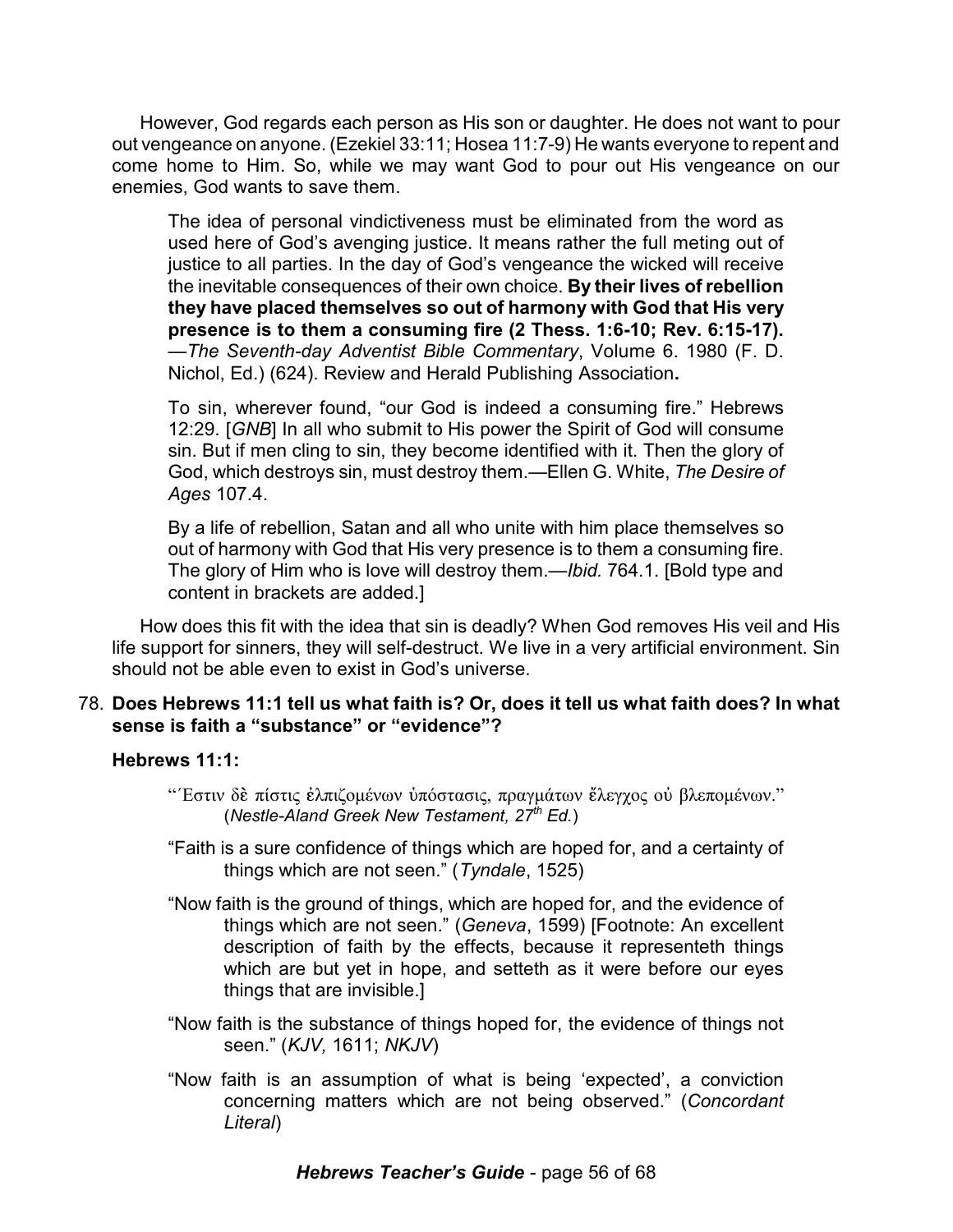- "Now faith is *the* substantiating of things hoped for, *the* conviction of things not seen." (Darby)
- "Now faith is confidence in respect to things hoped for, and convincing evidence of things unseen." (*Dickinson*)
- "Faith means the assurance of what we hope for; it is our conviction about things that we cannot see." (*Goodspeed*)
- "Now faith is the assurance of things hoped for, the conviction of things not seen." (*RSV, NRSV*)
- "Now faith is the title-deed of things hoped for, the putting to the proof of things not seen." (*Montgomery*)
- "Faith is the realization of what is hoped for and evidence of things not seen." (*NAB*)
- "Faith means being sure of the things we hope for and knowing that something is real even if we do not see it." (*NCV*)
- "Now faith is being sure of what we hope for and certain of what we do not see." (*NIV*)
- "To have faith is to be sure of the things we hope for, to be certain of the things we cannot see." (*GNB*)
- "Faith makes us sure of what we hope for and gives us proof of what we cannot see." (*CEV*)
- "Now, [having] faith is being sure of [receiving] what is hoped for, and certain [of the existence] of what is not visible." (*Wm. Paul*) [Brackets and content in brackets are present in the original.]
- "To have faith means to be sure of the things we hope for and to be certain of the things we can't see." (*Clear Word*)
- "What is faith? It is the confident assurance that something we want is going to happen. It is the certainty that what we hope for is waiting for us, even though we cannot see it up ahead." (*TLB*)
- "What is faith? It is the confident assurance that what we hope for is going to happen. It is the evidence of things we cannot yet see." (*NLT*)
- "Now faith means that we have full confidence in the things we hope for, it means being certain of things we cannot see." (*Phillips*)
- "Now faith is the solid ground of our expectations, the proof of unseen actualities." (*Schonfield*)
- "Only faith can guarantee the blessings that we hope for, or prove the existence of the realities that at present remain unseen." (*Jerusalem*)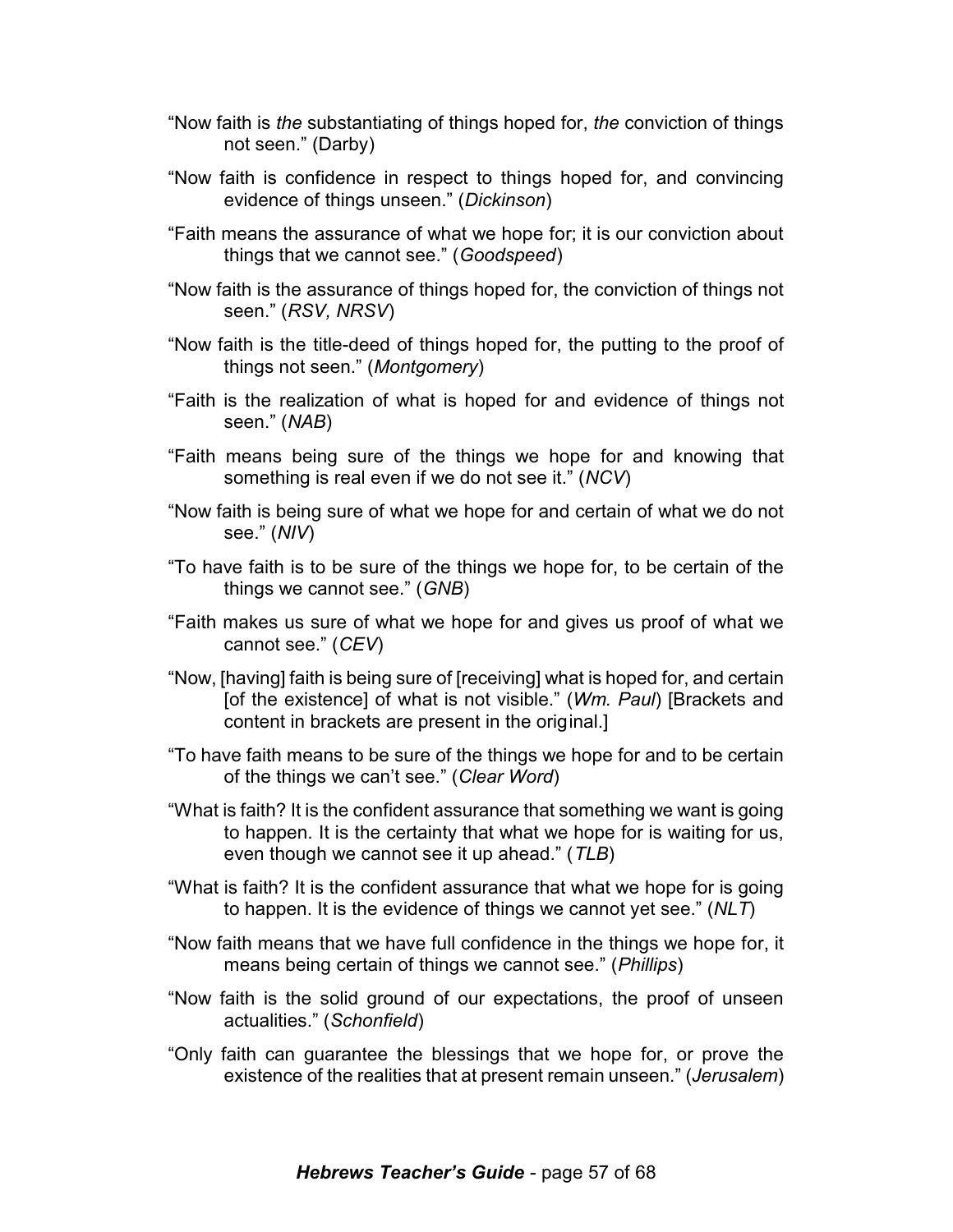- "And what is faith? Faith gives substance [footnote: *or* assurance] to our hopes, and makes us certain of realities we do not see." (*NEB*)
- "The fundamental fact of existence is that this trust in God, this faith, is the firm foundation under everything that makes life worth living. It's our handle on what we can't see." (*Message*)

**This verse tells us what faith does, not what faith is.** There are several Greek words that are important in this verse. The first is *hupostasis*, a word of which the original translators of the English Bible did not know the meaning. So, they took the two parts of the Greek word, *hupo-* meaning "under" (like *hypo*dermic is a needle to go under the skin, the Latin is *sub-*) and *stasis* which in Greek means "standing" and in Latin is *-stance* and that is how we got the word *sub-stance*.

*Hupostasis* is used in the ancient papyri of the legal documents by which a person proved his ownership of property. The documents were not the property, but they provided evidence of its existence and of his right to it. Accordingly, *hupostasis* might here be rendered "title-deed"—"Faith is the title-deed …"—*The Seventh-day Adventist Bible Commentary*, Volume 7. 1980 (F. D. Nichol, Ed.) (471). Review and Herald Publishing Association.

The other important word in Hebrews 11:1 is *elegchos* which is a noun derived from a verb which means "to be convinced."

*Elegchos*, here meaning "proof," "conviction." Faith is not abstract belief that evidence exists, but a settled assurance, based on confidence that God will fulfill His promises. We may never have seen the generator that produces the electricity we use in our homes, but we rightly consider the presence of the electricity sufficient evidence of the existence of the generator. Similarly, we believe that our physical, mental, and spiritual energy testify to the existence of a supernatural Source of life and power.—*Ibid*.

79. **So, what is faith? And what is its role in salvation? (Acts 16:31) What do we learn about faith from Hebrews 11:1,6? How could so many people whose deeds are recorded in Judges be included in Hebrews 11? Why would the author pick these people as examples of faith: Rahab? Barak? Gideon? Samson? Jephthah? What about the people who followed Jim Jones to Guyana? Or, David Koresh at Waco? Didn't they have faith?**

Often, apparent miracles are pointed to as a basis for trusting someone. But, the Bible clearly warns us against that. See Deuteronomy 13:1-3; 1 Kings 13; Matthew 24:24; and Revelation 13. And what about Michaiah and the 400 lying prophets as recorded in 1 Kings 22 and 2 Chronicles 18? In light of all that, how do we decide who we can trust? And what is the basis for such a decision?

God never asks us to believe, without giving sufficient evidence upon which to base our faith. His existence, His character, the truthfulness of His word, are all established by testimony that appeals to our reason; and this testimony is abundant. Yet God has never removed the possibility of doubt. Our faith must rest upon evidence, not demonstration. Those who wish to doubt will have opportunity; while those who really desire to know the truth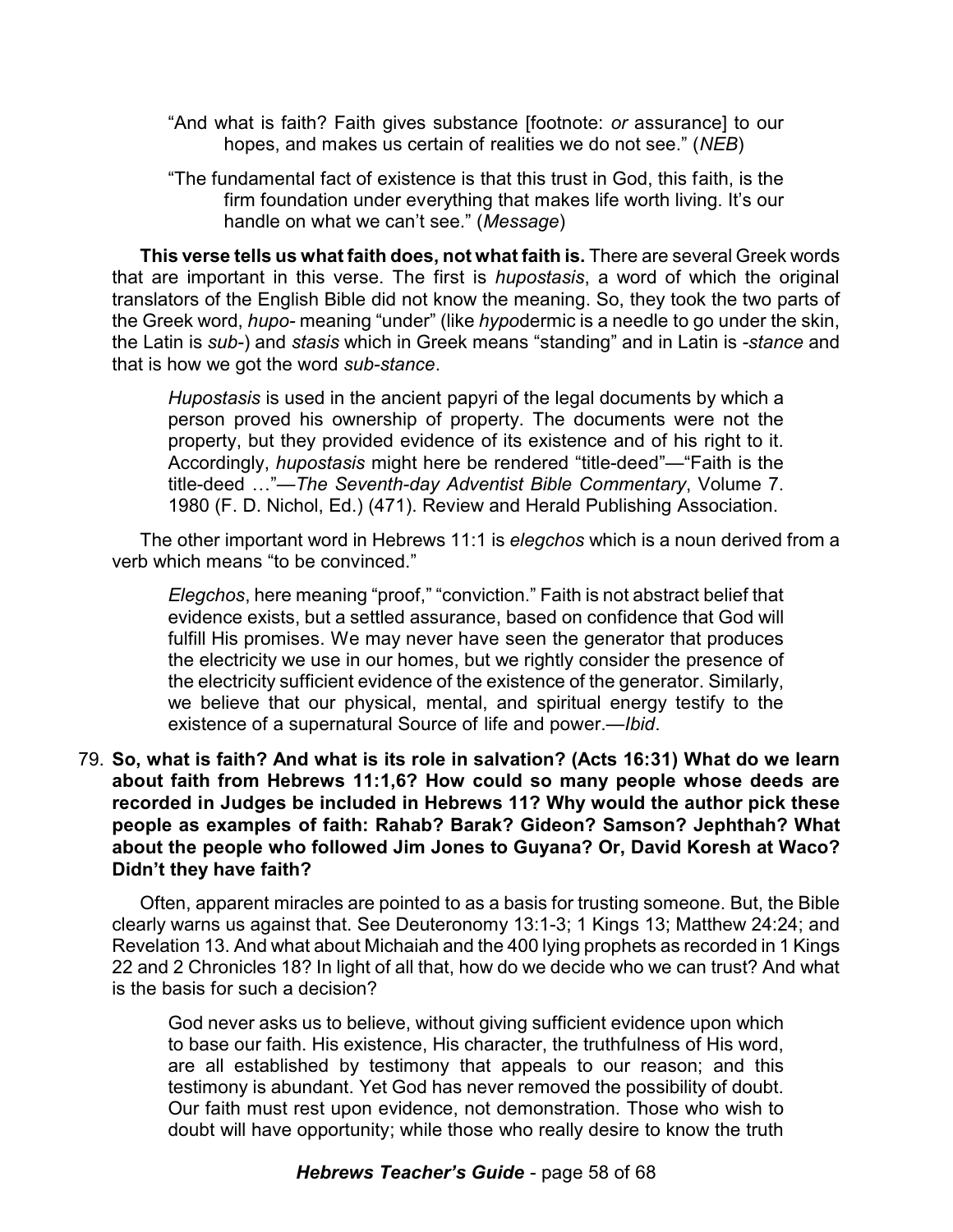will find plenty of evidence on which to rest their faith.—Ellen G. White, *Steps to Christ* 105.2.

Jesus Christ Himself gave us the best example of the fact that He wants us to trust solid, reliable evidence. On resurrection Sunday on the road to Emmaus, He could have identified Himself, and those two disciples would have been delighted and, no doubt, would have rushed back to the upper room to give the good news to the others. But instead, He led them through the Old Testament quoting passage after passage to support the idea that the life and ministry of Jesus were a correct and authentic fulfillment of prophecies in the Old Testament. (Luke 24:13-35)

Jesus did not first reveal himself in his true character to them, and then open the Scriptures to their minds; for he knew that they would be so overjoyed to see him again, risen from the dead, that their souls would be satisfied. They would not hunger for the sacred truths which he wished to indelibly impress upon their minds, that **they might impart them to others, who should in their turn spread the precious knowledge, until thousands of people should receive the light given that day to the despairing disciples as they journeyed to Emmaus.**

**He maintained his disguise till he had interpreted the Scriptures, and had led them to an intelligent faith in his life, his character, his mission to earth, and his death and resurrection. He wished the truth to take firm root in their minds, not because it was supported by his personal testimony, but because the typical law, and the prophets of the Old Testament, agreeing with the facts of his life and death, presented unquestionable evidence of that truth. When the object of his labors with the two disciples was gained, he revealed himself to them that their joy might be full, and then vanished from their sight.**—Ellen G. White, *6Redemption 32.3* (1877)*; 3Spirit of Prophecy* 214.1-2 (1878); *ST*, Oct. 6, 1909; *5SDABC* 1125.12. [Bold type is added.]

Try to imagine the incredible freedom offered to us by God when He says, "Do not trust Me unless you see good evidence for it." Of course, God took this approach because He knows how the Devil operates. In light of all this, how do you understand Hebrews 11:1? The New-Testament Greek word *hupostasis* means a "title deed," a document proving the ownership of a piece of property or building. It is a business transaction entered into. Notice these words from Ellen White.

Many hold faith as an opinion. **Saving faith is a transaction by which those who receive Christ join themselves in covenant relation with God.** Genuine faith is life. A living faith means an increase of vigor, a confiding trust, by which the soul becomes a conquering power.—Ellen G. White, *The Desire of Ages* 347.1; *MH* 62.2; *AG* 140.2; *GW* 261.1; *LHU* 85.7. [Bold type is added.]

At first glance, it might seem that faith is not enough for salvation. Don't we have to confess our sins? And maybe do a lot of other things that the Bible says are necessary before we can hope to be saved? And what about passages like Ecclesiastes 12:13-14;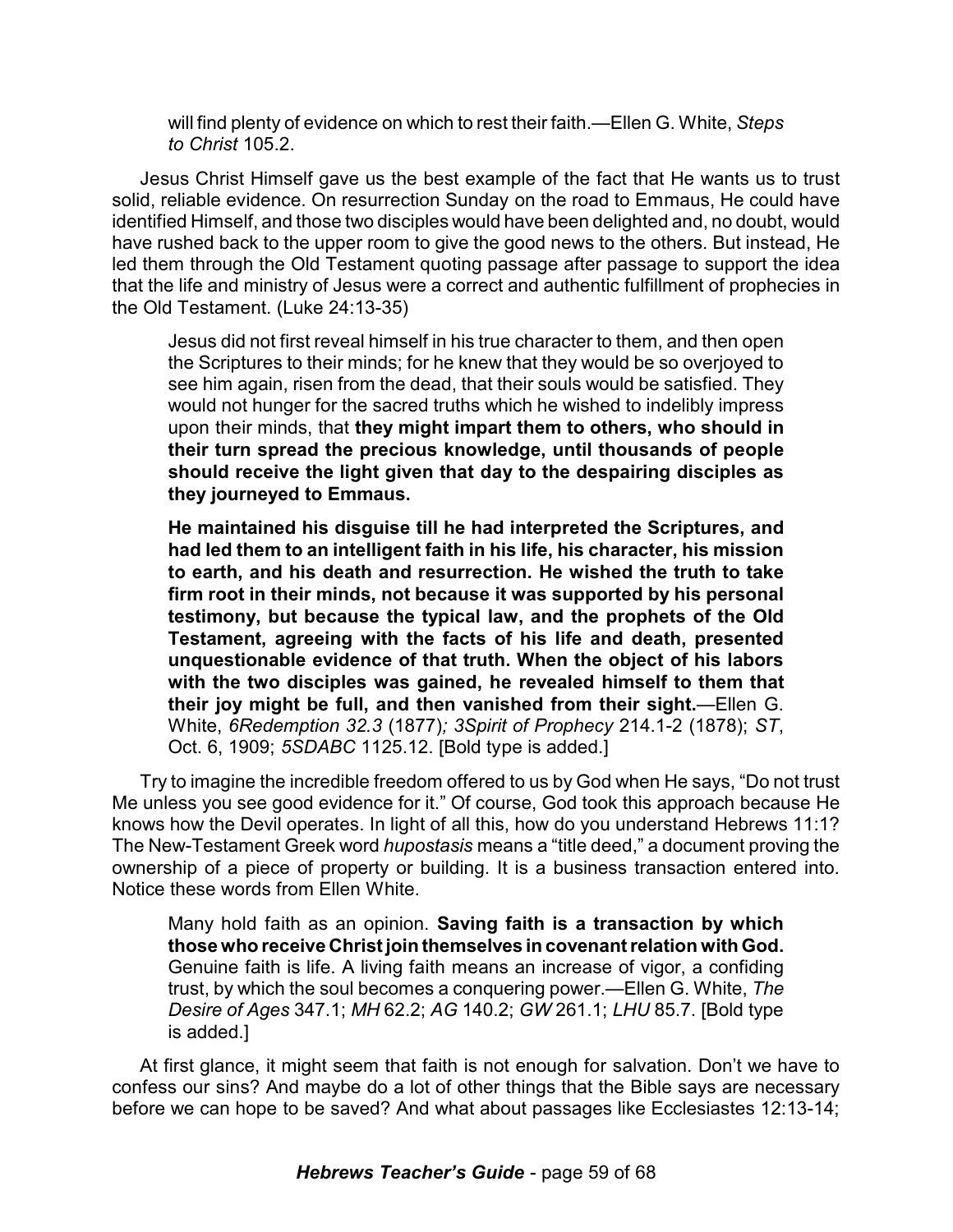Romans 2:6; and Revelation 20:12-13 that suggest that we will be judged by our works? If we are saved by faith, how can we be judged by our works?

80. So, what kind of faith is Christ asking us to have? Does He want us to believe that He is God without providing adequate evidence? Doesn't everyone believe that s/he should trust God? Our understanding of the great controversy helps us to realize that Satan's focus for thousands of years has been to get people to doubt God. And so, he has accused God of many awful things–of being arbitrary, exacting, vengeful, unforgiving, severe, a Tyrant, and an unjust Judge. So, how is God supposed to respond to such accusations? Do we have solid evidence about what kind of a Person God is? Didn't Jesus say that if we have seen Him, we have seen the Father? (John 14:9) So, what is it about Jesus and about the Father that we are supposed to have faith in, or to trust? Hebrews seems to make it clear that faith is essential!

**Hebrews 11:6** (*GNB*): No one can please God without faith, for whoever comes to God must have faith that God exists and rewards those who seek him.

In this verse, is God threatening us? Is He saying that He is watching for those who have faith? Is He saying that if we do not trust Him and obey Him, He is going to be very upset? Would it be safe to displease God?

Unfortunately, the word *faith* has come to be used to describe many things which it was never intended to mean. Religious people often suggest that *faith* means knowing something for which you may not have real evidence. You just know it by faith; you do not need any evidence. How would you feel about a surgeon who planned to operate on you who said, "I just know by faith that I need to cut here"?

And what about other decisions we make? Don't we need to make a careful investigation before we purchase a new or used car? Is that a more important decision than our choice about God? Some believers just say that believing in God is a matter of the heart and not of the mind. They may say, "God has said it, I believe it, and that is all there is to it." They seem to have forgotten Proverbs 23:7 which clearly points out that the biblical understanding was that we think with our "heart." In fact, in biblical understanding, thinking took place in the heart and feeling took place in the gut–in the intestines. In modern times, we understand that thinking takes place in the brain, and we assign feelings to the "heart" even though feelings are actually also in the brain or mind.

81. Who was the greatest example of faith in the Bible? Read Hebrews 11:17-19, *GNB*.

Read the original story in Genesis 22. Why is Abraham considered the greatest example of faith? What does this test tell us about Abraham? And about God? Notice these very significant words regarding that experience from Ellen White.

That day–the longest that Abraham had ever experienced–dragged slowly to its close. While his son and the young men were sleeping, he spent the night in prayer, still hoping that some heavenly messenger might come to say that the trial was enough, that the youth might return unharmed to his mother. But no relief came to his tortured soul. Another long day, another night of humiliation and prayer, while ever the command that was to leave him childless was ringing in his ears. Satan was near to whisper doubts and unbelief, but Abraham resisted his suggestions. As they were about to begin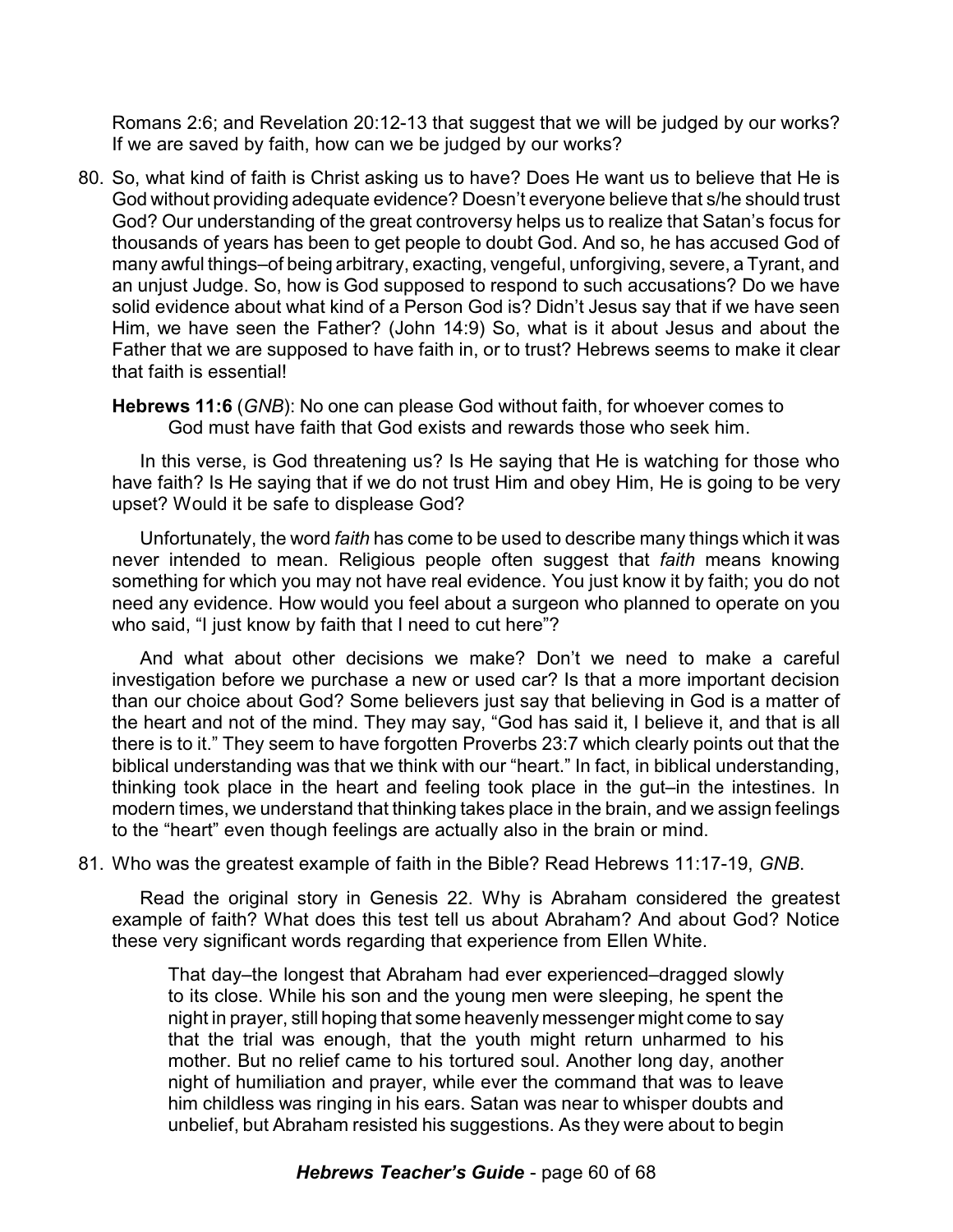the journey of the third day, the patriarch, looking northward, saw the promised sign, a cloud of glory hovering over Mount Moriah, and he knew that the voice which had spoken to him was from heaven.—Ellen G. White, *Patriarchs and Prophets* 151.3.

Abraham's great act of faith stands like a pillar of light, illuminating the pathway of God's servants in all succeeding ages. Abraham did not seek to excuse himself from doing the will of God. During that three days' journey he had sufficient time to reason, and to doubt God, if he was disposed to doubt. He might have reasoned that the slaying of his son would cause him to be looked upon as a murderer, a second Cain; that it would cause his teaching to be rejected and despised; and thus destroy his power to do good to his fellow men. He might have pleaded that age should excuse him from obedience. But the patriarch did not take refuge in any of these excuses. Abraham was human; his passions and attachments were like ours; but he did not stop to question how the promise could be fulfilled if Isaac should be slain. He did not stay to reason with his aching heart. He knew that God is just and righteous in all His requirements, and he obeyed the command to the very letter.—*Ibid*. 153.3.

Satan did everything that he could to try to convince Abraham that this command from God was ridiculous, unnecessary, and unfair. But, Abraham stood the test, and the purpose of the test had a much larger meaning in the great controversy.

**The sacrifice required of Abraham was not alone for his own good, nor solely for the benefit of succeeding generations; but it was also for the instruction of the sinless intelligences of heaven and of other worlds.** The field of the controversy between Christ and Satan–the field on which the plan of redemption is wrought out–is the lesson book of the universe. Because Abraham had [155] shown a lack of faith in God's promises, Satan had accused him before the angels and before God of having failed to comply with the conditions of the covenant, and as unworthy of its blessings. God desired to prove the loyalty of His servant before all heaven, to demonstrate that nothing less than perfect obedience can be accepted, and to open more fully before them the plan of salvation.

**Heavenly beings were witnesses of the scene as the faith of Abraham and the submission of Isaac were tested. The trial was far more severe than that which had been brought upon Adam.** Compliance with the prohibition laid upon our first parents involved no suffering, but the command to Abraham demanded the most agonizing sacrifice. All heaven beheld with wonder and admiration Abraham's unfaltering obedience. All heaven applauded his fidelity. Satan's accusations were shown to be false. God declared to His servant, "Now I know that thou fearest God [notwithstanding Satan's charges], seeing thou hast not withheld thy son, thine only son from Me." God's covenant, confirmed to Abraham by an oath before the intelligences of other worlds, testified that obedience will be rewarded.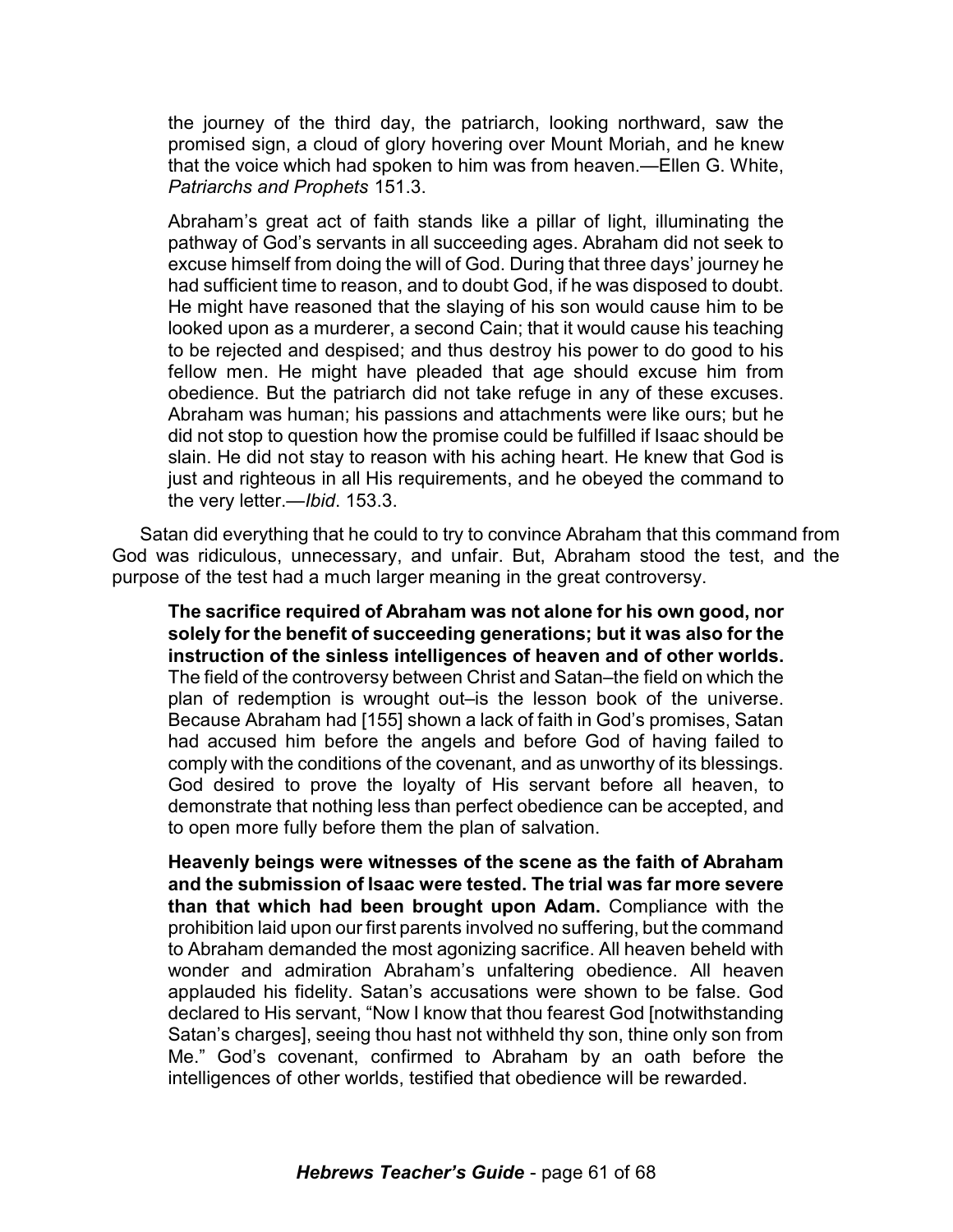It had been difficult even for the angels to grasp the mystery of redemption–to comprehend that the Commander of heaven, the Son of God, must die for guilty man. When the command was given to Abraham to offer up his son, the interest of all heavenly beings was enlisted. With intense earnestness they watched each step in the fulfillment of this command. When to Isaac's question, "Where is the lamb for a burnt offering?" Abraham made answer, "God will provide Himself a lamb;" and when the father's hand was stayed as he was about to slay his son, and the ram which God had provided was offered in the place of Isaac**–then light was shed upon the mystery of redemption, and even the angels understood more clearly the wonderful provision that God had made for man's salvation.** 1 Peter 1:12.—Ellen G. White, *Patriarchs and Prophets* 154.3-155.2. [Content in brackets is in the original; bold type is added.]

This is an excellent example–perhaps the best in all the Bible–of what it means to have a true, trusting relationship with God and to follow God's direct command even though it apparently did not seem to make sense at the time. Will we ever be asked to follow commands which perhaps do not seem to make sense to us at the time?

A couple of points of clarification will make the story easier to understand. To the ancient Hebrews, offering something to God was not considered killing. If you had asked Abraham if he was going to kill his son, his answer would have been, "No, I am offering him to God." The real difficulty in Abraham's mind was trying to harmonize the previous promises he had been given concerning Isaac and this command now to sacrifice him. Through three long days of walking all day and pleading with God all night, Abraham demonstrated that his trust of God was more important to him than life itself. This passage in Hebrews 11 suggests that Abraham eventually came to the conclusion that God would either provide a substitute or resurrect his son. And Abraham knew God well enough that he came to the right conclusion.

As we know, Abraham had failed God on several previous occasions including: 1) Lying about his wife being his sister, and 2) Not trusting God's promise to give him a son but at Sarah's suggestion taking Haggar as a secondary wife. But, now at the age of 120, Abraham's faith is a shining example to all. Just as the universe was watching on this occasion the experience of Abraham, don't you think they will be watching with intense interest the final days of this earth's history and the experiences of the 144,000? Are we prepared to demonstrate Abraham-like faith?

- 82. Read **Hebrews 11:23-26**, *GNB*. Think of the life story of Moses. After 12 years spent at home with his Hebrew parents and then 28 years receiving the best education the Egyptians could give him including training about all the details of their religion, Moses believed he was ready to free his people from slavery. But, God realized that his education had only begun. Forty years of herding sheep gave him plenty of opportunity to think. What do you think Moses was thinking about during all those years? What led him to take the longer, larger view of things and cast his lot with his people instead of being a pharaoh in Egypt or avoiding the whole issue by staying in Midian as a shepherd?
- 83. Read **Hebrews 11:27-40**, *GNB*.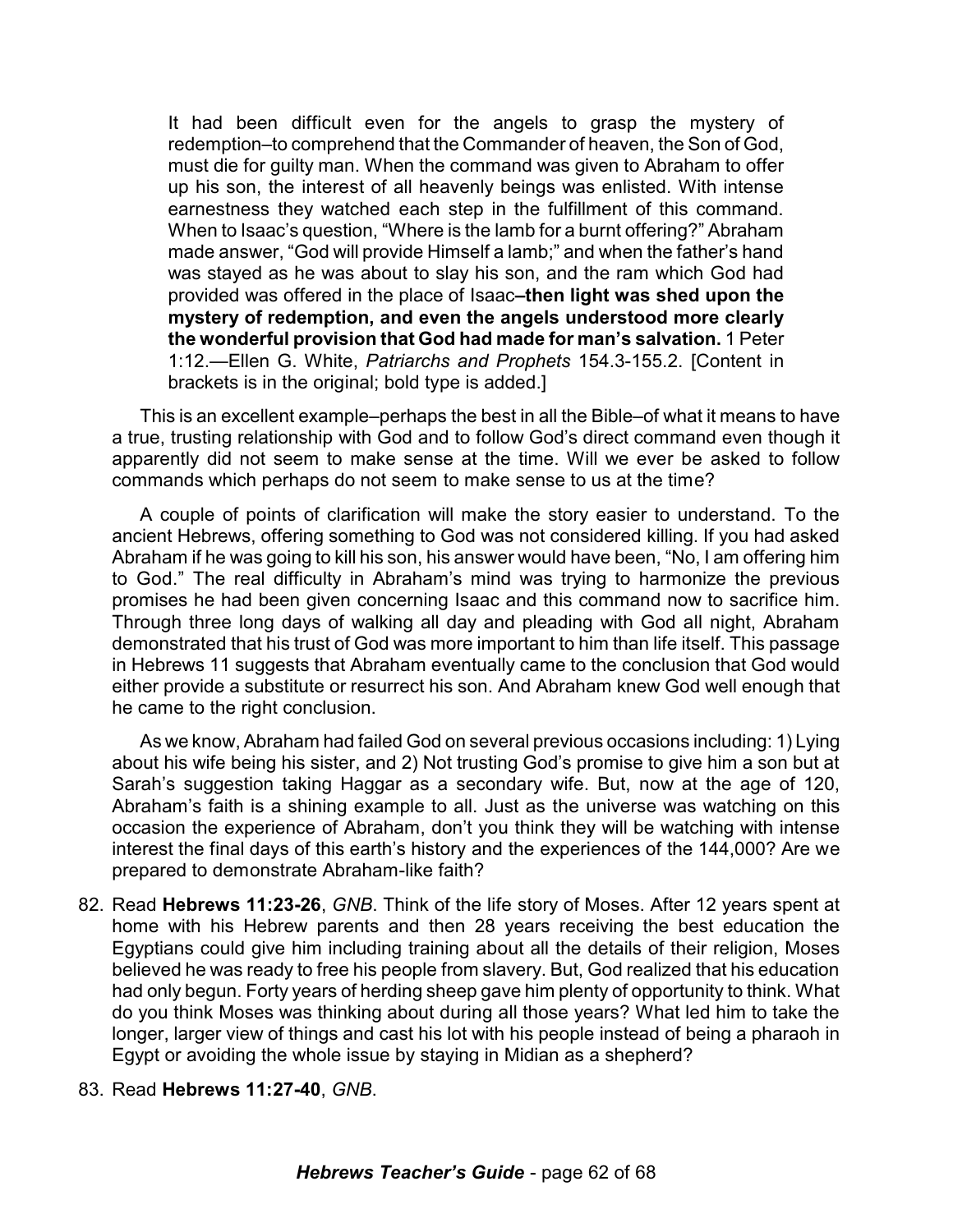How do we explain the fact that so many of the characters recorded in the book of Judges made it into this list of God's people showing "faith"? Was the author of Hebrews trying to list the most extreme cases of which he could think? Rahab put her life on the line to defend the Israelite spies. Was she exercising faith? We should go back and review the stories of each of these individual characters and see where they exercised faith in God.

Does reading this list encouraged you? You may doubt that you have the faith of Abraham or Moses, but what about Rahab, Jephthah, or even Samson? Look at all the things these people went through. During the seven last plagues, will the 144,000 go through similar things?

- 84. Read **Hebrews 12:1-6**, *GNB*. Who are the crowd being referred to? Aren't they the people mentioned in Hebrews 11? In light of their experiences, why do the saints need discipline? Or, do they? And who is bringing the discipline? Why is it necessary for the saints to go through all those troubles to prepare them for living in a world where there will be no troubles?
- 85. **Hebrews 12:7-11** suggests that God disciplines His children to perfect their characters. What is Satan's role in all of that? Is God cooperating with Satan in this disciplinary process? Or, is God's discipline completely separate from Satan's temptations? How can we distinguish between the two? Does God allow Satan to "try" us?

As we approach the end of time, God will have a people who are loyal to Him. Since the days of Adam and Eve, Satan has had many loyal followers. But God has not had a significant core group of people who are absolutely committed to Him even to the point of death. Job was one such person, but God needs a group large enough to be able to be "seen and heard" around the world as they witness for their faith. They will fit the description given by Ellen White many years ago.

Just as soon as the people of God are sealed in their foreheads,–**it is not any seal or mark that can be seen, but a settling into the truth, both intellectually and spiritually, so they cannot be moved,**–just as soon as God's people are sealed and prepared for the shaking, it will come. Indeed, it has begun already; the judgments of God are now upon the land, to give us warning, that we may know what is coming.—Ellen G. White, *Manuscript* 173, 1902, 3-6. ("Medical Missionary Work in Southern California," November 20, 1911.); *SDA Bible Commentary*, vol. 4, p. 1161.6; *LDE* 219; *Maranatha* 200.2; *FLB* 287.7; *OFC* 83.6, 328.2; *1MR* 249.2-250.0; *10MR* 252.1.

Satan recognizes even now that if such a group forms and is able to stand firm in their faith, he is finished. He will do everything he can possibly do to tempt, discourage, even destroy these people to prevent this from happening. He has been successful at this for 2000 years, and he is determined to keep it that way. But, the day is coming when God's people will be triumphant; God knows that in preparation for that day, He must discipline them to prepare them for what is coming.

86. Read **Hebrews 12:15-17**, *GNB*. What are we supposed to learn from the story of Esau? He sold his birthright for a good meal! He did not care about the spiritual inheritance. All he wanted was the material benefits. But, he was apparently tricked out of them by his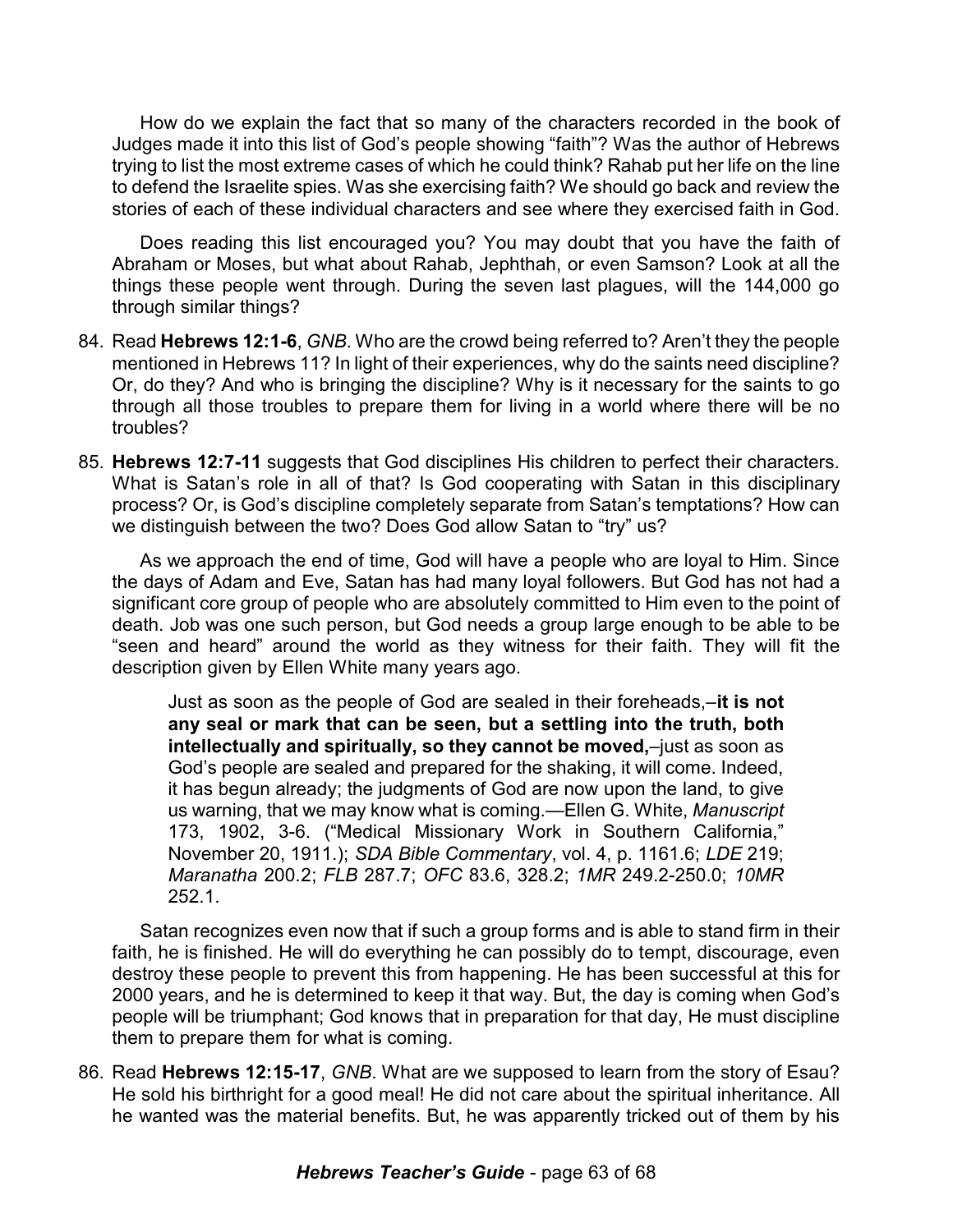mother and his brother. If we follow the story through, we discover that Esau did receive the material benefits from his father, and Jacob received the spiritual benefits.

Does Esau's experience in begging for the blessings remind you of Satan? After Satan was cast out of heaven, he begged to be taken back; he wept as he begged. (See *The Story of Redemption* 26.1; *Early Writings* 146.1 and *1 Spiritual Gifts* 18.1.)

Satan trembled as he viewed his work. He was alone in meditation upon the past, the present, and his future plans. His mighty frame shook as with a tempest. An angel from heaven was passing. He called him and entreated an interview with Christ. This was granted him. He then related to the Son of God that he repented of his rebellion and wished again the favor of God. He was willing to take the place God had previously assigned him, and be under His wise command. **Christ wept at Satan's woe** but told him, as the mind of God, that he could never be received into heaven. Heaven must not be placed in jeopardy. All heaven would be marred should he be received back, for sin and rebellion originated with him. **The seeds of rebellion were still within him.** He had, in his rebellion, no occasion for his course, and **he had hopelessly ruined not only himself but the host of angels also**, who would then have been happy in heaven had he remained steadfast. The law of God could condemn but could not pardon.—Ellen G. White, *Story of Redemption* 26.1.

After Satan and those who fell with him were shut out of heaven, and he realized that he had forever lost all its purity and glory, he repented, and wished to be reinstated in heaven. He was willing to take his proper place, or any position that might be assigned him. But no; heaven must not be placed in jeopardy. All heaven might be marred should he be taken back; for sin originated with him, and the seeds of rebellion were within him. **Both he and his followers wept, and implored to be taken back into the favor of God.** But their sin–their hatred, their envy and jealousy–had been so great that God could not blot it out. It must remain to receive its final punishment.—Ellen G. White, *Early Writings* 146.1; *1SG* 18.1. [Bold type is added.]

Try to imagine what it would be like to see Satan and all his followers weeping and Christ weeping with them because of their rebellion. But, Jesus knew that they could not be taken back because their characters were not really changed. And so, He wept.

Does this teach us anything about how God will respond at the third coming when He sees all the wicked perish? Our Christian friends who believe that God will be vindictive and torture the wicked for eternity in hellfire believe that God's justice must be satisfied. But, what we see in that situation is not a vindictive, sovereign God but a weeping Savior. This is perhaps the best evidence available to prove that God will be weeping as the wicked perish in the end.

87. How do we explain Exodus 20:18-20 and Deuteronomy 9:19 and fit that with **Hebrews 12:18-23**? Was Moses afraid? Or, wasn't he afraid?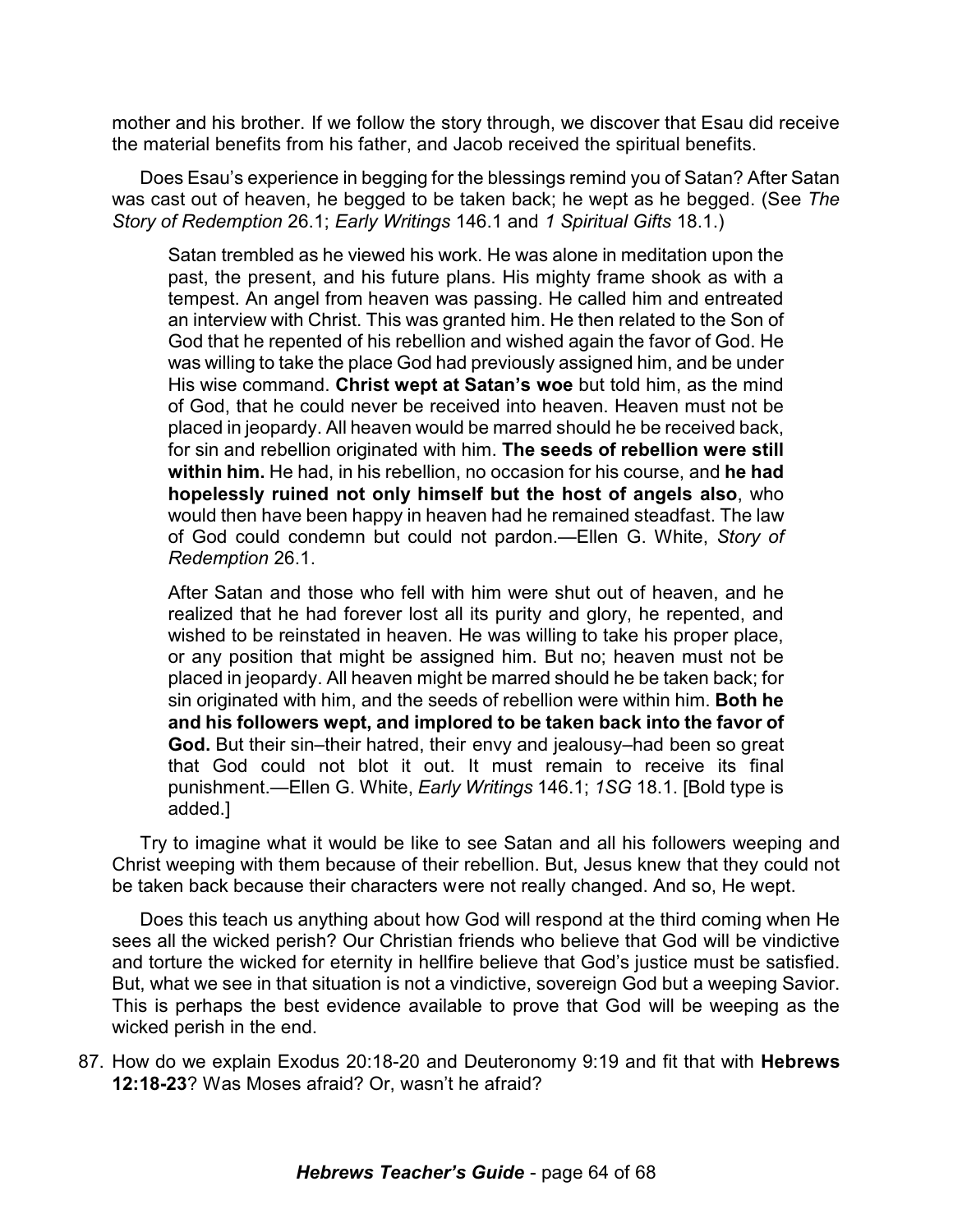Moses had come to know God pretty well. Shortly after the giving of the Ten Commandments, Moses was able to spend long periods of time with God in the mountain; and finally, he came down with his face shining with God's glory. It was thus that he could say, "Don't be afraid." (Exodus 20:20, *GNB*) But then, he looked at the condition of the people and realized how far they were from God's ideal, and he became afraid again–this time for them! So, where do we stand on that spectrum? Is our relationship with God more like that of Moses? Or, more like that of the people?

Some people suggest that God is all-loving and kind and saving toward those who respond well; but, when the day of judgment comes, He will act with strict and severe vengeance. Surely, we have come to know from our reading of all of Scripture that God is not two-faced! Even after the war in heaven, Christ wept over Satan because He had lost him. In the end, the wicked will not die because God is zapping them or punishing them in some way. They will die because they are so out of harmony with God that His very presence will destroy them. (See # 77 above for *DA* 107.4; 764.1)

88. **What kind of worship is promoted by the idea that "Our God is indeed a destroying fire"? (Hebrews 12:28-29,** *GNB***) Does it make you comfortable to think that, "It is a terrifying thing to fall into the hands of the living God!"? (Hebrews 10:31,** *GNB***) How can we fit this with 1 John 4:18; Romans 13:8,10; 1 Corinthians 13; and 1 John 4:8,16, which say, "God is love"?**

It is hard for us to put these two extremes together. How could a God who is so powerful that He can reverse the reactions in a nuclear bomb be kind and loving at the same time? But, that is exactly true! There are a lot of things about God that we cannot fathom in their depths; but, that should inspire us to look forward to an eternity of learning. The God who creates beautiful new babies is also the God who created our sun! Why should we want to limit His abilities?

- 89. Having finished his extensive and impressive theological arguments, the author turned in Hebrews 13 to some practical aspects of Christian living. The author had to deal with ethics as well as theology. He assured us that if we stand at the foot of the cross, we will learn what we need to know to live a truly Christian life and be saved in the end. Our homes here are only very temporary. We may suffer all kinds of persecution and torture and be separated to stand singly and alone; but, like Paul and Timothy–which he mentioned in Hebrews 13–we look for a better land. Anything–including life itself–may be sacrificed by those with the larger view in mind.
- 90. Read **Hebrews 13:5-6**. Is it really possible to keep ourselves free from the love of money? Virtually everything that is precious to us comes through the use of money: raising a family, having a home and a car, even supporting the church. The author was suggesting that God should be our dependence and not our money. The disciples seemed to manage to live like that; but, could we do so in our day? Does God expect us to? What percentage of our time does God expect us to use in supporting ourselves and our families, and what percentage of our time should we use in helping to finish the gospel? In our race to keep up with the Joneses, it is very easy to use more and more of the time that should be used in God's cause.
- 91. Read **Hebrews 13:7-8**. Who were the former leaders who spoke to these readers of the book of Hebrews on God's behalf? Paul suggested that they lived and died and were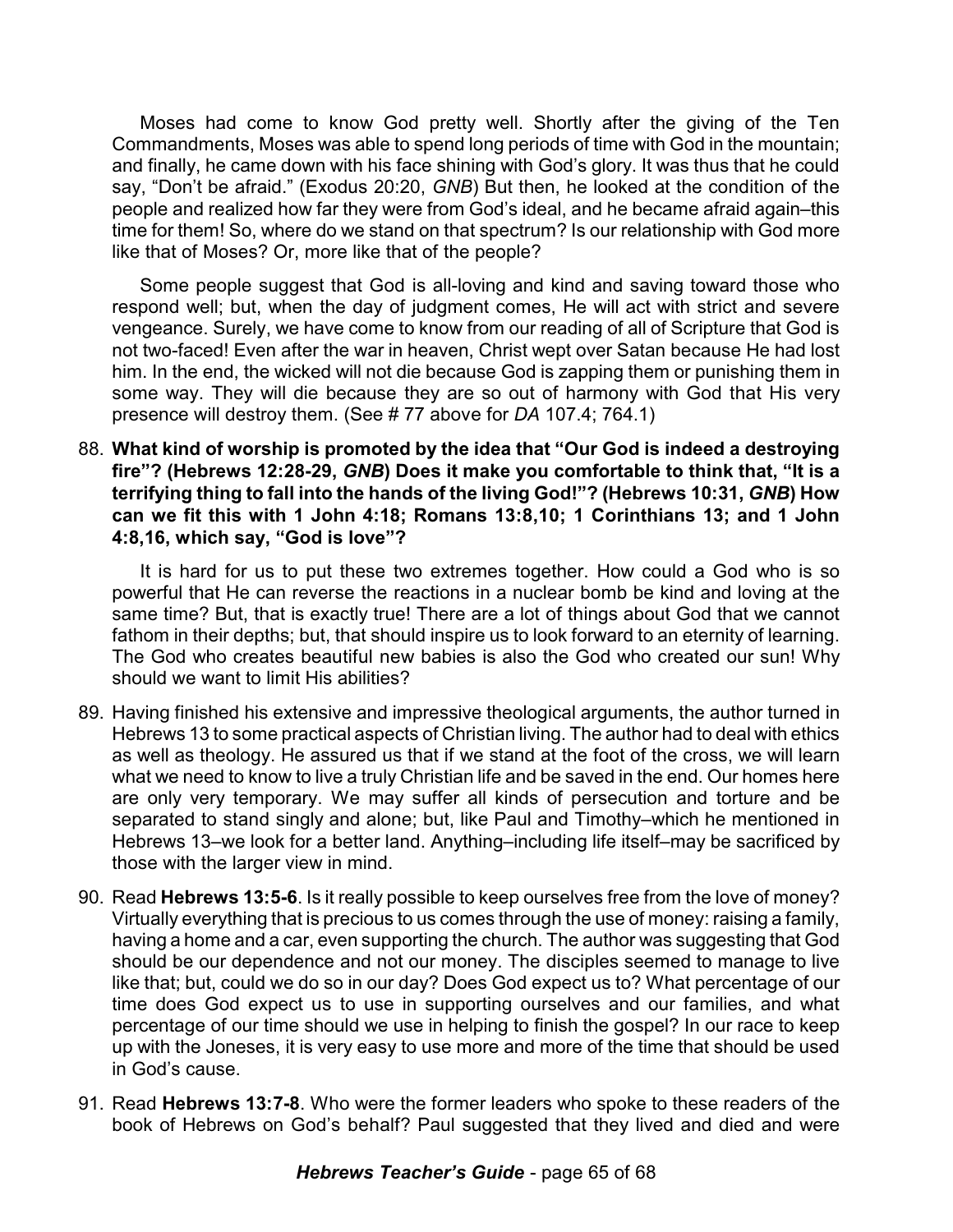excellent examples of faith. Would we take our religion, our Christianity, more seriously if we knew of friends or even pastors who had given their lives for their faith? Will that day come again? Yet, through all of it, God will be the kind of Person He has always been–completely reliable and trustworthy.

- 92. Read **Hebrews 13:10-13**. Paul was suggesting that just as the bodies of some of the animals given in sacrifice were burned outside the camp, we need to remember that Jesus was crucified outside the city. In imagination, we need to go there and kneel at the foot of the cross and ask all the important questions about God. Why was it necessary for Jesus to die? What does it tell us about God? Looking to the cross and its impact on the disciples and the kind of lives they lived thereafter, should inspire every one of us to follow God at all cost. There is nothing–not even life itself–on this world that is more important than learning the truth about God and maintaining a correct relationship with Him.
- 93. Paul closed by asking for the prayers of his readers and then giving a prayer himself. He was delighted to tell his readers that Timothy had been released from prison and he himself was awaiting to be released soon. He rejoiced in the grace and care that God is willing to give each one of us.
- 94. Try to imagine yourself among the group of Hebrew believers who first received this letter from Paul. No doubt, they were very excited to receive the news that the letter had come from him. First of all, it was evidence that he was still alive. No doubt, they came together–probably secretly–in someone's home to listen to someone who was qualified to read the entire letter. How much do you think you would learn from listening to the book of Hebrews read from beginning to end without a stop? Of course, those who heard it were very familiar with all the Old Testament history and the Old Testament stories and could recognize the examples Paul was using. As the reader read through the list of names in Hebrews 11, would you be able to recount the examples of faith that he mentioned and why they were given as examples?
- 95. Hebrews is a kind of summary book, especially of what we were supposed to learn from the Old Testament. Surely, his first readers recognized that God has used many and various ways to try to communicate with us. Did they have any doubts about the life and death of Jesus? Did they recognize it as the most important evidence that God has ever given? As he was reviewing that evidence and comparing it to the events in the Old Testament, Paul had to suddenly stop and say, "I'm sorry, but I realize that you are not grown up enough for me to explain what I really want to talk about!" (Hebrews 5:11-6:3) A short time earlier, Paul had written something similar to the Ephesians. (Ephesians 4:11- 16) But, Paul probably also recognized that it is dangerous to ask people to grow up and think for themselves. But, that is exactly what God wants. Our day is not a time for childish, even slavish, obedience.
- 96. As we think of the world in which we live, how many people would have any idea how to explain what is taught in the book of Hebrews? Are we any better off than Paul's first readers?

Down through the generations, God has used so many methods to get our attention. There was the flood, the plagues in Egypt, the experience of Mount Sinai, and many other events. What methods will God use as we approach the final events in this world's history? Elijah thought he was the only one still serving God. God came to him on Mount Carmel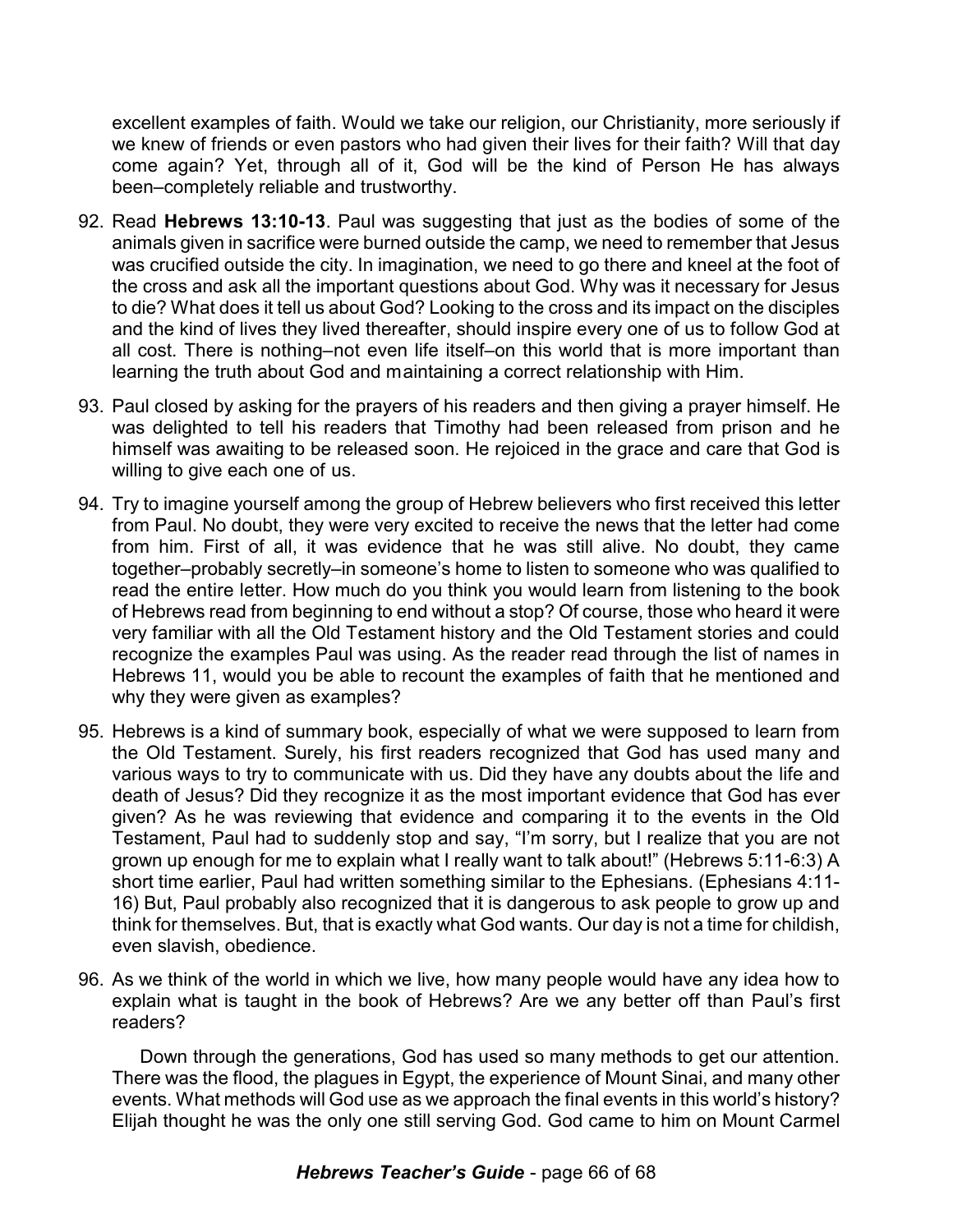and later followed up with wind, earthquake, and fire. (1 Kings 18,19) But, God was not in the earthquake, wind, or fire. God then spoke to Elijah in that quiet whisper of a voice. Are we listening for God's whispers? If we need God to shout, He will. He floored Paul on the road to Damascus. But, that is not His preferred way of communicating with us.

When dealing with the people in Corinth, Paul had to write that very strong letter which is probably what we read in 2 Corinthians 10-13. And it worked! And Paul reminded us in Hebrews that our God is very powerful! In fact, He is a consuming or destroying fire! (Hebrews 12:29) In a world where so many people think He does not even exist, how can we convince people of that power? And can we trust Him with all that power? Remember that less than six weeks after having seen that incredible display of power at Mount Sinai, the children of Israel were dancing drunk and naked around the golden calf. (Exodus 32) And that represents so much of the history of the Old Testament. God does something dramatic, and for a short time everyone sits up and pays attention in fear. Then, God relaxes and says, "What I really want is for you to love Me"; and everyone says, "Okay, I guess things are not so serious," and they go back to their old habits!

97. So, with God's guidance, how can we get people to take God's Word seriously without scaring them? In Hebrews 6:4-8 and 10:26, Paul made it clear that this message is very serious. But, what if we do not like God's methods? Turning away from God means we will reap the consequences which are truly unspeakable.

Do we understand the truth about God clearly enough so we can explain the third angel's message without scaring people? Or, to get started, do we need to read it in a way that scares them? But ultimately, we must recognize the truth that God knows that one cannot produce love and trust by force or fear. (*DA* 22.1)

God could force us to do His will. But, He died rather than compromise freedom in any way. Faith, trust, and love are impossible without freedom. But, freedom has serious consequences. If we choose to exercise our freedom and go our own way, we will die. But, it is not God that is killing us, it is our own sin. (Genesis 2:17; Romans 6:23)

98. Having been given this sort of summary book, do we find that many people have been convinced of the truth and are hastening to prepare themselves for the second coming? What is God waiting for? A certain, fixed number of believers? Should it be the goal of our church to reach that fixed number? Or, is God waiting for a certain quality of faith? Unfortunately, the quality of someone's faith is not easy to determine or measure! If we have understood God's message throughout Scripture, we recognize that faith is based on evidence. How much evidence do we need? Don't we have enough evidence? How much faith do we need? Do we really need the book of Hebrews?

Think of the incredible efforts God has put forth to preserve the entire biblical record for us. If we recognize that effort and realize the value of the Scriptures, how is it that we spend so little time reading and studying them? Do we believe as suggested by Hebrews 1:1 that every part of Scripture is a revelation about God?

99. For example, why is Judges 19-21 in the Bible? Do we really need to know about that Levite who cut his second wife into pieces and mailed her around to the tribes causing a war that wiped out almost the entire tribe of Benjamin? What could that possibly teach us